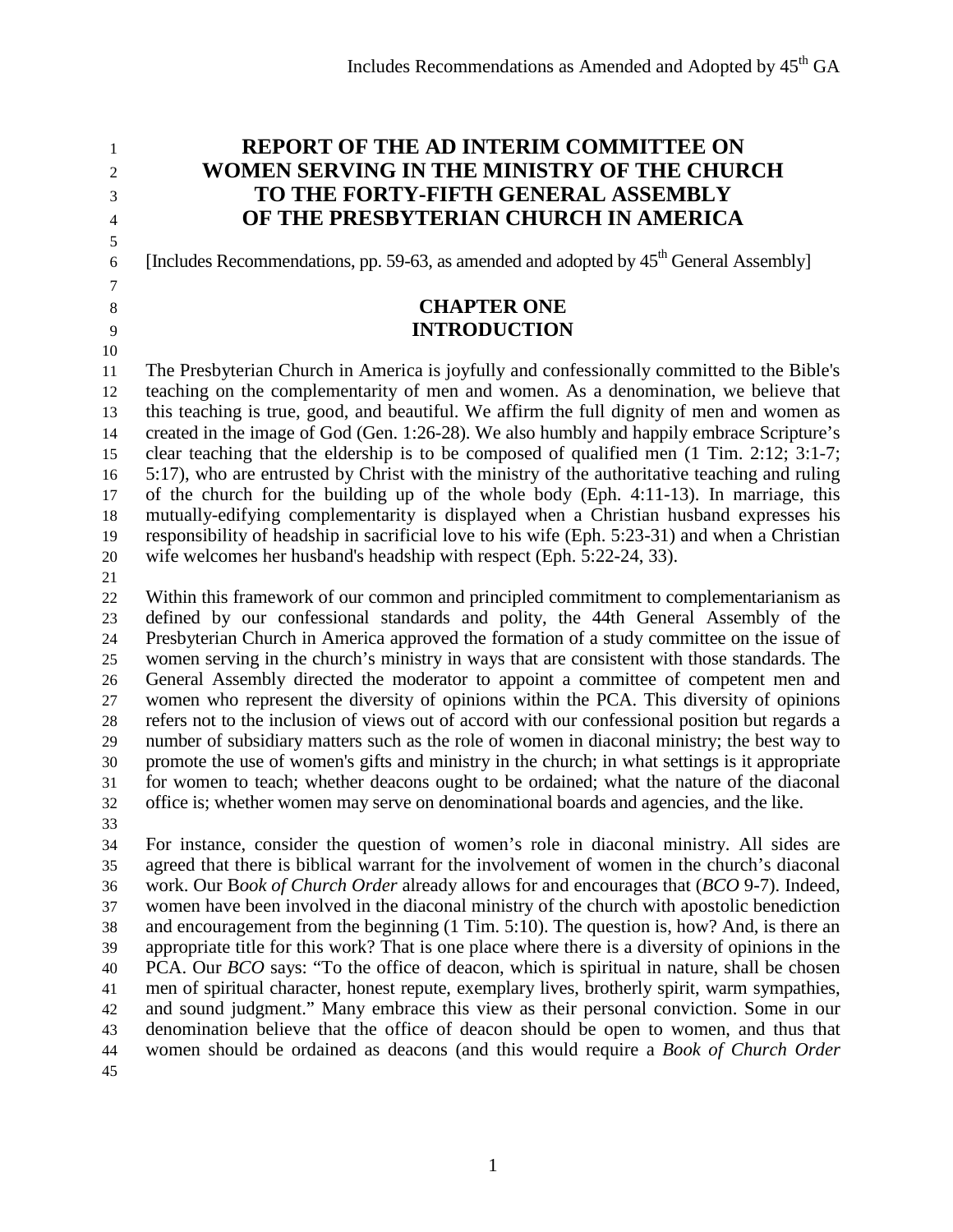change). Others favor a distinctive ordained office of deaconess (which would also require a *BCO* change), while some simply view deaconess as the title for a qualified, unordained woman who assists the officers of the church in their work. Still, others have installed an unordained diaconate made up of men and women (a disputed practice in our denomination).

 Into these diverse opinions and out of a desire to promote the peace, purity, unity, and progress of the church, the 44th General Assembly directed this committee to give particular attention to the issues of:

- 
- 1. The biblical basis, theology, history, nature, and authority of ordination,
- 2. The biblical nature and function of the office of deacon,
- 3. Clarification on the ordination or commissioning of deacons/deaconesses, and
- 4. Should the findings of the study committee warrant *BCO* changes, the study committee
- will propose such changes for the GA to consider.
- 5. Compose a Pastoral Letter to be approved by the General Assembly and to be sent to all churches, encouraging them [within the parameters of our doctrinal standards] to:
- (1) promote the practice of women in ministry,
- (2) appoint women to serve alongside elders and deacons in the pastoral work of the church, and
- (3) hire women on church staff in appropriate ministries.

 In fulfilling the assignment given to the committee, our unanimous aim is not to undermine or alter our confessional commitments, but rather to foster a robust complementarian position and practice that creates a culture which welcomes and encourages the ministry of women in the PCA in ways that are consistent with the Bible's teaching, as expressed in our confession and polity. The moderator appointed seven voting members and six advisory members (five of whom were able to serve) to our committee. All members unreservedly embrace our denominational standards' affirmation of complementarianism in the home and church.

 Committee members met numerous times during the year, face-to-face and electronically, supplemented by a continuous correspondence on matters of discussion and dispute, as well as about the content of our report. We debated all the matters put to us by the General Assembly and were, by the grace of God, able to arrive at an overwhelming consensus.

We present our report to you in five chapters:

- 
- 1 Introduction (including our response to Overture 3)
- 2. A Biblical Foundation for the Roles of Women in the Church
- 3. Ordination A Definition, with Special Reference to the Office of the Diaconate
- 4. Encouraging a Robust and Gracious Complementarian Practice
- 5. Pastoral Letter and Recommendations
- 

 The committee is not recommending any *Book of Church Order* changes. We do offer some prudential recommendations to sessions and presbyteries, and we suggest an overture that

could be made by a presbytery, if one so desired. We have sought to make recommendations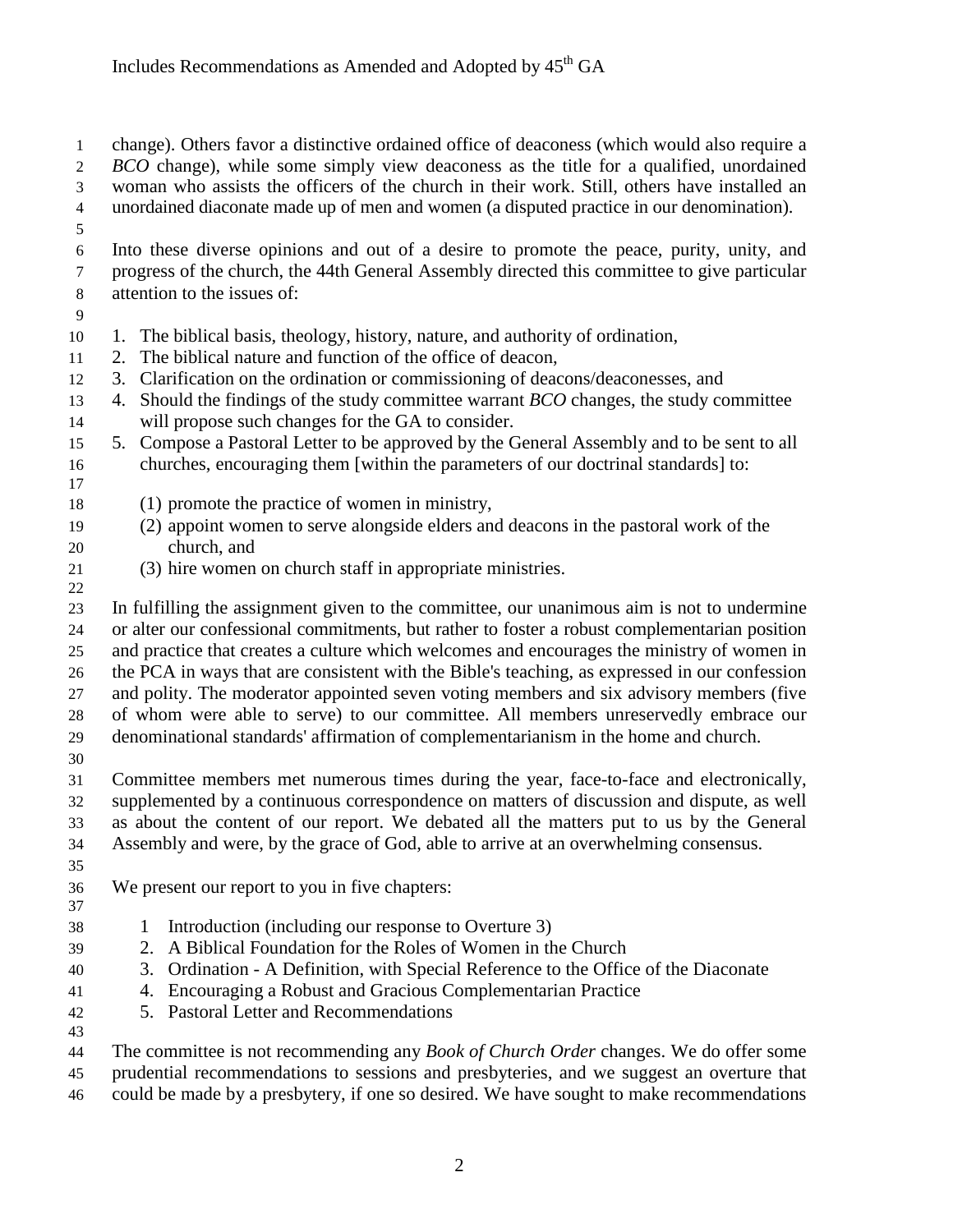that accord with the clear teaching of Scripture and our denomination's doctrinal standards,

- and that serve the interests of the church's unity.
- 

 We believe that the matters the General Assembly asked us to study are timely and needed. Along with our confessional complementarian convictions, we want to champion the dignity, ability, and service of women in the church. It is important that we do both.

 When the PCA was formed, objection to the ordination of women as pastors and elders was an animating issue. We agreed upon it and rallied around it (all of us, men and women), because we rightly saw that it was an issue of biblical authority. Today, that commitment remains dominantly embraced in the membership of the PCA, but both members and ministers are asking how to equip, encourage, and utilize women in the church's ministry in ways that are consistent with our confessional and theological commitments to complementarianism.

 When the PCA began, North American society was in flux on the issue of women's roles. Today, the society is settled on the full inclusion of women in every sphere. This presents us with a challenge and opportunity. In this moment, we need positively and persuasively to make the case for biblical complementarity in the home and church, showing that it is true, good, and beautiful. At the same time, we want actively and unhesitatingly to pursue and equip the women of the church for every biblical role of service open to them. This then is the aspiration of the report we offer.

*Study Committee on the Role of Women in the Ministry of the Church:*

- TE Leon Brown (Advisory Member)
- TE William Castro (Advisory Member)
- TE Jeffrey Choi (Voting Member)
- TE Dan Doriani (Advisory Member)
- TE Ligon Duncan (Voting Member)
- TE Irwyn Ince (Voting Member)
- Mrs. Lani Jones (Advisory Member)
- Mrs. Kathy Keller (Voting Member)
- Mrs. Mary Beth McGreevy (Voting Member)
- TE Bruce O'Neil (Voting Member)
- TE Harry Reeder (Voting Member)
- TE Roy Taylor (Advisory Member)

# 

#### 

#### **Response to Overture 3**

 Overture 3 from Westminster Presbytery calls on the Assembly to "Declare that the 44th General Assembly Erred in the Formation of an Ad Interim Committee on Women, that the General Assembly not Receive the Report of the Ad Interim Committee on the Role of Women as not Being Properly before the Court, and Dismiss the Ad Interim Committee with Apology."

- 
- The *Rules of Assembly Operations* (*RAO*) 11-5 directs the Stated Clerk on where to refer overtures. *RAO* 11-5 specifically states that "Any overture, other than an overture proposing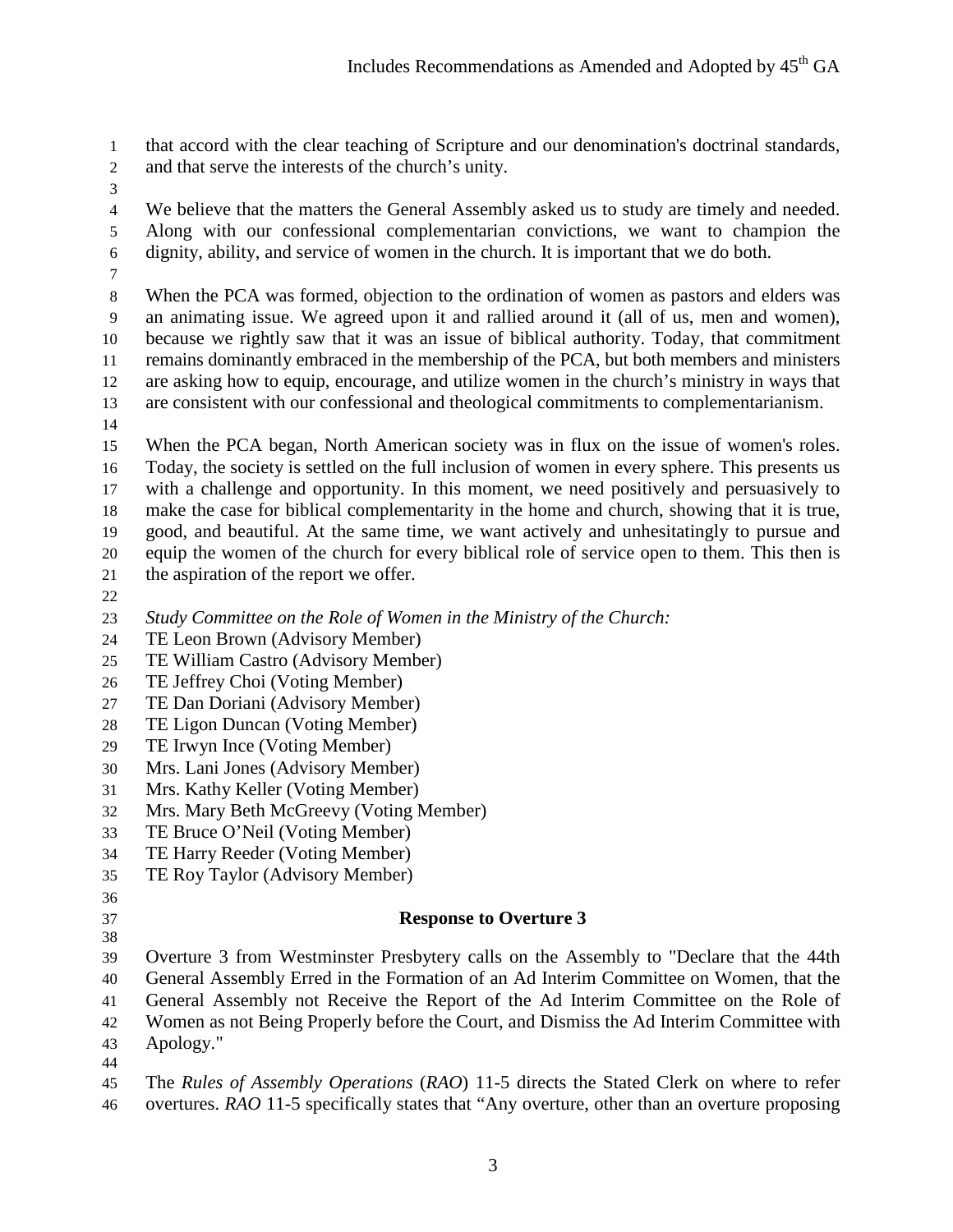amendment to the Constitution, having to do with the nature or responsibilities of a permanent Committee or Agency shall be referred by the Clerk to the appropriate Committee or Agency or ad interim committee."

 It should be noted that in 2000, Westminster Presbytery sent an overture (Overture 20) regarding Covenant College (CC) and asked that it be referred to the Overtures Committee (*M28GA*, 2000, p. 252). The Stated Clerk reported to the Assembly that he had referred Overture 20 to CC (*M28GA*, 2000, p. 51). The Moderator of the Twenty-eighth General Assembly, TE Morton H. Smith, did not rule the Stated Clerk's reference to CC to be out of order. The Stated Clerk did not refer it to the Overtures Committee; he referred it to the Board of Trustees of Covenant College (CCB), which in turn sent it with their recommendation to the Committee of Commissioners on Covenant College (CC CoC), which in turn reported it to the General Assembly. The CC CoC asked the opinion of the CCB as to whether it was in order for the CC CoC to consider Overture 20. The CCB replied that, in their opinion it was in order (*M28GA*, 2000, p. 249). There was no point of order raised from the floor at the time of the CC CoC report (perhaps due to the CCB opinion). The CCB, the CC CoC, and the Assembly answered Overture 20 in the negative (*M28GA*, 2000, pp. 250-252). Under the provisions of *RAO* 11-5, in keeping with past practices on reference of overtures, and in keeping with the previous constitutional advice of the CCB, this ad interim committee was, in fact, the proper place to which to refer Overture 3.

 The ad interim committee is recommending to the General Assembly that Overture 3 be answered in the negative (see recommendations section of this report) and offers the following grounds for our recommendation:

 The assertion that the formation of the ad interim committee originated with the Cooperative Ministries Committee (CMC) and was therefore out of order (**Whereas** section 2) was dealt with at the 44th General Assembly. 

 TE David Coffin raised a point of order that Recommendation 3 was not properly before the Assembly for consideration because the matter at hand did not fall within the limits of the Cooperative Ministries Committee's responsibilities (*RAO* 7-3) nor did the Administrative Committee have subject matter jurisdiction. The Moderator ruled the point of order not well taken, stating that the Permanent Committee Recommendation was in order and that the CMC had acted properly and referred the matter appropriately. The ruling was appealed, and the Moderator's ruling was sustained (582-466-36) (*M44thGA*, 2016, p. 51).

 The presupposition of **Whereas** section 2 that requests for ad interim committees must arise from presbyteries is simply erroneous. Moreover, the request was a recommendation of the Administrative Committee (AC) in accordance with *RAO* 7-3.c.

 The citation of *BCO* 14-1.7 in **Whereas** section 3 and section 6 is erroneous because any recommendation of an ad interim committee must be approved by the General Assembly. In that way, the Assembly sets policy.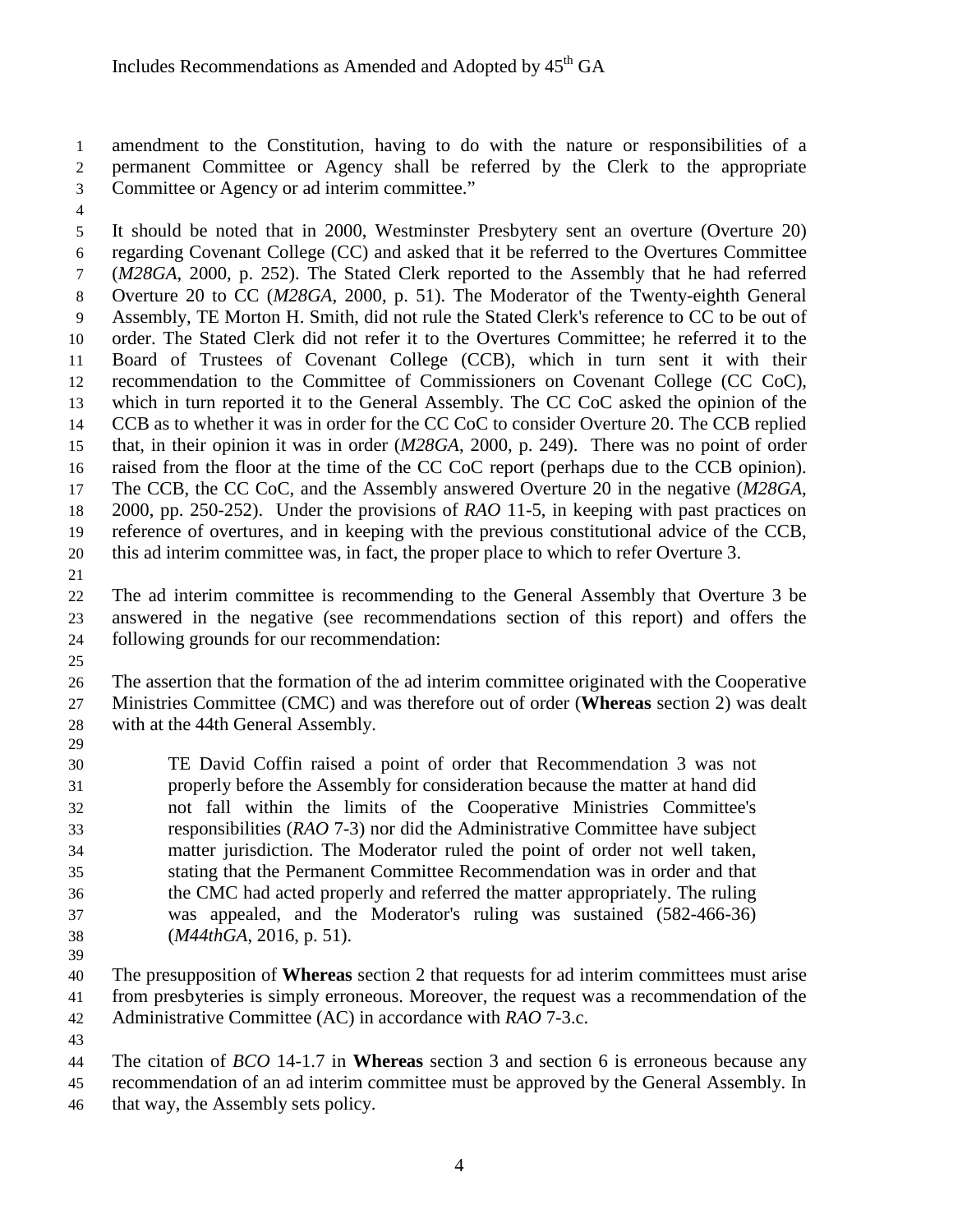The assertion of **Whereas** section 4 that the appointment of an ad interim committee violates *RAO* 11-2 likewise is erroneous. The recommendation of the CMC to the AC was not a group of individuals who had to go through a session or presbytery. The CMC correctly followed *RAO* 7-3.c. in referring the matter to the AC. It was the AC, not the CMC, that brought the recommendation to the Assembly.

 The assertion of **Whereas** section 5 that the ad interim committee urges adoption of changes to the *BCO* is factually incorrect. The ad interim committee is not proposing any *BCO* changes to the General Assembly. The assertion is also procedurally incorrect. An ad interim committee may propose *BCO* changes as the Ad Interim Committee to Study and Make Recommendations as to Structure and Procedure did (*M14thGA*, 1988, pp. 81; 103-108; 425-448).

 The assertion of **Whereas** section 8 that placing women on a General Assembly ad interim committee is a violation of 1 Timothy 2:12 is erroneous because any recommendation of a committee must be approved by the church court appointing it. Moreover, a related point of order was ruled to be not well taken:

 TE Wes Reynolds raised a point of order, based on *BCO* 14-1.9-10, that committees ought to be representative of the presbyteries and therefore the recommendation should be found out of order. The Moderator ruled the point of order not well taken, stating that this reference in the *BCO* is not applicable to study committees, and that *Roberts Rules of Order* allows for non-members to be appointed to committees (*RONR* [11th ed.], p. 174, ll. 31-34; p. 489, ll. 24-25).

 Additionally, the General Assembly accepted as satisfactory North Georgia Presbytery's argument to reject an exception taken by the CRPR that it was improper for women to serve as voting members of a Presbytery committee (*M23GA*, 1995, p.199).

 The assertion of **Whereas** section 9 that our culture's attitude concerning women has changed with a repudiation of God's word as the norm is correct in several respects. But it does not logically follow that an appointment of an ad interim committee to study the teaching of the Word is a repudiation of the Word of God.

 The presupposition of **Whereas** section 10 that the church is to reform culture and that the church is not to conform to culture is a valid principle, but it does not follow that the establishment of an ad interim committee is conforming to the culture. There have been times in history where the culture has stirred the conscience of the church on such issues as chattel slavery, segregation, and voting rights for women and minorities.

 The presupposition of the **Whereas** section 11 that the ad interim committee will propose a change on women in office is factually incorrect. The committee is not making any such proposal.

 The committee has spent much time and effort in preparing a report for the General Assembly. The Assembly deserves to hear the results of the committee's labors.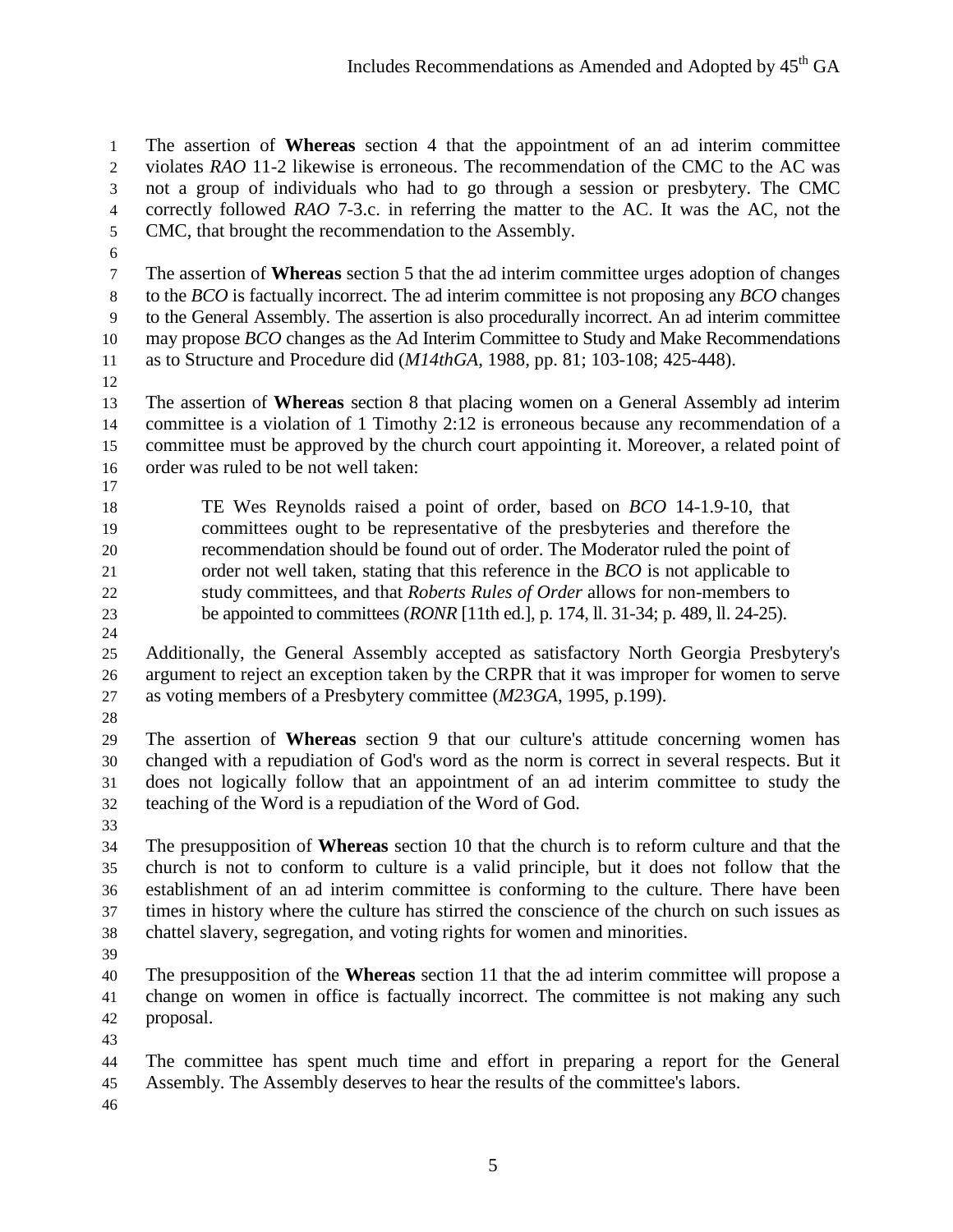# **CHAPTER TWO A BIBLICAL FOUNDATION FOR THE ROLES OF WOMEN IN THE CHURCH**

 The Old Testament, New Testament, and church history provide a robust foundation for the roles of women in the ministry of the church. This chapter exegetes key scripture passages that supply the biblical foundation for the value, dignity, and service of women in Christ's church. It further explores views held by church leaders when appropriate.

# **A SURVEY OF THE ROLE OF WOMEN IN SCRIPTURE**

 Women are invaluable assets to Christ's church. From Huldah the prophetess (2 Kgs. 22:14- 20) to Mary the theotokos (Luke 2:6-7) and Phoebe a diakonos, co-laborer of the apostle Paul (Rom. 16:1-2), their ministries are breathed into holy writ as examples of faithful service to God and His people. Paul praised women for their assistance as he planted churches. Euodia and Syntyche contended at Paul's side in the cause of the gospel (Phil. 4:2- 3). He lauded Mary, Junias, Tryphena, Tryphosa, and Persis for their singular aid (Rom. 16:6-13). Paul commended women for teaching children (2 Tim. 1:5), urged older women to instruct younger women (Titus 2:3-4), and noted their prophetic ability during church services (1 Cor. 11:5). Women have served for thousands of years in Christ's church.

 While women maintain significant ministries in the church, they did not fulfill every role. Women occasionally served as judges, prophetesses, and co-laborers alongside church planters, but they were neither apostles (Matt. 10:2-4), nor expected to be monarchs (Deut. 17:14-20; 2 Sam. 7:12-16; cf. 2 Kgs 11). Additionally, God's law dictated that priests were males (Exod. 29:30). Elders in the new covenant church (1 Tim. 3:1-7) and all of the traveling companions Paul mentions in his letters are male: Barnabas, Silas, Luke, Timothy, Titus, John Mark, Epaphras, and Epaphroditus, among others.

 Women in ministry carry out important roles, but the biblical text demonstrates that men and women hold distinct, God-given roles in His church. The following section analyzes the various ministries of women throughout the Scriptures. While time does not permit a full citation of everything women do as recorded in Scripture, the list will be extensive enough to reveal patterns and draw implications.

# **Women Served as Prophetesses**

 In Exodus 15, Miriam, the sister of Moses and Aaron, is the first Old Testament prophetess. As an older sister, she helped save her brother's life (cf. Exod. 2:4). In adulthood, Miriam emerged in conjunction with her brothers' leading. Miriam praised God for Israel's deliverance from suffering, slavery, and oppression, concluding a terrible history of enslavement and assimilation to worshiping foreign gods.

 Through the hand of Moses, the Lord drowned Pharaoh and his army. Then, the people of God responded in great shouts of praise. Moses led the initial part of the worship service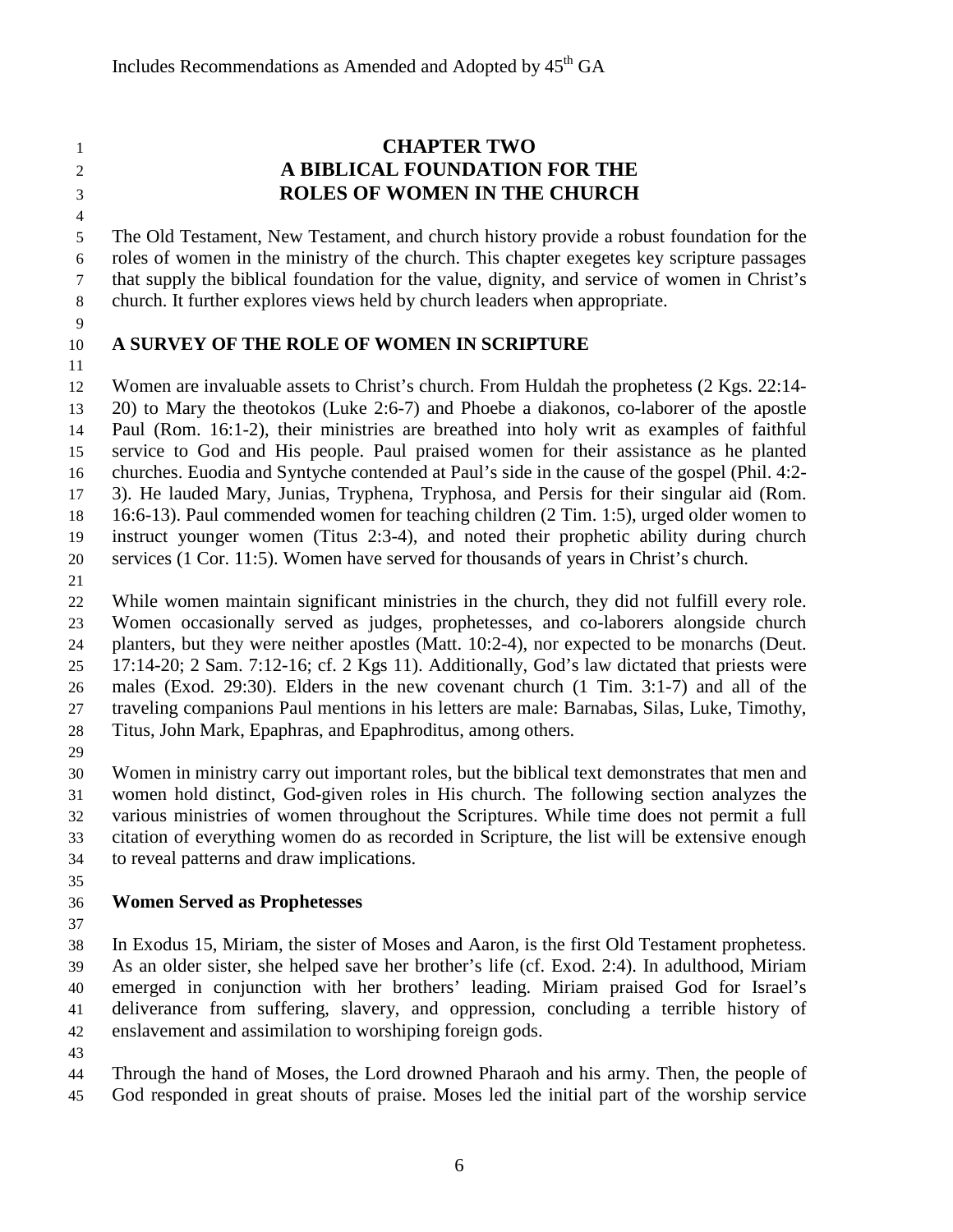(Exod. 15:1-8). Of particular interest is Moses' response in verse 1: "I will sing to the LORD, for he has triumphed gloriously; the horse and his rider he has thrown into the sea."

 In Exodus 15:20, Miriam followed Moses' lead. "Miriam the prophetess, Aaron's sister," replied by taking "a tambourine in her hand and all the women followed her, with tambourines and dancing. Miriam sang to them: 'Sing to the LORD, for he has triumphed gloriously; the horse and his rider he has thrown into the sea'" (Exod. 15:20-21).

 Miriam's words were virtually identical to Moses'. Her purpose was the same as his. Both led Israel in praise to God. Both helped the people respond to a great event in Israel's history. Moses led the victory and its celebration. Miriam stood beside her brother, leading the women in celebration and praise. When Miriam supported Moses, she was effective and blessed.

 In contrast, Numbers 12 says Miriam and Aaron spoke against their brother Moses, asking, "Has the Lord spoken only through Moses? Hasn't he also spoken through us?" (Num. 12:2). God rebuked them verbally and struck Miriam with leprosy for a week, so that she was sent out of the camp for seven days (Num. 12:4-15). When Miriam opposed Moses, she was rebuked.

 Huldah, another prophetess, served God's people at a peculiar point in Israel's history. The newly installed King Josiah was just eight years old (2 Kgs. 21:1-24). He was a godly king who ordered repairs to the temple after it suffered decades of abuse and neglect. Unfortunately, as a young king, Josiah did little to reverse the sins of his father and grandfather. Josiah's grandfather, Manasseh, defiled the temple for fifty-five years, and Josiah's father, Amon, did evil for two more years. However, in the eighteenth year of his reign, Josiah ordered a reform and restoration of the temple (2 Kgs. 22:1-7).

 As the temple repairs proceeded, Hilkiah the high priest discovered the "Book of the Law," that is, Deuteronomy  $(2$  Kgs. 22:8).<sup>[1](#page-6-0)</sup> Hilkiah delivered it to the king's secretary Shaphan, who read it to the king. As he listened, Josiah became so dismayed at Israel's sins against this law that he tore his robes. Josiah said, "Go and inquire of the Lord for me and for the people… [For] great is the Lord's anger….because our fathers have not obeyed the words of this book" (2 Kgs. 22:9-13). Josiah surmised that the law condemned Israel's misdeeds and threatened God's judgment. Still, he sought a prophet's assessment, or rather a prophetess, named Huldah.

 This occurred during the fifth year of the ministry of the prophet Jeremiah (compare Jer. 1:2 and 2 Kgs. 22:3). Although the precise dates are unknown, the prophet Zephaniah was also active around this time (Zeph. 1:1). Nevertheless, Hilkiah and other royal officials sought Huldah to hear the Lord's assessment (2 Kgs. 22:14).

<span id="page-6-0"></span> If Jeremiah and perhaps Zephaniah were available to prophesy, why would the officials consult the prophetess, Huldah? Huldah's husband was a royal official (2 Kgs. 22:14). That 

 $<sup>1</sup>$  The phrase, "the book of the law" is almost a technical term for Deuteronomy in much of the Old Testament.</sup>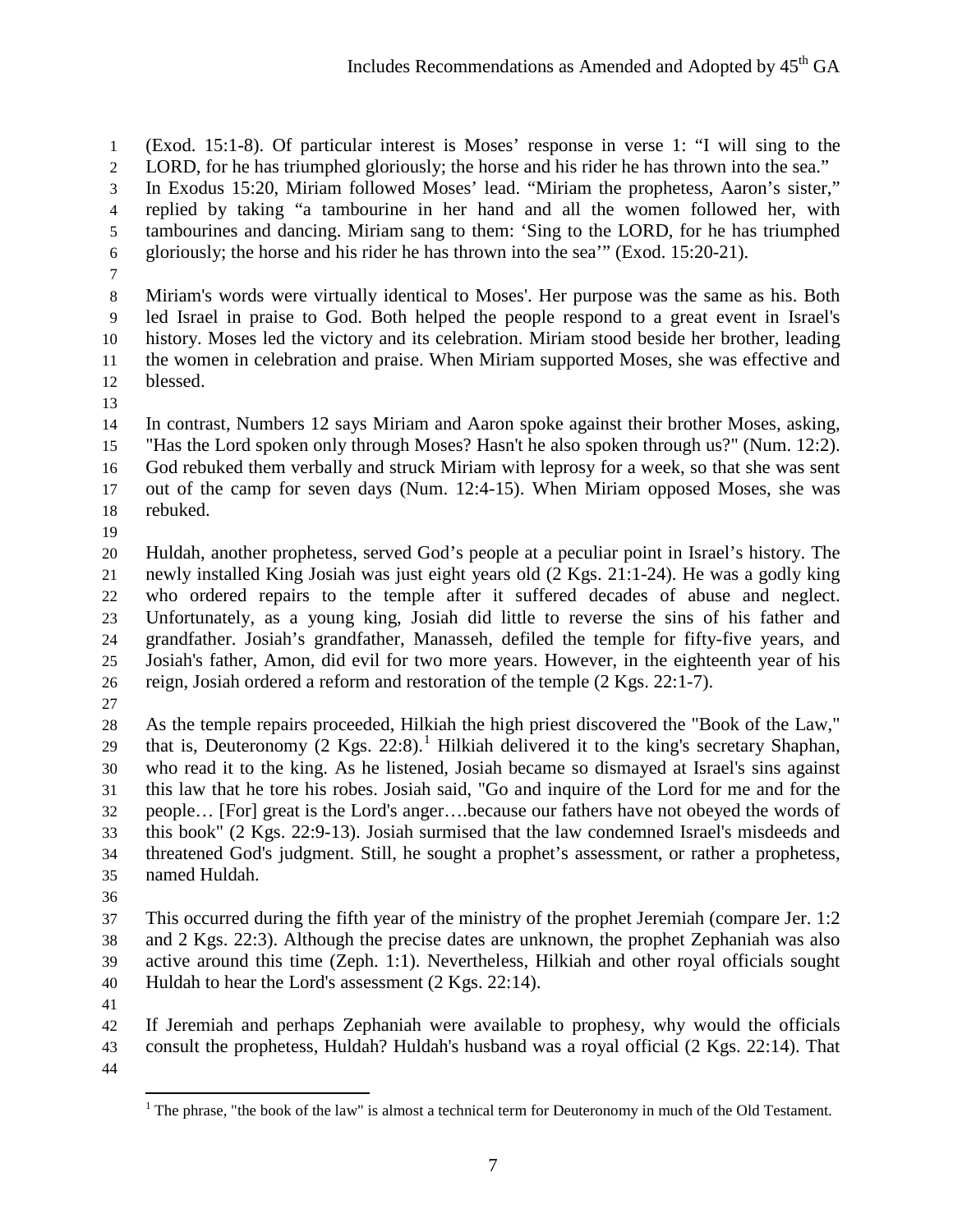suggests the officials already knew and trusted her. Perhaps Huldah had already declared

God's judgment on the sins of Manasseh. If so, she might know if repentance could reverse

- God's judgment (2 Kgs. 21:10-15).
- 

 These are mere speculations. What is clear is that the king's officials consulted Huldah, who declared God's Word: Israel would suffer punishment for her decades of sin, "according to everything written in the book" (2 Kgs. 22:16-17). Yet, because Josiah humbled himself and wept in penitence, judgment would not befall Israel during his reign (2 Kgs. 22:18-20).

 The outline of this event reveals helpful considerations. When he discovered the law, the high priest took the initiative (2 Kgs. 22:8ff.). The king led the preliminary response (2 Kgs. 22:12ff.). The king also made the final decision regarding a course of action (2 Kgs. 23:1ff.). Yet the king and his officials genuinely consulted Huldah. She influenced the course of events. She neither initiated the action, nor determined the action, but she did influence the action.

 At both a high point (i.e., Miriam) and at a low point (i.e., Huldah) in Old Testament history, 18 a prophetess rose to interpret events and lead Israel's response to it.<sup>[2](#page-7-0)</sup>

 The Bible mentions other prophetesses. Isaiah 8:3 notes a prophetess who bore a son named Maher Shalal Hash Baz. God sent the boy as a sign of God's coming judgment on wicked king Ahaz. Acts 8 says Philip, a leader of the early church, had four daughters who prophesied. Deborah was both a prophetess and a judge. Her significance will be considered later. Sadly, some women joined men in false prophecy. Nehemiah denounces the prophetess Noadiah who joined male prophets in trying to intimidate him (Neh. 6:14), and Ezekiel condemns false prophetesses (Ezek. 13:17-24).

 In the Bible, the great majority of true prophets are male. All sixteen writing prophets, Isaiah to Malachi, were male. Further, all known miracle-working prophets (e.g., Moses, Elijah, and Elisha) were male. These men, with others like John the Baptist, led Israel publicly. Yet a number of women were godly prophetesses.

#### **Scripture Records How Women Declared Truth and Performed Acts of Service**

 While no woman wrote a book of the Bible whose author is stated, the Bible records the words of women and regards them as inspired truth. Since several women served God faithfully as prophetesses, God's people would expect women's words, such as Miriam's song and Huldah's word of judgment, to be recorded in Scripture. The words of women became Scripture on other occasions, too. These include the outstanding prayer of Hannah

(1 Sam. 2:1-10) and the great speech of Abigail to David in 1 Samuel 25:23-31.

<span id="page-7-0"></span><sup>2</sup> Although not a prophetess, Queen Esther **<sup>i</sup>**s worthy of mention. She resembles Huldah, for she, too, persuaded a king to take proper action. Her king was the pagan Ahasuerus, but she presented the truth wisely, to move him to do justice and preserve Israel in a desperate hour (Esther 4-8).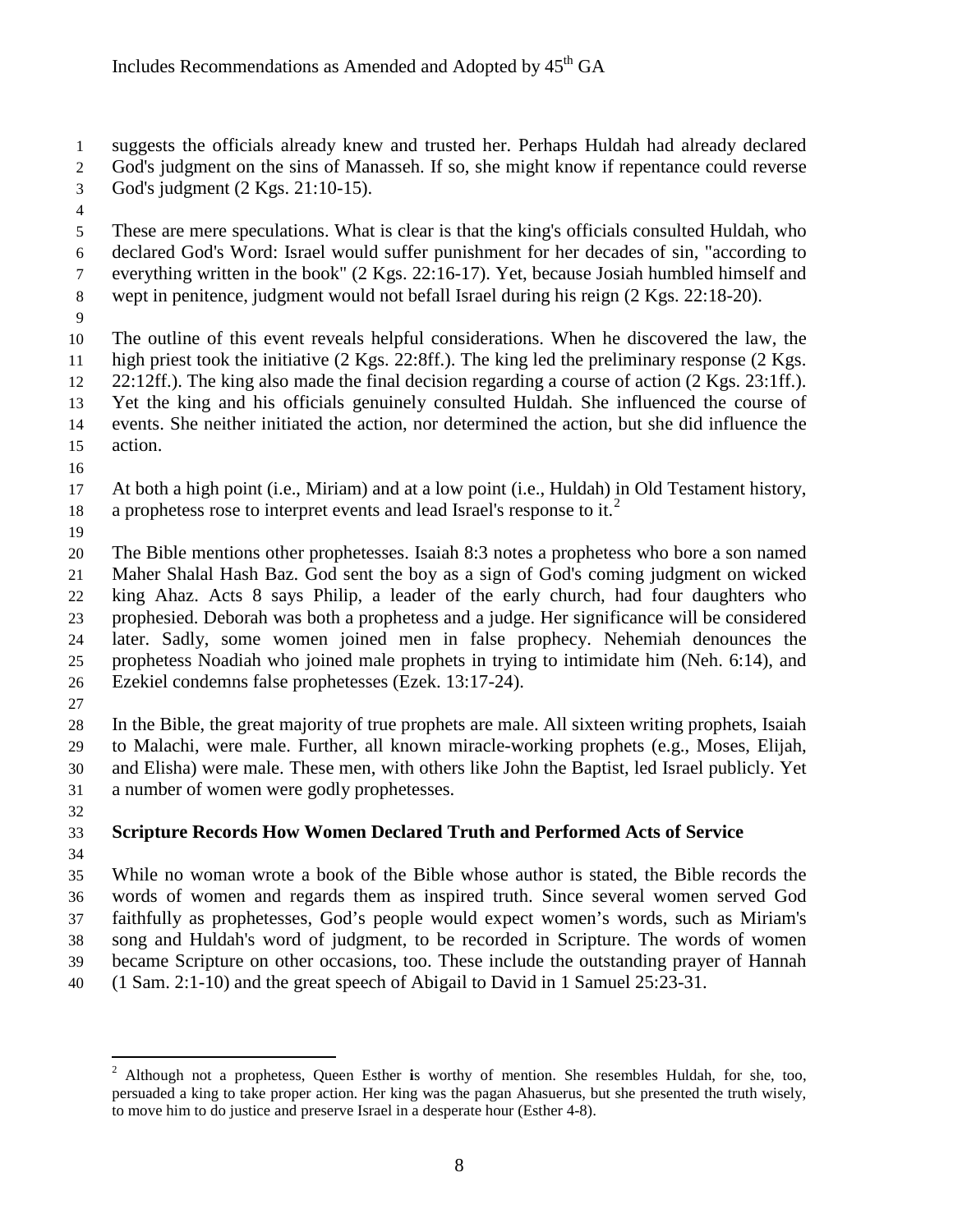Priscilla's ministry of correction is somewhat like Abigail's. Priscilla and Aquila were a husband-wife team who labored with Paul occasionally for years (Acts 18:2-19; Rom. 16:3- 5). They hosted a house church in Rome and Corinth (Rom. 16:5; 1 Cor. 16:19). These faithful Christians received Apollos, a gifted expositor, but they noted the deficiencies in his preaching. After hearing him, "Priscilla and Aquila invited him into their home and explained to him the way of God more adequately" (Acts 18:26). Just as people puzzle over the decision to consult Huldah before Jeremiah, they wonder why Acts usually mentions Priscilla before Aquila. Did she speak more or have greater gifts? Did she have a higher 9 social status before their marriage?<sup>[3](#page-8-0)</sup>

 Why Acts mentions Priscilla first is unknown, but Priscilla and Aquila privately instructed a leading Christian teacher. Apollos "spoke with great fervor" and "was a learned man with a thorough knowledge of Scripture," but "he only knew the Baptism of John" (Acts 18:24-25). Hence, when Priscilla and Aquila heard Apollos, they took him into their home and taught him (Acts 18:26).

 Since their craft as tent-makers allowed them to travel widely, Priscilla and Aquila assisted Paul in Rome (Rom. 16:3), Corinth (Acts 18:2; 1 Cor. 16:19), and Ephesus (Acts 18:18-26). Thus, Paul honored Priscilla and Aquila in Romans 16 as fellow workers for whom the whole church gave thanks (Rom 16:3-4).

 Paul also honored other women in Romans 16, which offers glimpses of the contributions women made in the early church. Paul had never visited the church in Rome when he wrote them a letter to prepare for an impending journey to Rome and beyond, but he knew many Christians there and greeted them in chapter 16. The greetings show women functioning as leaders in the church.

 In Romans 16:1-2, Paul commends Phoebe, a "servant" (NIV, ESV) or "deaconess" (RSV) 29 of the church.<sup>[4](#page-8-1)</sup> The Greek term in question, *diakonos*, ordinarily means a servant or helper, but it can mean deacon. When Paul calls Phoebe a servant, or deacon, of the church in Cenchrea, the close connection of *diakonos* to a particular person may indicate that she holds an office. However, it could also mean she was very helpful. (Additional clarity will be provided upon examination of 1 Timothy 3 below). Regardless, the phrase servant, or 34 deacon "of the church" suggests that Phoebe had a recognized role in her local congregation.<sup>[5](#page-8-2)</sup> Clearly, Paul urges the Romans to receive Phoebe with honor, for she helped many.

<span id="page-8-1"></span><span id="page-8-0"></span> In Romans 16:3, Paul calls Priscilla and Aquila his co-workers. In Romans 16:6, he commended a certain Mary who "worked very hard." In Romans 16:12, Paul mentioned three women, Tryphaena, Tryphosa, and Persis, who also "worked hard" in the Lord. Paul

<sup>&</sup>lt;sup>3</sup> On social status, James Jeffers, *The Greco-Roman World* (Downers Grove, IL: InterVarsity Press, 1999), 195.<br><sup>4</sup> The Greek term diakonos-διάκονος can be translated "servant" or "deacon."<br><sup>5</sup> Since there is a feminine

<span id="page-8-2"></span>indicate that an official position is in view. See also C. E. B. Cranfield, *A Critical and Exegetical Commentary on the Epistle to the Romans* (Edinburgh: Clark, 1975-1979), 2:780-783; Douglass Moo, *The Epistle to the Romans* (Grand Rapids: Eerdmans, 1996), 913-914; Thomas Schreiner, *Romans* (Grand Rapids: Baker, 1998), 786-787.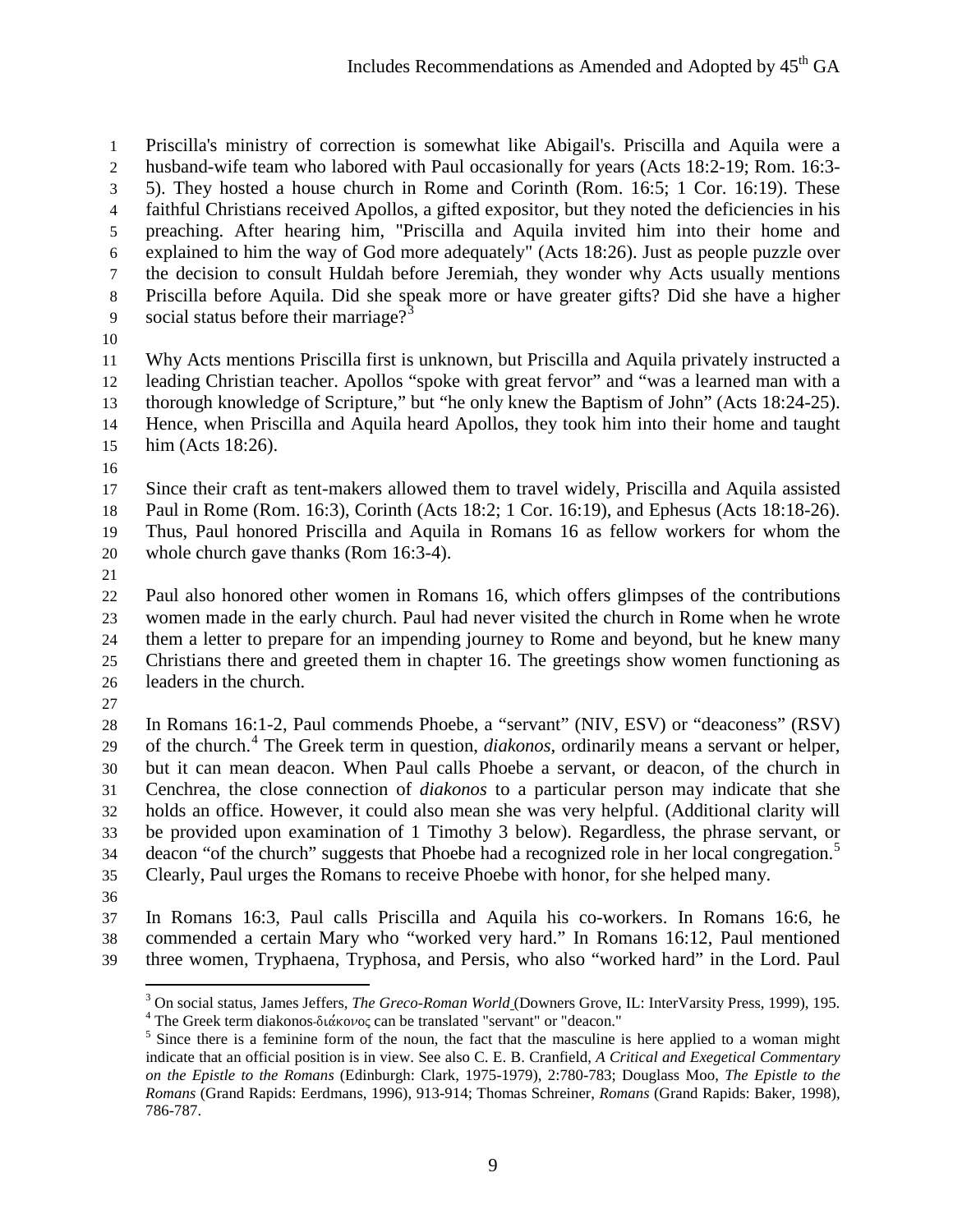further mentioned Andronicus and Junias. They were probably married, since Andronicus is a man's name and Junias is a woman's. In a sentence that is difficult to translate, Paul called them prominent either "with" or "among" the apostles  $(Rom. 16:7)$  $(Rom. 16:7)$  $(Rom. 16:7)$ .<sup>6</sup> If "with" is correct, Paul means the apostles held them in high regard. If "among" is correct, he means they are prominent among the people called "apostles."

 Since Junias is a woman's name, some propose that she is a "forgotten" apostle, but Paul did not equate either Andronicus or Junias with the Twelve. Rather, Paul used "apostle" in the less technical, more ordinary, sense of someone selected and sent out for a particular purpose. The Bible called Barnabas (Acts 14:4, 14), Silas (Acts 17:1ff.; cf. 1 Thess. 2:7), Titus (2 Cor. 8:13) and Epaphroditus (Phil. 2:25) apostles in the same sense. The church sent them on missions to spread the gospel. Paul honored Andronicus and Junias for the faithful discharge of vital tasks.

# **Examples in the Roles of Women in the Old Testament**

 Women neither served as priests nor legitimate monarchs in Israel. Furthermore, they did not preach. However, they did serve as gifted leaders and teachers. Some had an exceptional ability to navigate situations wisely and train others to do the same. Huldah, Zipporah, Miriam, and Esther testify to the God-given talent and leadership ability of women in the Lord's church.

 As mentioned previously, in 2 Kings 22:14-20, Huldah spoke privately to the king's emissaries. Huldah did not go to the court; the court came to her. Hilkiah, Anikam, Achbor, Shaphan, and Asaiah, after arriving at Huldah's domicile, listened intently to the prophecy. Later, these men brought the word of the Lord back to the king for implementation, because he had ultimate authority (2 Kgs. 22:14, 20; 2 Kgs. 23:1-3). Huldah did not decree a course of action, but she proposed the course that king and nation followed.

 Like Huldah, Deborah is a prophetess. She is also a leader or judge of Israel. As a 31 prophetess, Deborah was "leading" (NIV) or "judging" (ESV) Israel.<sup>[7](#page-9-1)</sup> "She held court... between Ramah and Bethel… and the Israelites came to her to have their disputes decided" (Judg. 4:4-5). The disputes, which required her judgment, were difficult cases, perhaps beyond the ken of local authorities. Deborah apparently dispensed spiritual counsel and issued judgments with legal authority. Interestingly, the Book of Judges never suggests she taught or prophesied in the way that Jeremiah or Isaiah did. That is, she did not deliver sermons or publicly proclaimed oracles from God.

 $\overline{a}$ 

 Perhaps most notable is Deborah's interaction with Barak. When God determined to deliver Israel from Jabin and Sisera, He told Deborah. Through the prophetess, the Lord told Barak to gather a force of 10,000 men for battle, and God would grant victory to Israel. However, Barak was reluctant and refused to go alone. He insisted that Deborah go with him. Despite Barak's reluctance, Deborah did not lead Israel into battle. She consented to go with Barak into battle (Judg. 4:9), but did not lead the troops.

<span id="page-9-0"></span><sup>&</sup>lt;sup>6</sup> The Greek preposition "en" [ $\epsilon$ v] may be used either way.

<span id="page-9-1"></span> $<sup>7</sup>$  Hebrew "shaphat" [ $p$ שפט] is traditionally translated "judge" but it can mean "lead" as well.</sup>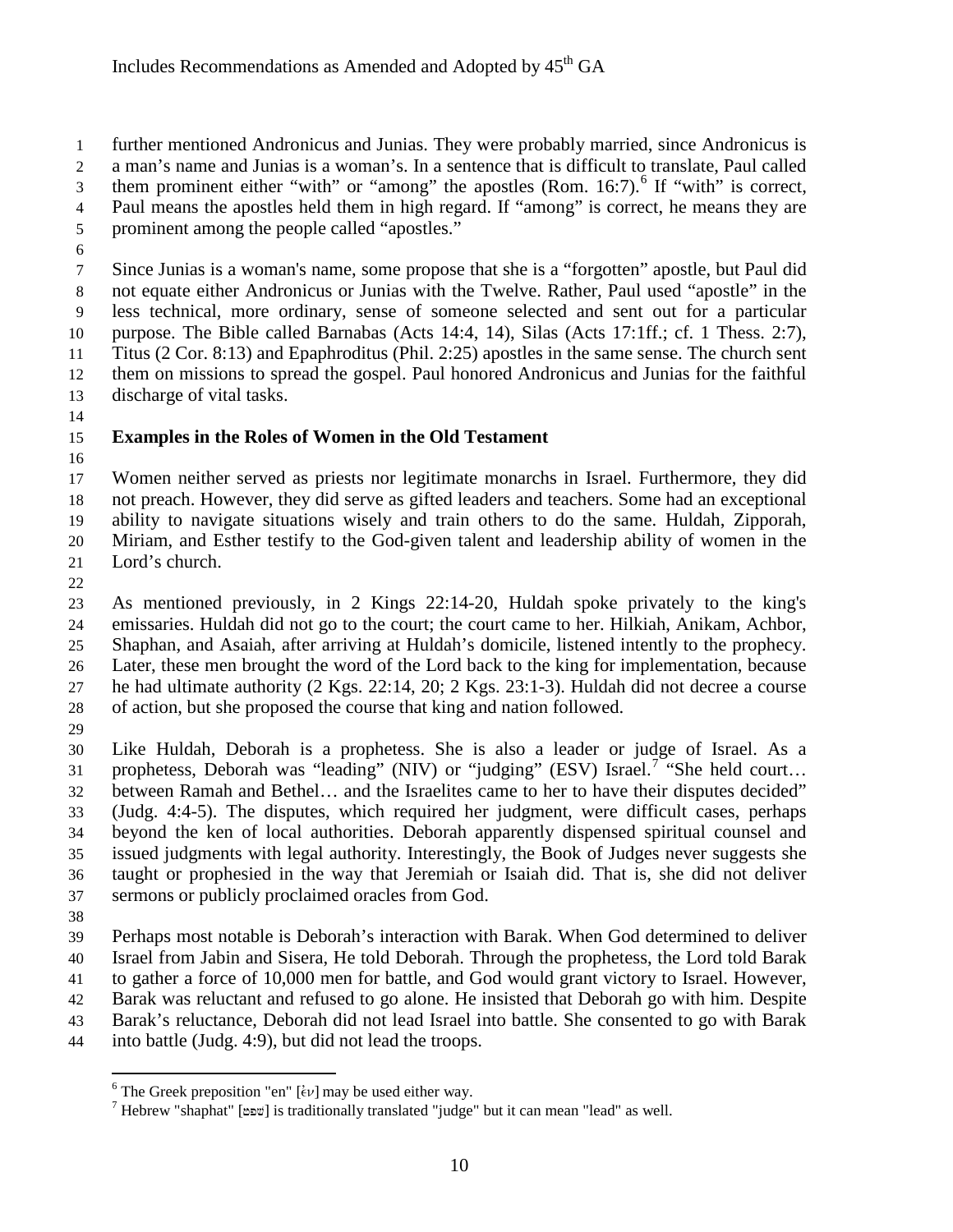# *Prophets with Limited Authority*

 God used many prophets who lacked official, ongoing leadership. The companies of prophets mentioned in 2 Kings had no visible authority. Other prophets simply delivered messages without continuing ministries. In Israel, regular teaching authority resided with the law, not prophecy. Thus, the words of prophets always had to be tested (Deut. 13:1-5; Deut. 18:20-22; 1 Cor. 14:29). If a prophecy urged disobedience to God's law, it was false. Death

 obedience but did not require testing to prove its validity, as He did with prophecy. 

 Malachi wrote, "The lips of a priest ought to preserve knowledge, and from his mouth men should receive instruction" (Mal. 2:7). Confirmed in Deuteronomy 33:10, priests and Levites—not prophets—taught God's law. This is further verified in Jeremiah 18:18 and Ezekiel 7:26. The teaching capacity remained with priests, and priests were men. The authoritative function to proclaim God's law, regardless of the audience and whether in public or private, resided in God's revealed will for men to maintain that office. Since prophets did not necessarily have the same responsibilities, that position was open to both women and men. Therefore, while women filled the office of prophetess, they did not hold the permanent, public teaching office of priest.

resulted. When God gave the law in Egypt and during Israel's exodus, He required

# *Conclusions*

 Women instructed men, but often in limited and private settings. They advised and rebuked men, great and small. Women counseled men, who listened and adopted their ideas. They taught and prophesied, giving messages with theological content. Nonetheless, scripture has no example of a woman preaching (cf. 2 Tim. 4:2). Women led beside men in Israel and the church, but no woman held the rank of Abraham, Moses, David, Elijah, Isaiah, Peter, or Paul as a principal leader. In fact, when Miriam aspired to equality with Moses, God rebuked her. When Barak tried to avoid leadership, Deborah urged him to accept it.

# **THE ROLES OF WOMEN DURING THE EARTHLY MINISTRY OF JESUS**

 Jesus chose twelve male apostles, yet women held vital roles in Jesus' ministry (Luke 1:46-56). Wealthy women not only supported his ministry, but they accompanied Him (Luke 8:1-3). Faithful women remained with Him at His crucifixion (John 19:25-27). Women were the first to witness His resurrection (John 20:1-18) and to carry His instructions to His disciples. A woman witnessed to the goodness of God in Christ to her townsmen (John 4:29).

 As an aside, during His public teaching ministry, Jesus featured women in many of His illustrations and parables: women bake bread (Matt. 13:33), grind grain (Matt. 24:41), wait for a wedding party (Matt. 25:1-10), search for lost money (Luke 15:8-10), pray persistently (Luke 18:1-5), and give whole-heartedly (Luke 21:1-4). Jesus sometimes described His ministry using feminine terms and illustrations (Matt. 23:37; John 16:19-22).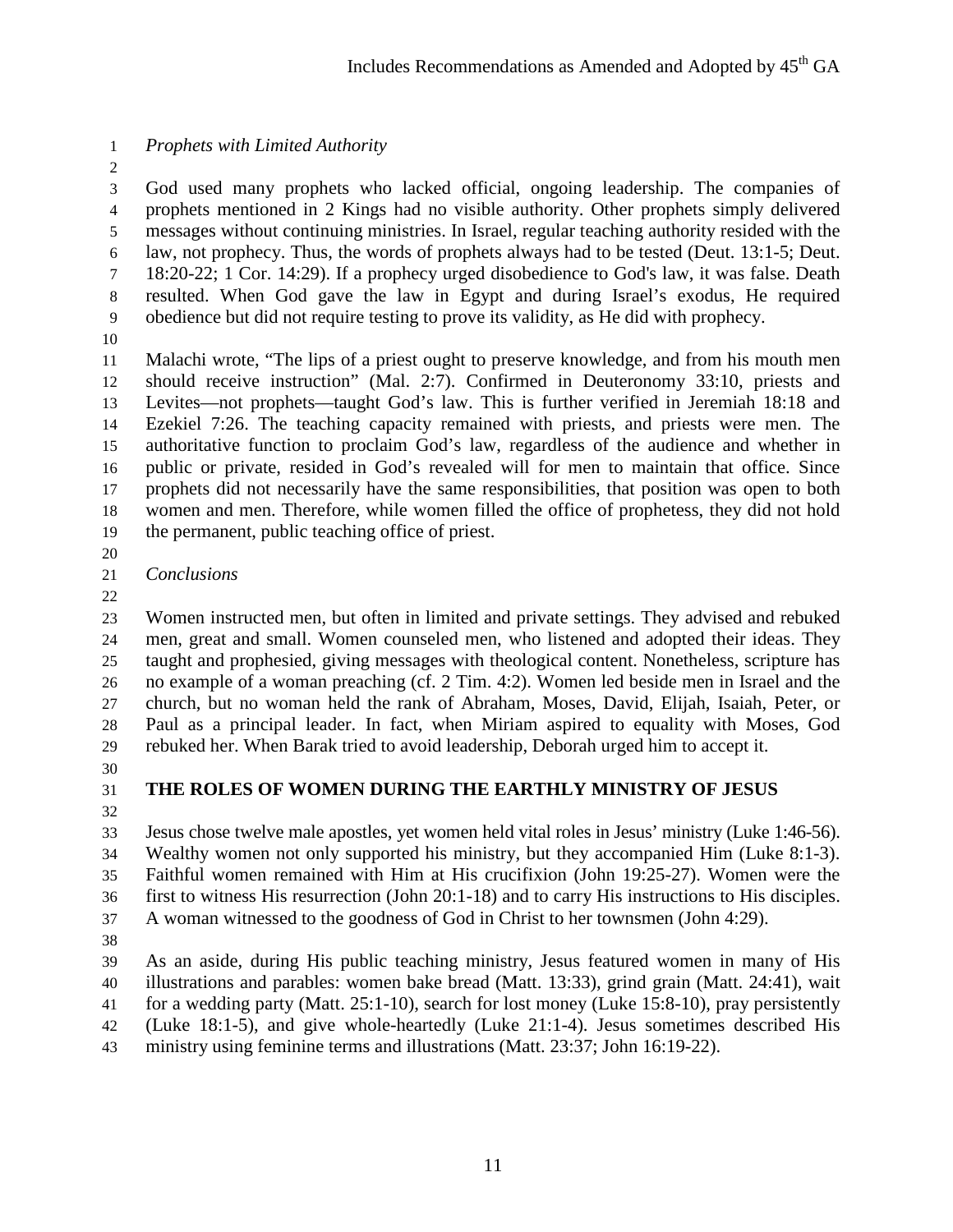Jesus' disregard for Jewish traditions also led Him to associate freely with women. In Luke,

- for example, Jesus encounters a grieving widow and mother (Luke 7:11-15), lets a sinful
- woman anoint His feet (Luke 7:36-50), seeks out a long-suffering woman who touched His
- cloak amidst a throng of people (Luke 8:43-48, cf. 13:10-16), engages a marginalized Samaritan
- woman at the well (John 4:7-26), and cares about poor women (Luke 2:24, 21:1-4). Going to His crucifixion, Jesus took a moment to address a group of women who mourned His
- impending death (Luke 23:27-31). Jesus' willingness to ignore custom is part of His resolve
- to minister to all, regardless of gender, ethnicity, social status, or personal moral history.
- 

 Jesus refused to allow the traditions of men to restrain His ministry to and with women. He never denigrates the service of women in the home, though Jesus does prioritize their roles as His disciples (Luke 10:38-42). There is no conflict between service in the home and discipleship, but sitting at the feet of Jesus to hear His teaching takes priority (cf. Luke 11:27-28).

# **THE ROLES OF WOMEN DURING THE APOSTOLIC ERA**

 Priscilla was a theologically astute disciple. Together with her husband, Aquila, she observed the doctrinal inaccuracy of Apollos' teaching, took him aside, and "explained to him the way of God more accurately" (Acts 18:26). Priscilla's gifts were also utilized alongside and under the authority of the apostle Paul. In fact, she and her husband traveled with Paul during one of his missionary journeys (Acts 18:18-19). Further, Priscilla is among the many faithful and gifted women whom Paul praised for their dedicated work in Romans 16.

 Since women are called to be disciples who faithfully utilize their gifts, how does that affect their service as church members? How can women utilize their gifts to glorify God in the worship and ministry of the church? Can women become church officers (1 Tim. 3:1-13; cf. Acts 6:1-7)? Should they be involved in the liturgy of Sunday service? The following section addresses key passages in the Pauline Epistles concerning women's roles in the church: 1 Corinthians 14, 1 Timothy 2:8-15, Acts 6, and 1 Timothy 3:8-11.

# **1 Corinthians 14:26-40**

 Christ has ascended and has poured out the Holy Spirit on both men and women, in fulfillment of Joel 2:28-29. God's people are utilizing the good gifts He has given, which extended to corporate worship gatherings. The apostle Paul, in writing to the church at Corinth, encouraged believers to employ their gifts, and to ensure the church is edified, the gifts must operate decently and in order (1 Cor. 14:40). Part of proper order is that women must remain silent, at least for a time (1 Cor. 14:34). How can this be? How can Paul expect women to pray and prophesy (1 Cor. 11:5), expect everyone to offer a hymn, a teaching, a revelation, or an interpretation (1 Cor. 14:26), and yet tell women to remain silent (1 Cor.  $14:34$ ?<sup>[8](#page-11-0)</sup> There are two plausible options.<sup>[9](#page-11-1)</sup>

<span id="page-11-0"></span><sup>&</sup>lt;sup>8</sup> Paul says this to the "brothers," but "brothers" includes male and female Christians in his epistles.

<span id="page-11-1"></span><sup>&</sup>lt;sup>9</sup> There are four unlikely ways to resolve Paul's apparent contradiction: 1) Paul did contradict himself, saying one thing in 11:5 and another in 14:34. 2) Paul never permitted women to speak in 1 Corinthians 11:5. He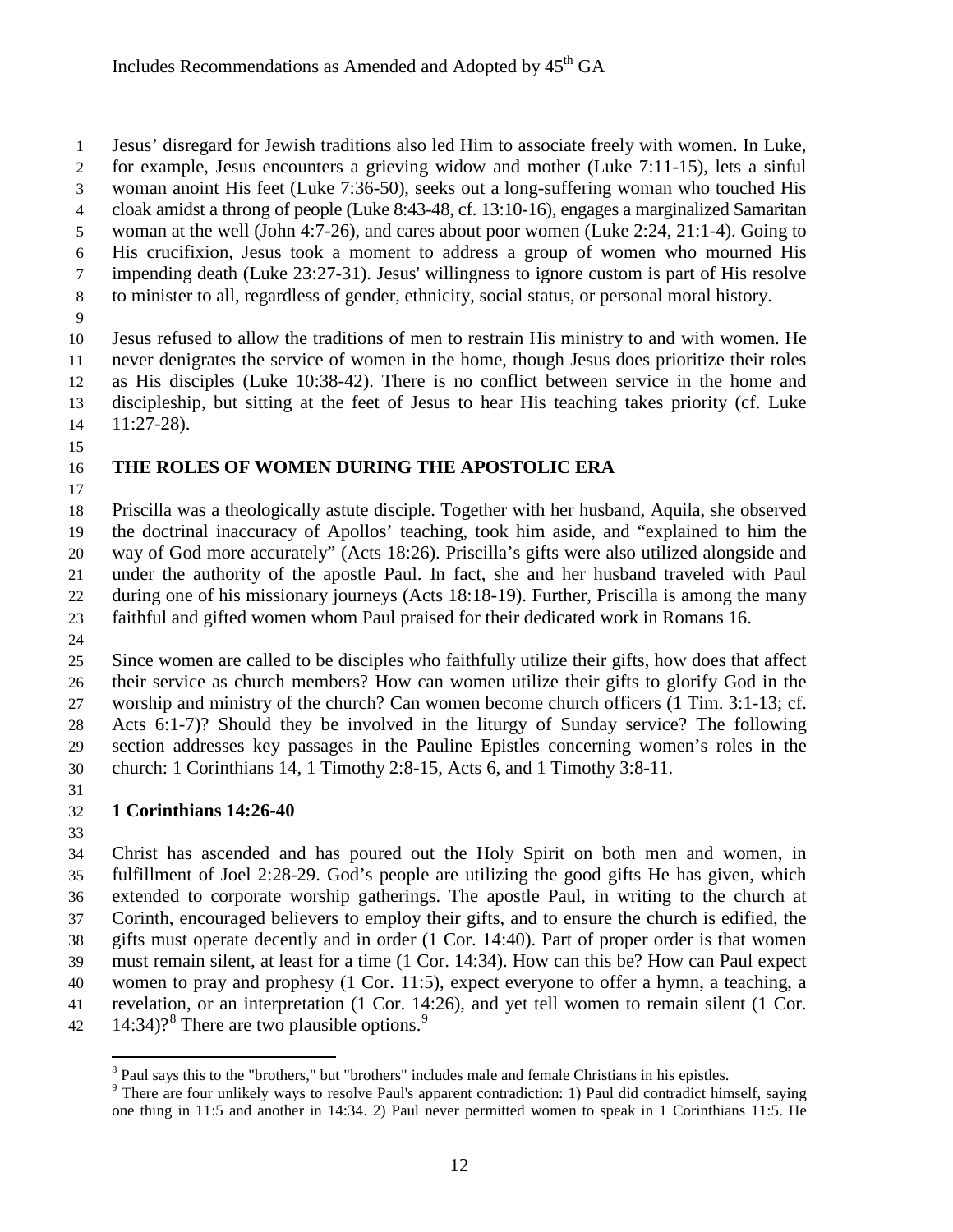Option one maintains there are two kinds of worship in 1 Corinthians 11 and 14. In chapter 11, women pray and prophesy during private or informal worship in which everyone shared. Their prophecy may be roughly correlated with what many today call testimony or sharing. In chapter 14, the worship is more structured. It may be like the synagogue worship (Luke 4; Acts 13), where one person is invited to bring the main exhortation. A few others may speak, and none of them may be women.

7

 This view makes several plausible points: there must be structure within worship services, and certain leaders would expound the Scriptures. However, it does not adequately harmonize 1 Corinthians 14:26 and 14:35. How can Paul say that everyone has a hymn or a word in instruction in 1 Corinthians 14:26, then state that women must be silent in 14:35 if there is no qualification or limit on that silence?<sup>[10](#page-12-0)</sup>

13

 $\overline{a}$ 

 Option two harmonizes 1 Corinthians 14:26 and 14:35 by proposing a limit on the command of silence in 14:35. Specifically, when Paul says women must remain silent, he means either 16 silent by not preaching (espoused by Calvin, $11$  and other older interpreters) or he means silent during the testing of prophecy (espoused by Carson, Grudem, and other more recent 18 interpreters)<sup>[12](#page-12-2)</sup>. The testing of prophecy is the theme of 14:29-35. Paul wanted women to use their gifts, but he also wanted all teaching to be tested. That task belonged to elders (or overseers). Close analysis of 1 Corinthians 14 supports the view that women may prophesy (1 Cor. 11:5) but must remain silent when prophecy is tested (1 Cor. 14:34). Consider 22 Hurley's observations:<sup>[13](#page-12-3)</sup>

| 23<br>24<br>25 | Theme $(14:26)$                  | When you come together, everything must be done to edify the church.                                                                               |
|----------------|----------------------------------|----------------------------------------------------------------------------------------------------------------------------------------------------|
| 26<br>27<br>28 | Issue 1: Tongues<br>$(14:27-28)$ | The number: Two or at most three should speak.<br>Why? To edify the church: Let one interpret. If there is no interpreter,<br>let him keep silent. |

merely entertains the possibility; if they spoke and did so without a head covering, it would be a disgrace. 3) 14:34-35 is not from Paul; they are an explanatory note added by an early copyist (Gordon D. Fee, *The First Epistle to the Corinthians,* rev. ed., The New International Commentary on the New Testament (Grand Rapids: Eerdmans, 2014), 699-705. 4) 11:5 is a general principle for all churches; 14:34-5 is temporary counsel for Corinth, where women were quite uneducated or unruly. The problems with some of these are obvious. For detailed critique of these views, see the exhaustive work of D. A. Carson, "Silent in the Churches: On the Role of Women in I Corinthians 14:33b-36," in *Recovering Biblical Manhood and Womanhood: A Response to Evangelical Feminism*, eds. John Piper and Wayne Grudem (Wheaton: Crossway 1991); and Anthony Thiselton, *The First Epistle to the Corinthians,* The New International Greek Testament Commentary (Grand

<span id="page-12-0"></span>Rapids: Eerdmans, 2000), 1150-8.<br><sup>10</sup> Someone might object that option 1 requires "prophecy" to have one sense in 11:5 – informal sharing – and another in 14:26 – formal instruction. But the term "prophecy" had a wide range of meanings in Greek and Biblical literature, so it could well have two different meanings when used several chapters apart.<br><sup>11</sup> If the woman is under subjection, she is, consequently, prohibited from authority to teach in public." John

<span id="page-12-1"></span>Calvin, *1 Corinthians, 2 Corinthians* (1 Corinthians 14:34)*,* trans. *John Pringle,* Calvin's Commentaries, vol.

<span id="page-12-2"></span><sup>20</sup> *(Grand Rapids: Baker, 2003), 468.*<br><sup>12</sup> Carson, "Silent in the Churches"; Wayne Grudem, *The Gift of Prophecy in 1 Corinthians* (Washington: University Press of America, 1982), 245-255.

<span id="page-12-3"></span><sup>&</sup>lt;sup>13</sup> James Hurley, *Man and Woman in Biblical Perspective* (Grand Rapids: Zondervan, 1981), 188-189.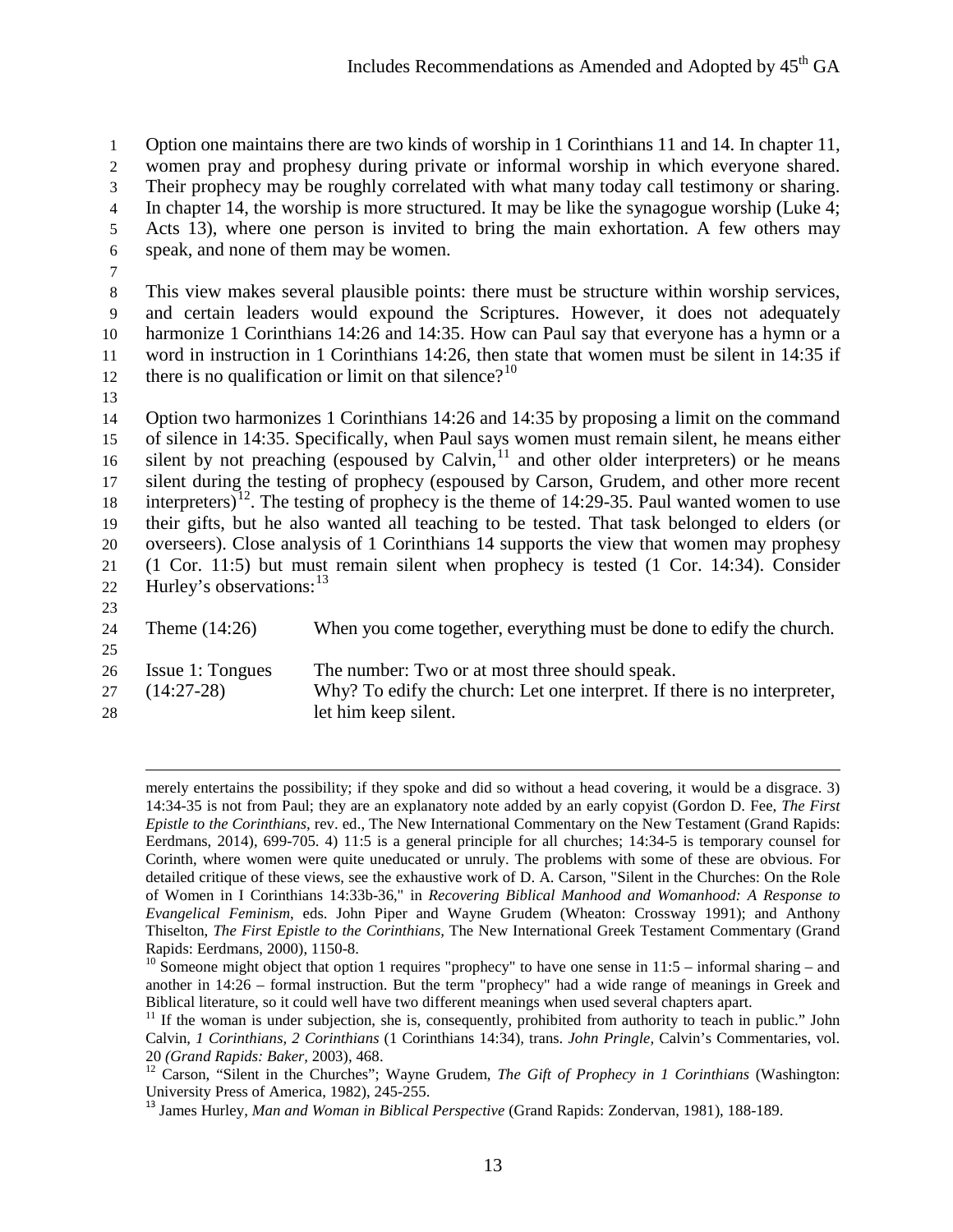|    | Issue 2a: Prophecy | The number revisited: Two or three prophets should speak.             |
|----|--------------------|-----------------------------------------------------------------------|
| 2  | (14:29)            | Why? To edify the church: Let the others weigh what is said.          |
| 3  |                    |                                                                       |
| 4  | Issue 2b:          | Additional note on the number that prophesy.                          |
| 5  | $(14:30-33a)$      | On speaking: If a revelation is made to one, let the first be silent. |
| 6  |                    | You can prophesy one by one.                                          |
|    | The goal           | Everyone will be instructed and encouraged.                           |
| 8  | Reason 1           | The spirits of prophets are subject to the control of prophets.       |
| 9  | Reason 2           | God is not a God of disorder but of peace.                            |
| 10 |                    |                                                                       |
| 11 | $I$ ssue $2c$ :    | Additional note on the weighing of prophecy (14:33b-35)               |
| 12 | On weighing        | As in all congregations, women should remain silent.                  |
| 13 | On woman' silence  | They are not allowed to speak, but must be in submission. If they     |
| 14 |                    | want to inquire, they should ask their husbands at home.              |
| 15 | Reason             | For it is disgraceful for a woman to speak in the church.             |
| 16 |                    |                                                                       |

 This outline shows how the silence of women applies to the weighing of prophecies. When leaders sift prophecy, then women must "be in submission, as the Law says" (1 Cor. 14:35). "The Law" Paul cites in 14:35 may be God's will, given at creation, that Adam must lead Eve. If women wish to inquire about the testing, they may ask at home; they must be silent during the testing itself (1 Cor. 14:35-36). This is the order "in all the congregations of the saints" (1 Cor. 14:33b). If anyone disagrees, Paul notes ironically, they must think God has spoken to them alone, because every church does it his way, or rather, that this is how it is to be done in all the churches (1 Cor. 14:36-38).

 The term Paul chooses for silence suggests the women's silence is not absolute. Greek words for silence overlap, and share many similarities. However, Paul uses the word, *sigao* –  $\sigma$   $\upsilon$   $\gamma$   $\alpha$   $\omega$ , which rarely means total speechlessness. It can mean to keep something to oneself (Luke 9:36), to listen (Acts 15:12), or to be silent after speaking (Luke 20:26; Acts 15:13). The word appears in 1 Corinthians 14:28, 14:30, 14:34. In Corinthians 14:28, Paul said that if someone who is speaking in tongues has no interpreter, they should be silent (*sigao*) – temporarily stop speaking. In verse 30, the apostle said that if one prophet is speaking and something is revealed to another, the first should be silent (*sigao*) – temporarily stop speaking. Lastly, in verse 34, while prophecy is tested, Paul required that women should temporarily stop speaking. Outside the testing, women may pray, prophesy, sing, and provide a lesson (1 Cor. 14:26).

*Additional Considerations*

 Some may ask why Paul let women prophesy but not test prophecy. Prophets like Moses, Samuel, and Isaiah were prophets and authority figures. With this conception of prophet, it seems Paul gave women high authority when he let them prophesy. However, many prophets were outsiders, prone to appear on occasion without ongoing office or formalized training (1 Kgs. 17:1; 1 Kgs. 18:12). They were voices in the wilderness, some lacking official, ongoing leadership. Elijah, Elisha, Jeremiah, Ezekiel, Hosea, and John the Baptist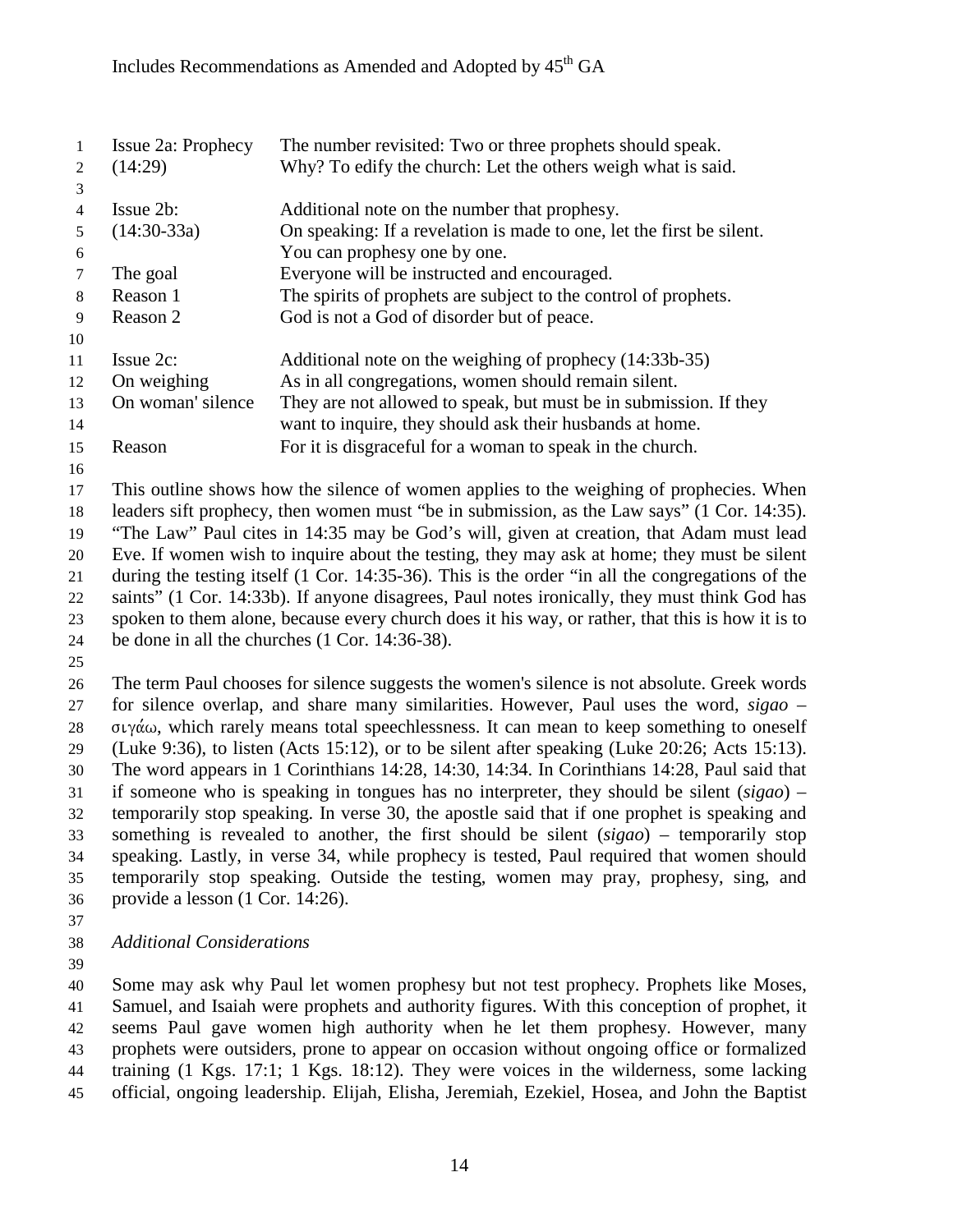were ignored or abused, not honored (Matt.  $23:29-37$ ).<sup>[14](#page-14-0)</sup> Priests were the regular, authoritative teachers (Lev. 10:11; Deut. 21:5; 33:10; Mal. 2:6-7).

 Furthermore, apostles and elders, not prophets, are the primary authorities in the New Testament. Prophets were God's principal spokesmen in the old covenant, but apostles are the principal spokesmen in the new. For example, in Acts 15, apostles and elders determined the proper response to a theological crisis; then they deputized prophets to carry the message (Acts 15:2-6, 22-32). Paul also subordinated prophets to himself, which indicates apostles outranked prophets (1 Corinthians 14:37-38). Moreover, Paul assumed elders, not prophets, 10 would succeed the apostles when they die  $(1 \text{ Tim. 3}; \text{Titus } 1)$ .<sup>[15](#page-14-1)</sup> Therefore, prophets do not bear primary authority in the church.

 Concerning 1 Corinthians 14, there are two dangers. First, there may be chaos if several prophets spoke at once or if someone speaks in a tongue but has no interpreter (1 Cor. 14:27-28). Second, false teaching may go unchecked if someone erroneously claims to speak at God's direction. To prevent chaos, Paul commends self-control. The Corinthians must stifle an impulse to speak if another is already speaking or if there is a tongue but no interpreter. Each must speak in turn. Even so, there must be no more than two or three tongues (1 Cor. 14:27-8) and no more than three prophecies for a session (1 Cor. 14:30-33).

 To prevent false teaching, "the others should weigh carefully" what the prophets say, for not everyone who thinks he speaks God's word does so (1 Cor. 14:29). It is necessary to weigh or sift speeches that claim to come from God.

 Who are "the others" who test prophecy? They could be other prophets, but that is unlikely. First, Greek writers would use the term "the rest" [of the prophets], not "the others" if they wanted to say the remaining prophets do the testing. Second, the gift of discernment is separate from prophecy (1 Cor. 12:10). Third, God appointed teachers to evaluate prophetic 29 words delivered to the church.<sup>[16](#page-14-2)</sup>

 Some may ask why these "others" have the right to test a prophet's speech. The answer is vital to a proper grasp of women's roles. It is necessary to test prophecy because people can falsely claim to speak for God. Moses warned about false prophets (Deut. 13:1-10) and insisted that Israel investigate when they heard of prophets who led the people astray (Deut. 13:14). Prophets might also believe they speak for God yet merely voice their impressions (1 Kgs. 22:1-37). Believers must test all things (1 Thess. 5:21; 1 John 4:1), for there are many false prophets (Matt. 7:15; Matt. 24:11, 24; 1 John 4:1; 1 Tim. 4:1). Many teachers seek only to please men (2 Tim. 4:3).

<sup>&</sup>lt;sup>14</sup> Some, like Elijah, came and went rapidly. Others, like Jeremiah and Amos, were rejected by Israel's leaders.

<span id="page-14-1"></span><span id="page-14-0"></span><sup>&</sup>lt;sup>15</sup> More evidence that prophets have limited authority: 1) 1 Corinthians 14 assumes the words of even recognized prophets must be tested. 2) Prophecy cuts such a low profile that Paul must tell the Thessalonians not to hold it in contempt (1 Thess. 5:20). 3) Church leaders such as Tertullian, Origen, Aquinas and Calvin

<span id="page-14-2"></span><sup>&</sup>lt;sup>16</sup> D. A. Carson, *Showing the Spirit* (Grand Rapids: Baker, 1987), 120; Wayne Grudem, *The Gift of Prophecy in the New Testament and Today* (Westchester, IL: Crossway, 1988), 70-74.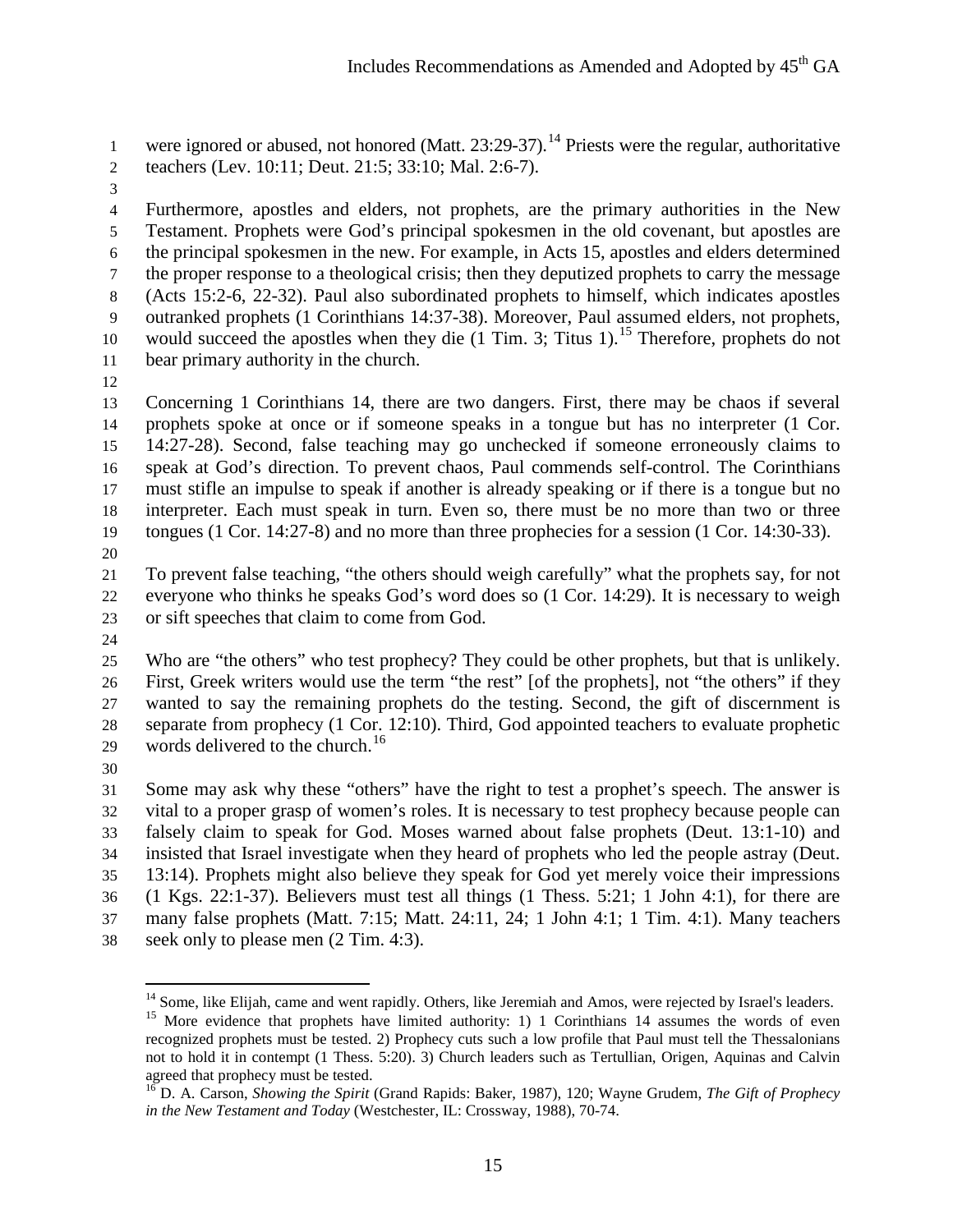Everyone should be discerning (Job 34:2-6; Ps. 19:12; Matt. 16:3; Phil. 1:10; Heb. 5:14), but elders are especially responsible to guide the church to true doctrine (Acts 15:1-35; Acts 20:17-31). Among elders, some especially "labor in preaching and teaching" (1 Tim. 5:17). Whether they label them pastors, teachers, preachers, ministers, or even priests, churches know God calls some men to proclaim and guard the truth. Paul wanted every church to have men who labor in the Word, teach, and discern (1 Cor. 12:10, 28, 29). He appointed such men—elders—in every church (Acts 14:23) and told church planters to do the same 8 (Titus 1:5).<sup>[17](#page-15-0)</sup> Thus it is fitting for women to prophesy but neither to preach nor to test prophecy.

10

#### **11** 1 Timothy 2:8-15<sup>[18](#page-15-1)</sup>

12

 The apostle Paul stated his purpose in writing Timothy in 1 Timothy 3:14-15: "I am writing these things to you so that, if I delay, you may know how one ought to behave in the household of God, which is the church of the living God, a pillar and buttress of the truth." One may examine Paul's thesis under several categories: pure doctrine and good conduct (1 Tim. 1:4-5, 18; 1 Tim. 2:8, 11-15), proper gender relations in the church (1 Tim. 2:9-15; 1 Tim. 5:1-16), and proper leadership in the church (1 Tim. 3:1-13). There are reasons to believe 1 Timothy 2:9-15 especially guides believers who gather for worship.<sup>[19](#page-15-2)</sup> Hence, the church faces threats of heresy by standing firm in the gospel, maintaining good conduct, retaining proper gender roles, and following qualified leaders, especially in worship. 22

<span id="page-15-0"></span>23

<sup>&</sup>lt;sup>17</sup> On priests and elders, see John E. Johnson, "The Old Testament Offices as Paradigm for Pastoral Identity," *Bibliotheca Sacra* 152 (April-June 1995): 193-196; Peter Leithart, "Attendants of Yahweh's House: Priesthood in the Old Testament," *Journal for the Study of the Old Testament* 85 (1999): 3-24, especially 22-3; Robert S. Rayburn, "Three offices: Minister, Elder, Deacon," *Presbyterion* 12 (1986): 108-110; Paul Schrieber, "Priests among priests," *Concordia Journal* 14, no. 3 (July 1988): 215-227; Raymond Brown, *Priest and Bishop* (New

<span id="page-15-1"></span>York: Paulist Press, 1970), 10-20.<br><sup>18</sup> Strong feminist interpretations of our passage include Keener, *Paul, Women and Wives: Marriage and Women's Ministry in the Letters of Paul* (Peabody, MA: Hendrickson, 1992), 101-132; I. H. Marshall, *The Pastoral Epistles* (Edinburgh: T & T Clark, 1999), 436-71. Among traditionalists, see Douglass Moo, "What Does It Mean Not to Teach or Have Authority Over Men: 1 Timothy 2:11-15," in *Recovering Biblical Manhood and Womanhood*, eds. John Piper and Wayne Grudem (Wheaton, IL: Crossway, 1991), 179-193; William D. Mounce, *Pastoral Epistles* (Nashville: Thomas Nelson, 2000), 94-149; Thomas R. Schreiner, "An Interpretation of 1 Timothy 2:9-15: A Dialogue with Scholarship" in *Women in the Church: A Fresh Analysis of 1 Timothy 2:9-15*, eds. Andreas Kostenberger, Thomas R. Schreiner, and H. Scott Baldwin (Grand Rapids, MI: Baker, 1995), 105-154.

<span id="page-15-2"></span><sup>&</sup>lt;sup>19</sup> The rationale: 1) The topic and mode of prayer fit worship. They pray for authorities and "lift holy hands" (2:1-4, 8). 2) 2:8 says men should pray (literally) "in every place." "In every place" means "places of worship" in 1 Cor 1:2, 2 Cor 2:14, 1 Thess 1:8). "The place" is also a circumlocution for God's temple in the gospels (Matt 24:15, John 4:20, 11:48). 3) Paul says **males** should pray, not using the word for mankind (anthropos –  $\alpha\theta$  $\alpha\pi$ o $\zeta$ ), but the one for adult males (aner –  $\alpha\nu\eta\rho$ ), and we know men normally led in prayer in Jewish worship (J. N. D. Kelly, *The Pastoral Epistles* (London: Adam and Charles Black, 1963), 65; Keener, *Paul, Women and Wives*, 126, note 67). 4) The modest apparel of women fits worship, since prominent Greco-Roman women displayed their social status with costly clothes and elaborate coiffures. 5) The command that women learn in silence fits worship, since women may speak at home or in private meetings (1 Cor 14:34).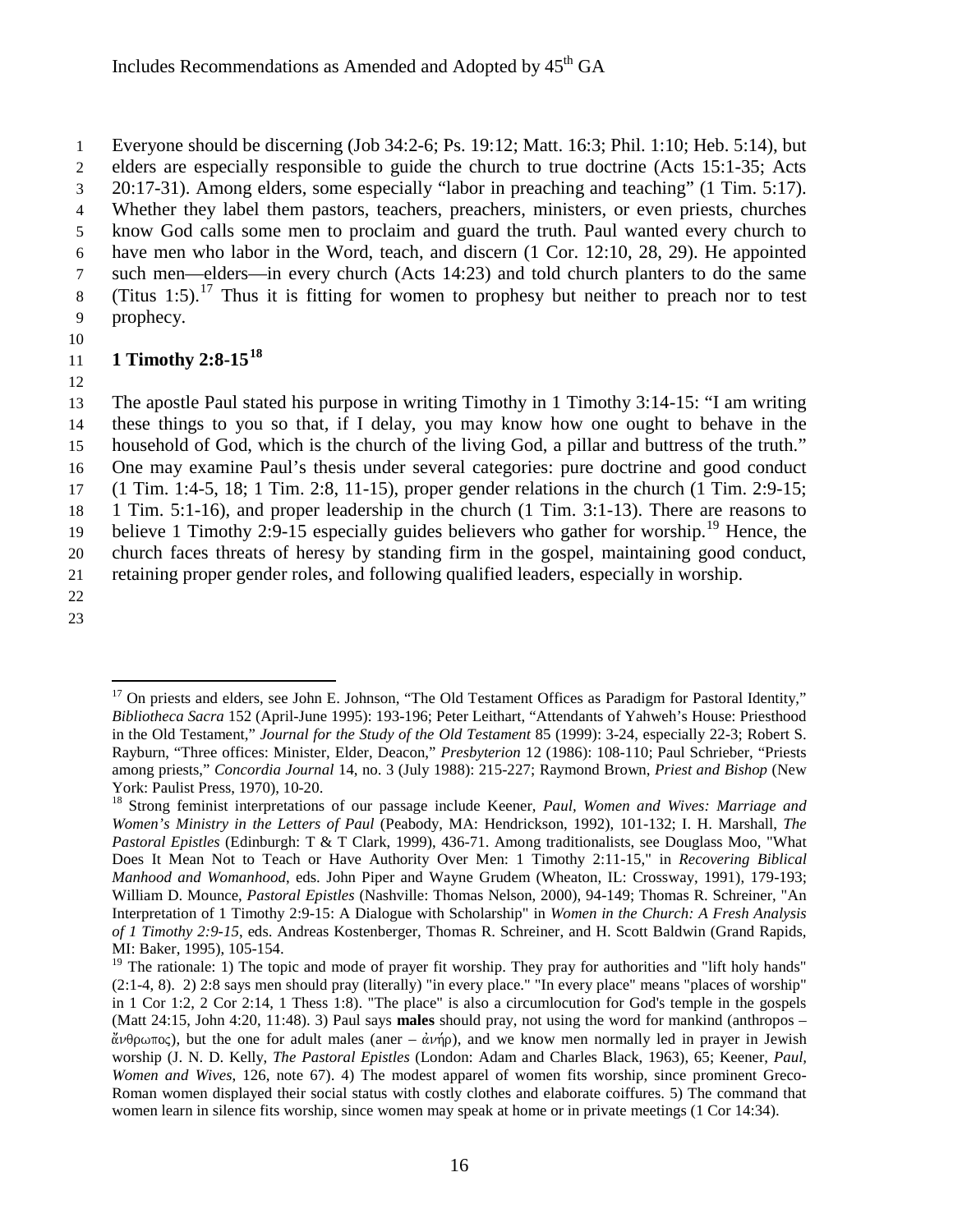*1 Timothy 2:9-10 – Apparel*

 $\frac{3}{10}$  "I want women<sup>[20](#page-16-0)</sup> to dress modestly, with decency and propriety, not with braided hair or gold or pearls or expensive clothes, but with good deeds, appropriate for women who profess to worship God."

 "I want women to dress modestly" indicates women should adorn themselves with good  $\delta$  deeds, not immodest clothes.<sup>[21](#page-16-1)</sup> Expensive clothes might display a high social rank or a desire to rise in status. Greeks and Jews also viewed extravagant dress as a sign of 10 promiscuity and disregard of a husbands' authority.<sup>[22](#page-16-2)</sup> In the early church, "the rejection of external adornment was part of a woman's submission to her husband and a recognition of her place among men in general," but ostentatious adornment indicated "sexual infidelity 13 and materialistic extravagance."

 Modesty is the principle. When Paul cited braided hair, gold, and pearls, the point is not that pigtails are sinful, but that elaborate displays of wealth take attention from God who is worshipped and place the attention upon a well-dressed worshiper. If men were prone to disrupt the church through angry disputes, women were prone to disrupt it through physical 19 displays.

# 

# *1 Timothy 2:11-12 – Learning, Submission, and Permission*

 "Let a woman learn quietly with all submissiveness. I do not permit a woman to teach or to exercise authority over a man; rather, she is to remain quiet."

 This passage both liberates and restrains. First century Greek and Jewish cultures generally considered women mentally inferior. They judged women's education a waste of time at best and a cause of temptation at worst. The Mishnah advised men not to talk with women frequently, lest they bring evil on themselves, neglect the law, and inherit damnation. Near

<span id="page-16-0"></span>Jesus' day, Philo, a Jewish philosopher influenced by Greek thought, said Satan wisely

 $\overline{a}$ <sup>20</sup> A few scholars believe the Greek term  $\gamma \nu \nu \nightharpoonup$ – gyne, rendered "women" in almost all English translations, should be translated "wives." (Gordon Hugenberger, "Women in Church Office: Hermeneutics or Exegesis? A Survey of Approaches to 1 Timothy 2:8-15," *Journal of the Evangelical Theological Society* 35 (1992: 341- 60.) Greek does use the same word for women and wives, but "women" seems right since 1) When Paul wants gunh,– gyne to indicate a wife, he mentions marriage or their husbands in the context; 2) Paul would hardly forbid wives to dress ostentatiously, but permit single women to do so. See Schreiner, "An Interpretation of 1 Timothy 2:9-15," 115-7.

<span id="page-16-1"></span><sup>&</sup>lt;sup>21</sup> "I want" indicates Paul's command, not his mere desire. The Greek means "I counsel," not "I wish." One may call it stereotyping, but Paul warns **men** about anger  $(2:1)$  and warns **women** about ostentation.

<span id="page-16-2"></span><sup>&</sup>lt;sup>22</sup> After a long complaint about the jewels, makeup, perfumes, and luxuries of women, Juvenal adds, "Meantime she pays no attention to her husband." See Juvenal, "Satire 6" in *Juvenal and Persius*, trans. C. G.

<span id="page-16-3"></span>Ramsey (Cambridge, MA: Harvard University Press, 1965), 121-125.<br><sup>23</sup> David Scholer, "Women's Adornment: Some Historical and Hermeneutical Observations on the New<br>Testament Passages," *Daughters of Sarah* 6, no. 1 (1980):

<span id="page-16-4"></span><sup>&</sup>lt;sup>24</sup> Paul does not ban all hair styling, as if tangles signified godliness. Hair braids could be simple. The problem is elaborate, expensive hairstyles. See James Hurley, *Man and Woman in Biblical Perspective* (Grand Rapids: Zondervan, 1981); Keener, *Paul, Women and Wives*, 104-5.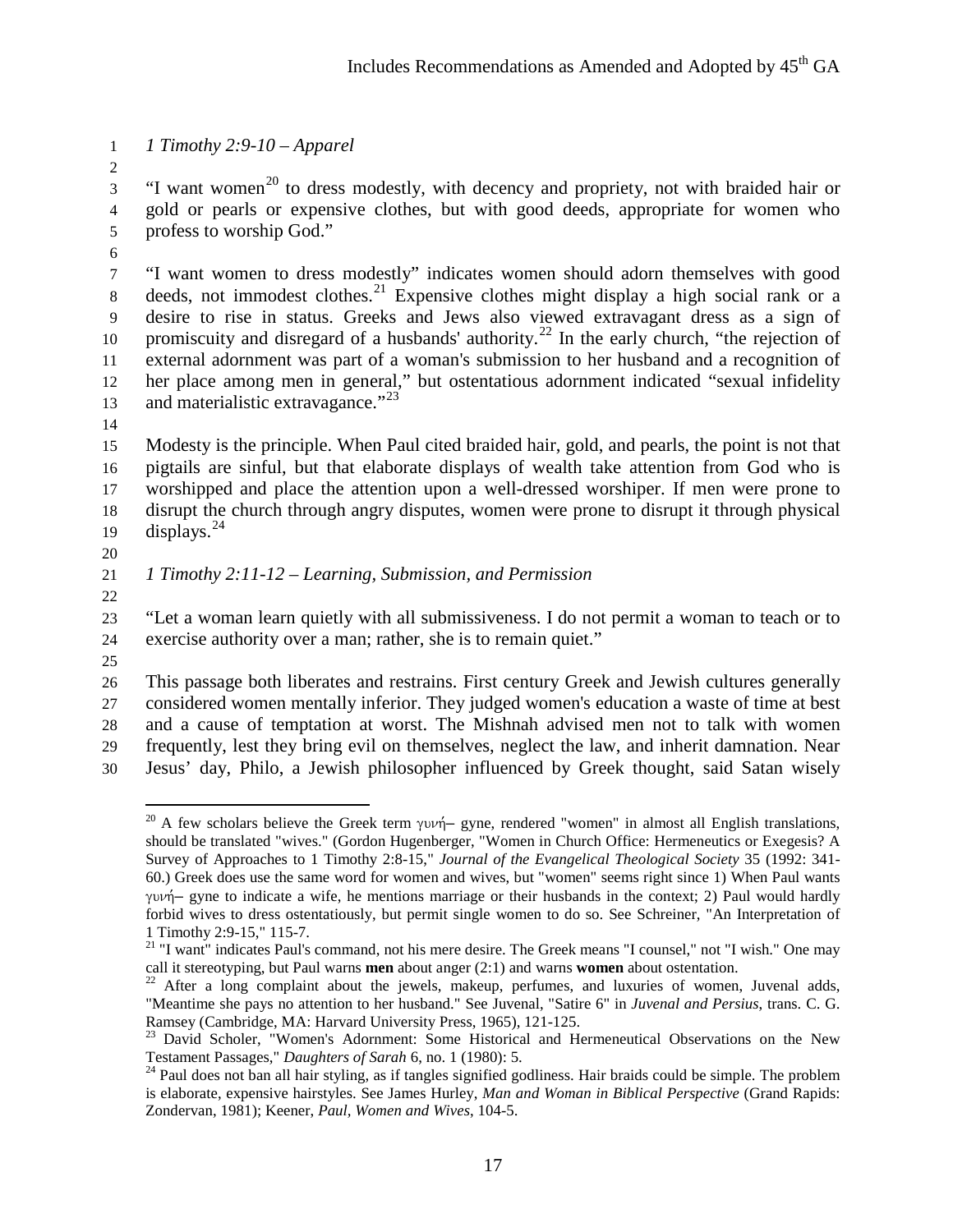attacked Eve through her senses, "For in us mind corresponds to man, the senses to woman."

He also said the masculine soul devotes itself to God the Creator, while the feminine soul

- 3 attends to things created.<sup>[25](#page-17-0)</sup> Paul believed otherwise. He did not acquire Philo's philosophies
- neither did he rank the capabilities of one's soul based on gender. Paul rightly understood
- that women—image-bearers of God—should learn and be taught.
- 

 Since no one can learn if noisy and insubordinate, it is sensible that Paul would request women to learn quietly, which is an indication of their submission. To learn quietly is meant to portray a woman learning in a quiet manner. It does not mean absolute silence.<sup>[26](#page-17-1)</sup> Submission means that women should accept the doctrine taught by the church leaders (1 Tim. 3:2). Quiet and submissive dispositions demonstrate that women respect their teachers and accept biblical doctrine.

 Some say that after women learn enough, they will begin to teach. Some reason that when Paul prohibits women from teaching in 1 Timothy 2:12, it is a temporary ban, which applies 16 only until women are well instructed.<sup>[27](#page-17-2)</sup> It is true that women can impart what they know to others, but this line of reasoning often believes well-instructed women should hold the teaching office, as elders or preachers. This view rests in part on a distinctive interpretation of the phrase, "I do not permit" in verse 12.

 Paul's counsel is clear: women may learn, but may not teach or exercise authority over men. Yet, almost every word of verse 12 is contested. Paul sometimes lets women teach men. He permitted female prophets to speak in Corinth and listed female coworkers, who must have said something as they toiled. He declared that all Christians have gifts they must exercise for the common good, knowing one must speak to exercise most gifts. How is Paul's prohibition in 1 Timothy 2:12 reconciled with his permission elsewhere? There are two possibilities: the prohibition may be temporary or it may be partial.

 Egalitarianism suggests the prohibition is temporary. Adherents note that the verb "permit" is in the present tense. Therefore, they say, Paul only prohibited teaching in the present, when women were uneducated. When that was remedied, women could teach. This argument fails in that the next sentence declares why women may not teach. Paul cites the

<span id="page-17-0"></span><sup>&</sup>lt;sup>25</sup> See Philo, "On the Creation" and "The Special Laws," in *The Works of Philo*, trans. F. H. Colson (Cambridge, MA: Harvard University Press, 1929 and 1937), 1:131 and 7:581-3, respectively.

<span id="page-17-1"></span><sup>&</sup>lt;sup>26</sup> The term hesuchia –  $n \partial v \chi \alpha$  – can mean total silence, but more often describes a quiet attitude. All the terms for silence and quietness overlap with each other somewhat, but the family of siopao, sige and sigao –  $\sigma\omega$ σιγή, σιγάω - is more likely to denote speechlessness, perhaps by choice (Luke 9:36, Acts 15:13). The term phimoo –  $\phi\psi\omega$  can mean to be silenced by an order (Mark 1:25, 4:39) by being ashamed (Matt 22:12) or by a refutation (Matt 22:34). Epistomizo –  $\epsilon \pi \iota \sigma \tau \iota \iota$  means to keep someone from speaking (Titus 1:11). We must not exaggerate the difference between these words, but our term seems apt to describe the relative silence that is a virtue for students. See Aida Besançon Spencer, *Beyond the Curse: Women Called to Ministry* (Grand Rapids, MI: Baker), 75-81.<br><sup>27</sup> Spencer, *Bevond the Curse*, 84-6; Keener, *Paul, Women and Wives*, 109-13; Gilbert Bilezikian, *Beyond Sex* 

<span id="page-17-2"></span>*Roles* (Grand Rapids: Baker, 1985), 179.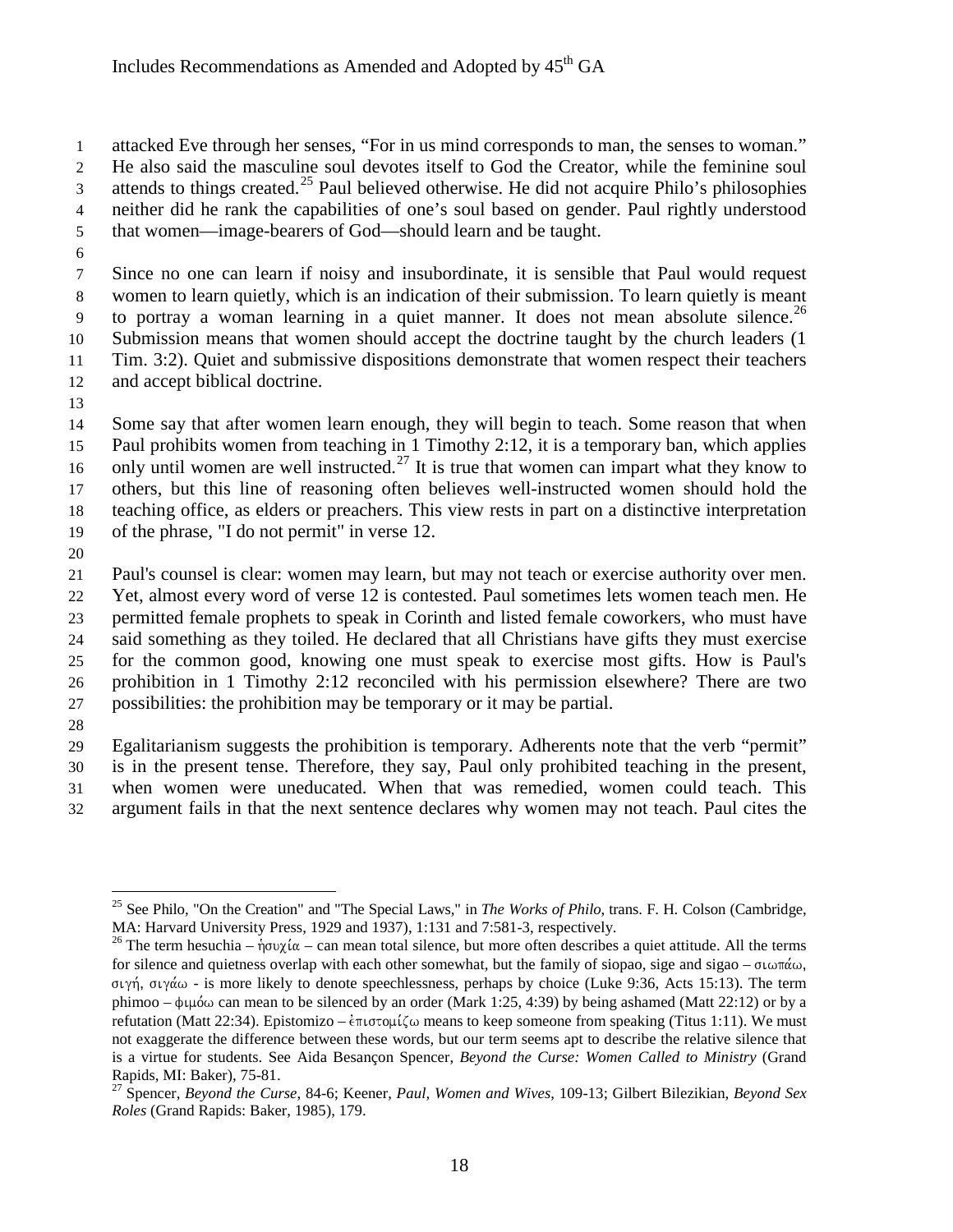1 order of creation, not a lack of education. Further, some wealthier women were educated.<sup>[28](#page-18-0)</sup> Simply put, if the problem was a lack of education, Paul could have written, "Women may not teach until they are educated."

 Complementarianism suggests Paul's prohibition is permanent but partial. Thus, women may teach privately, informally, and occasionally, as Priscilla and others did, but they should not present the doctrines of the faith as authoritative church leaders in the assembly of the saints. This task (e.g., guarding the gospel) occupied Paul's letters to Timothy and was given to elders or overseers who are male and "the husband of one wife" (1 Tim. 3:2; 1 Tim. 6:20; 2 10 Tim. 1:12-14).<sup>[29](#page-18-1)</sup>

 Three factors indicate that Paul forbids only authoritative instruction in doctrine. First, the Bible indicates that women taught. The Scriptures do not, however, describe women preaching or teaching the assembly of Christians. Second, the context of 1 Timothy is worship in the church. During the corporate gathering, church officers teach bindingly and have been given the task to do so (1 Tim. 3:2). Third and finally, Paul's language suggests that he forbids women to teach doctrine and to exercise ruling authority in the church. That language will now be considered.

20 The verb translated "teach" ( $\delta \iota \delta \alpha \kappa \omega$  - didasko) means to teach or instruct someone, but in Paul's letters, especially 1 Timothy, 2 Timothy, and Titus, what is taught is usually the 22 foundational doctrine of the faith.<sup>[30](#page-18-2)</sup> Timothy and Titus were Paul's most trusted pastoral representatives; the three letters to them form a cluster called the Pastoral Epistles. A clear example of teaching that has doctrine as its content is found in 2 Timothy 2:2: "The things you have heard me say in the presence of many witnesses entrust to reliable men who will also be qualified to teach others." Similarly, in Titus 1:9 Paul wrote elders must "hold firm to the trustworthy word as taught, so that he may be able to give instruction in sound doctrine and also to rebuke those who contradict."

 The noun "teaching" is very similar. For example, Paul said that God called believers through the gospel, to share in the glory of Jesus, then adds, "So then, brothers, stand firm and hold to the teachings we passed on to you, whether by word of mouth or by letter" (2 Thess. 2:14-5). The teachings or "traditions" (ESV) are the message of the apostles, carefully handed down by spoken words and letters (Gal. 1:6-12).

<span id="page-18-0"></span><sup>28</sup> Stephen Baugh, "A Foreign World: Ephesus in the First Century" in *Women in the Church: A Fresh Analysis of 1 Timothy 2:9-15*, eds. Andreas Kostenberger, Thomas R. Schreiner, and H. Scott Baldwin (Grand Rapids: Baker, 1995), 45-47.<br><sup>29</sup> The terms elder and overseer are interchangeable in Titus 1:5-7 and Acts 20:17, 28.

<span id="page-18-2"></span><span id="page-18-1"></span> By my estimate, in the fifteen verses that use the verb "teach," three certainly refer to basic doctrine (1 Cor 4:17, Gal 1:12, 2 Thess 2:15) and six almost certainly do (Rom 12:7; Eph 4:21; Col 1:28, 2:7; 1 Tim 2:12, 4:11), leaving six that refer to other teaching. There are two cognate nouns for teaching, didache –  $\delta \iota \delta \alpha \chi \eta$  and didaskalia –  $\delta\iota\delta\alpha\sigma\kappa\alpha\lambda\iota\alpha$ . The first word, didache, refers to Christian doctrine in four of its six uses in the New Testament (Rom 6:17, 16:17; 2 Tim 4:2 and Titus 1:9, but not 1 Cor 14:6, 26). The second word typically refers to false teaching (Matt 15:9, Mark 7:7, Eph 4:14, Col 2:22, but not Rom 15:4), until we get to the Pastoral Epistles. There Paul specifies if it is sound doctrine or not (1 Tim 1:10). See also o George W Knight III, *The Pastoral Epistles, The New International Greek Testament Commentary* (Grand Rapids: Eerdmans, 1992), 88-9, 140-1; J. N. D. Kelly, *The Pastoral Epistles* (London: A & C Black, 1963), 50; Schreiner, "An Interpretation of 1 Timothy 2," 127-8.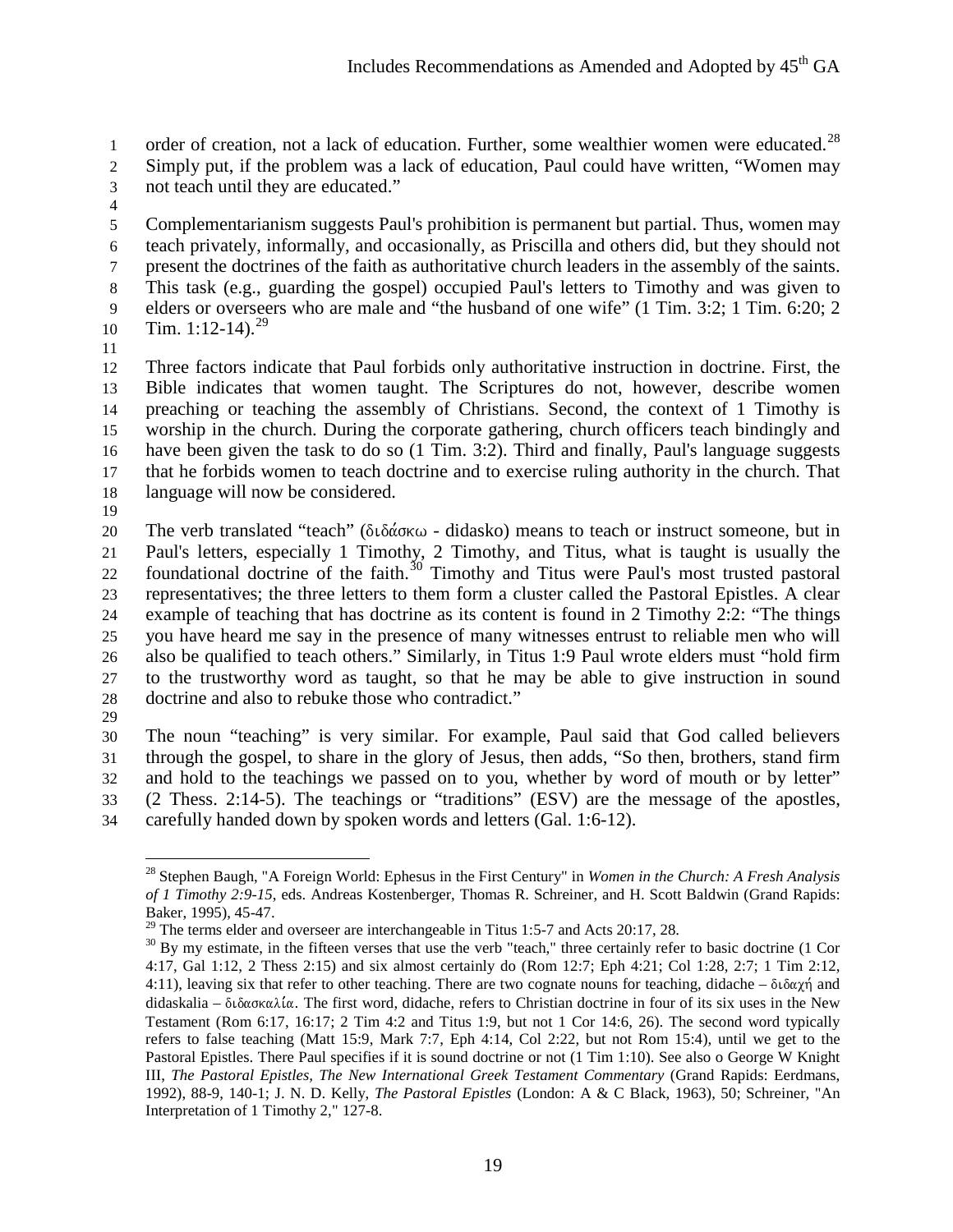Hence, when Paul said, "I do not permit a woman to teach," he has as his background the doctrines of our most holy religion and the men, specifically, elders who are charged to teach and preach these truths. Those called must be apt to teach and lead exemplary lives, proving their ability to lead by caring for their wives and children (1 Tim. 3:1-5). Some elders work hard in the Word, preaching, teaching, and defending the gospel (1 Tim. 5:17). The point is not that men must do all the teaching or women must never teach men anything. Rather, Paul wrote that the primary calling of men who are tested, approved, and consecrated by the church (i.e., elders) must preach, teach, and defend the gospel of Christ (2 Tim. 2:24-6; cf. Acts 6:2).

10

 Paul also says women must not "exercise authority." The significance of the Greek word 12 ( $\alpha \dot{\theta} \in \mathcal{V}(\alpha)$  - authenteo) is difficult to articulate because it is rare, appearing just once in the New Testament and approximately 100 times in all ancient literature. It sometimes has negative connotations. Some say Paul means women must not "usurp authority over men" or "abuse their authority over men," but evidence indicates "rule" or "exercise authority" is the 16 best definition.<sup>[31](#page-19-0)</sup> John Chrysostom says women must not teach men because Eve "once taught Adam wrongly" and women must not exercise authority over man because "she once **exercised authority** wrongly." When Chrysostom utilized the term, he added "wrongly," which indicates that he felt the phrase, "exercise authority," did not, by itself, have a negative force. If *authenteo* does not intrinsically mean to abuse or usurp authority, then 21 Paul is forbidding women to rule or govern the church.<sup>[32](#page-19-1)</sup>

22

 Third, the grammatical structure also points to the translation "exercise authority." The 24 terms "teach" and "exercise authority" are joined by the Greek conjunction oude ( $o\dot{\theta}e$ ). Oude is a word that negates. It means "and not," "neither," or "nor." Oude also has an interesting grammatical feature. When it links two verbs, both are bad in themselves or both 27 are good in themselves. It never links a negative and a positive verb.<sup>[33](#page-19-2)</sup> Consider these sentences:

29

| You may neither eat your food nor drink  | "Eat" and "drink" are both positive. They |
|------------------------------------------|-------------------------------------------|
| your juice until we pray.                | will be linked, in Greek, by oude.        |
| Neither steal nor destroy your brother's | "Steal" and "destroy" are both negative.  |
| toys.                                    | They will be linked, in Greek, by oude.   |
| Neither call nor bother me.              | "Call" is positive; "bother" is negative. |
|                                          | They would not be linked in Greek by      |
|                                          | oude.                                     |

<span id="page-19-0"></span> <sup>31</sup> See Andreas J. Köstenberger, Thomas R. Schreiner, and H. Scott Baldwin, *Women in the Church: A Fresh Analysis of 1 Timothy 2:9-15* (Grand Rapids: Baker, 1995). For "exercise authority" see H. Scott Baldwin, "A Difficult Word: AY $\theta$ ENTE $\Omega$  in 1 Timothy 2:12" and "Appendix 2: AY $\theta$ ENTE $\Omega$  in Ancient Greek Literature" in *Women in the Church: A Fresh Analysis of 1 Timothy 2:9-15* (Grand Rapids: Baker), 65-80 and 269-305. See especially Andreas J. Köstenberger and Thomas R. Schreiner, *Women in the Church: An Interpretation and Application of 1 Timothy 2:9-15* (Wheaton, IL: Crossway, 2016), Wolters, "The Meaning of Αὐθεντέω," and Burk, "New and Old Departures in the Translation of Αὐθεντέω in 1 Timothy 2:12."

<span id="page-19-2"></span><span id="page-19-1"></span><sup>&</sup>lt;sup>32</sup> John Chrysostom, *Sermons in Genesis*, cited in Baldwin, AY $\theta$ ENTE $\Omega$  in 1 Timothy 2:12," 73-4, 283.<br><sup>33</sup> Andreas Kostenberger, "A Complex Sentence Structure in 1 Timothy 2:12," in *Women in the Church: A Fresh Analysis of 1 Timothy 2:9-15*, eds. Andreas Kostenberger, Thomas Schreiner, and H. Scott Baldwin (Grand Rapids, MI: Baker), 84-104.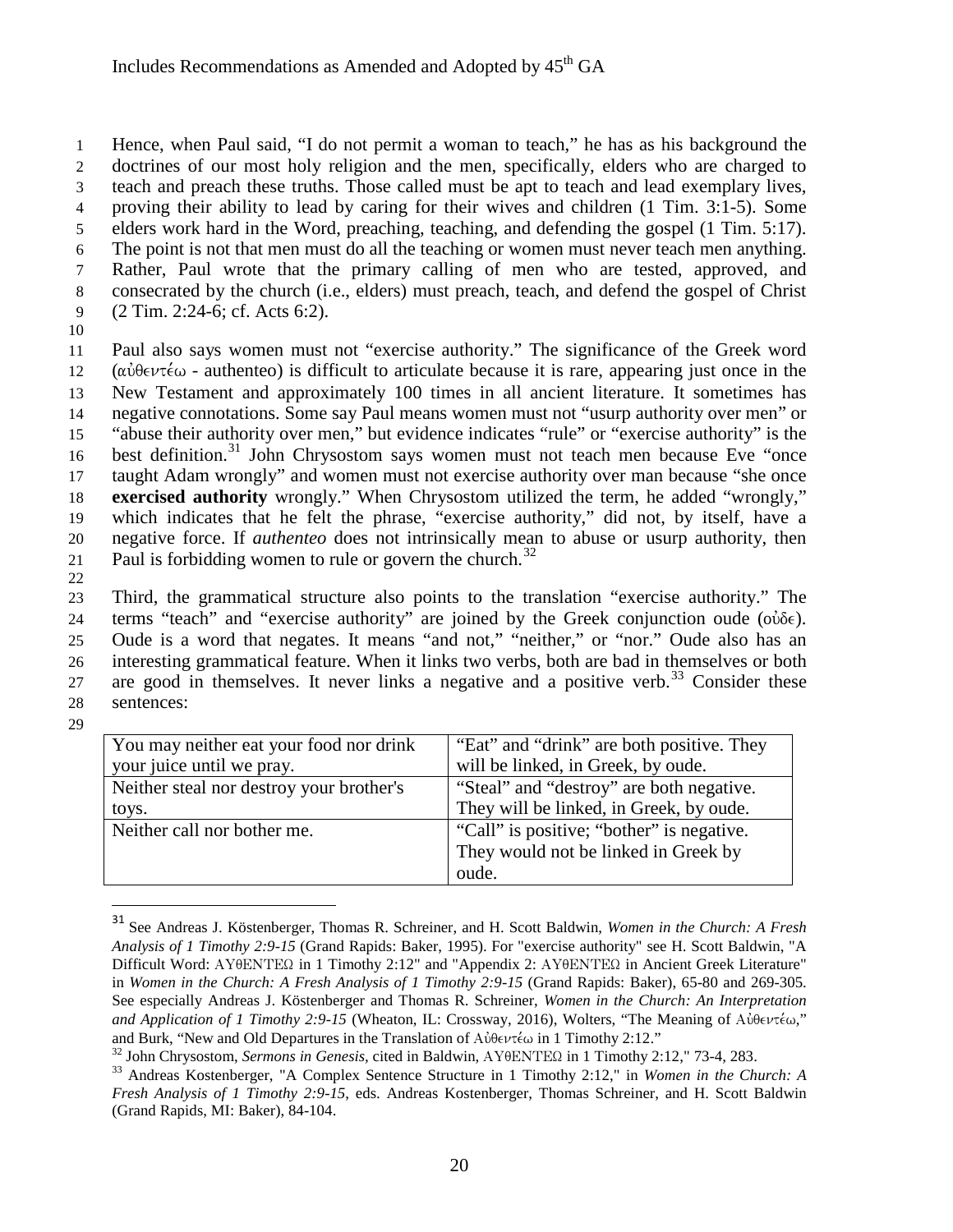In 1 Timothy 2:12, Paul links "teach" and "exercise authority" with oude. This means both are positive or both are negative. Since "teach" is clearly positive, "exercise authority" must, 3 likewise, be positive.<sup>[34](#page-20-0)</sup> Therefore, it is correct to translate 1 Timothy 2:12, "I do not permit a woman to teach or to have authority over a man." Paul is not merely forbidding women to rule wickedly – by domineering, or usurping authority. Paul is forbidding that they rule in a church context. Women may lead in various ways, but just as men bear final responsibility for the doctrine of the church, so men bear final responsibility for the direction of the church.

 Regarding authoritative teaching, this apostolic mandate is to be implemented consistently in the life and leadership of the local church. The implementation begins with, but is not limited to, the called services of divine worship. There are differences of opinion in the PCA on the proper definition and exercise of "authoritative teaching." The committee urges presbyteries and sessions to study this matter diligently and to practice their convictions (Rom. 14:1-8).

- 
- 

*1 Timothy 2:13 – Reasons for Male Leadership* 

"For Adam was formed first, then Eve."

 God implemented male leadership in the Garden of Eden, prior to the fall. By highlighting God's creative acts in the beginning of time, Paul appeals to first principles. Likewise, Jesus reasoned from creation when he was questioned concerning marriage and divorce (Matt. 19:3-9; cf. Gen. 1:27; Gen. 2:24). Further, Paul cited Genesis to explain male-female roles in 1 Corinthians 11. This citation to creation indicates a proto-rubric for the church, which is further unfolded in the Pauline Epistles. This does not indicate, however, that women are subservient ontologically or in terms of their capabilities. Moreover, as Christians, women and men are one in Christ (Gal. 3:28). Men and women are equal in value and in purpose; nevertheless, equality in Christ does not eradicate the different roles men and women maintain.

 *1 Timothy 2:13-15 – Roles of Women*  

 "For Adam was formed first, then Eve; and Adam was not deceived, but the woman was deceived and became a transgressor. Yet she will be saved through child-bearing - if they continue in faith, love and holiness with self-control."

 This is a notoriously difficult passage and interpretations vary, but it is clear that Paul affirms the continuing validity and blessing of the creation ordinance of procreation (Gen. 1:28; Gen. 3:20; Gen. 4:1), and the mitigation of the curse of the fall for believing women (Gen. 3:16; 1 Tim. 2:15). At the very least, God blesses and preserves women in the roles of wife and mother.

<span id="page-20-0"></span>Paul uses a distinct word for false teaching (heterodidaskaleo) in 1 Timothy 1:3 and 6:3.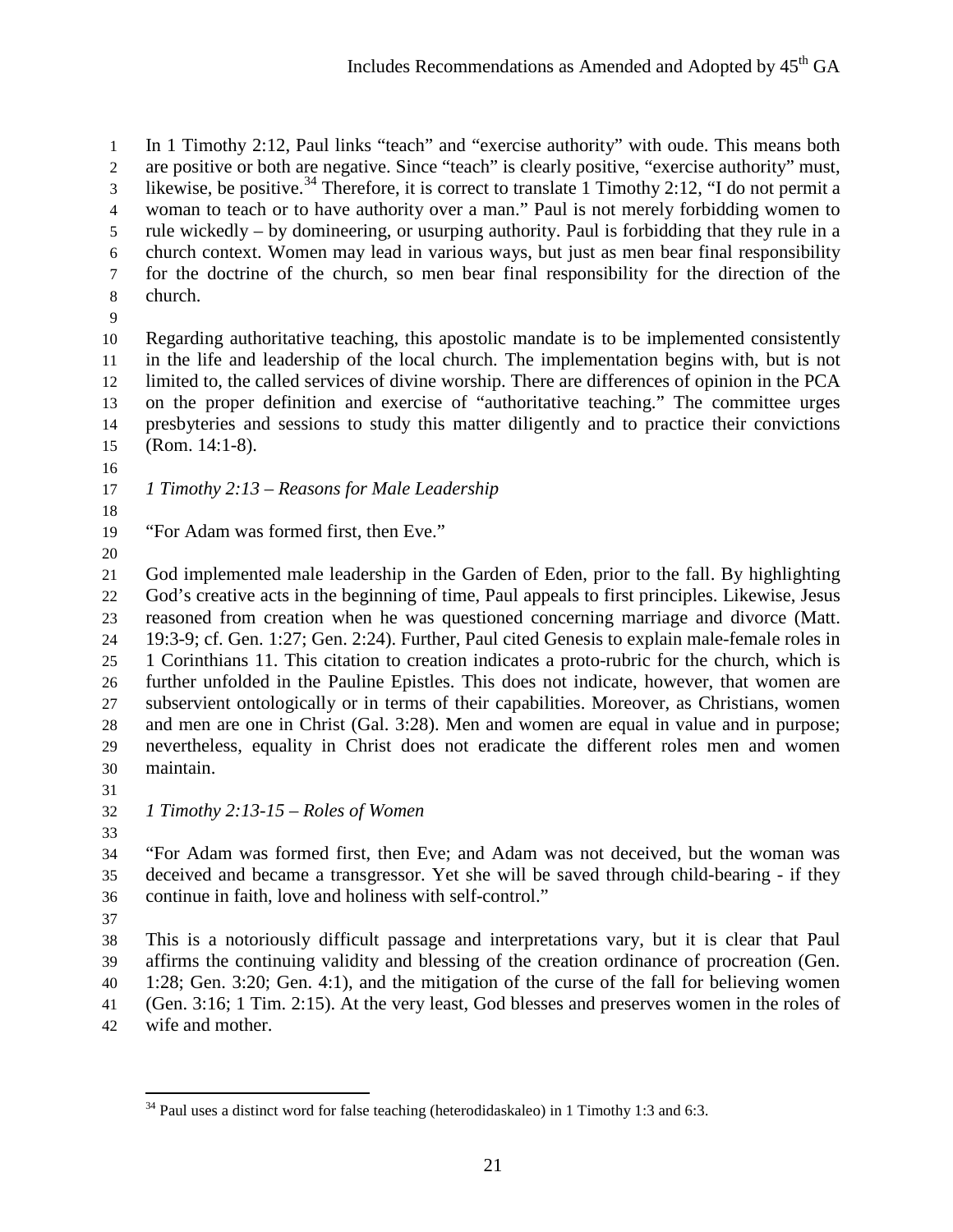Why does Paul suddenly shift from the subject of women not teaching authoritatively or preaching and exercising the authority of elders to that of salvation and childbirth? Perhaps he is drawing attention to the second of two role-reversals of creation in the fall (man/animals and Adam/Eve).

 Adam and Eve were to have dominion over the animals (Gen. 1:28), but in the fall, an animal not only tells them what to do, but calls God a liar and urges them to disobey God (Gen. 3:4-5). When they succumb to this role reversal (obeying an animal they were supposed to have dominion over), the world is plunged into sin and misery: "They exchanged the truth of God for a lie, and worshipped and served the creature rather than the Creator, who is blessed forever. Amen" (Rom. 1:25).

 In 1 Timothy 2:14, Paul draws attention to a second role reversal in Genesis 2. Eve is deceived by the serpent, because, in part, Adam failed to play his role as husband and covenant keeper. Though Adam was created first (1 Tim. 2:13) and was personally given the command/prohibition by God before Eve was created (Gen. 2:15-17), Adam listened to his wife's voice instead of God's command. Moses explicitly explains: "Then [God] said to Adam, 'Because you have listened to the voice of your wife, and have eaten from the tree about which I commanded you, saying, "You shall not eat from it"; Cursed is the ground because of you; In toil you will eat of it All the days of your life'" (Gen. 3:17). Paul's whole discussion in 1 Timothy 2:11-15 is squarely based on Genesis 1-3. Eve was deceived, but Adam is responsible (Rom. 5:12, 19; 1 Cor. 15:21-22) because he failed in his role as covenant keeper and federal head. Adam listened to Eve, even when she contradicted the word God had personally spoken to him. Eve was deceived, but Adam disobeyed an explicit command. His was high-handed sin.

 Thus, Paul's argument in 1 Timothy 2:13-15 explains the basis of his command in 1 Timothy 2:11-12, and warns of the consequences when it is disobeyed. Paul is calling attention to the fact that abandonment of God's order inevitably creates disorder and error, while embracing that order is attendant with blessings (1 Tim. 2:15).

 Incidentally, Paul both affirms women in their roles of service in the home and family, as well as beyond them. Lydia, the businesswoman (Acts 16:14-15), and Phoebe, the patron (Rom. 16:1-2) are highly regarded by Paul. There is no hint of rebuke or impropriety regarding their professional vocation or standing, just as Proverbs 31:16-24 celebrates a woman who manages an estate. Furthermore, Paul has a high view of Christian singleness (see 1 Corinthians 7:32).

- 
- *Conclusions for Male-Female Partnership*
- 

 Because 1 Timothy 2 occupies a central place in all discussions of women and ministry, it was examined in detail. Women should learn the faith, and share their knowledge in some settings (Titus 2:4). They should not become the principal instructors and defenders of the faith in the institutional church. This has been God's plan and order from the beginning, one in which women thrive as they live out their faith.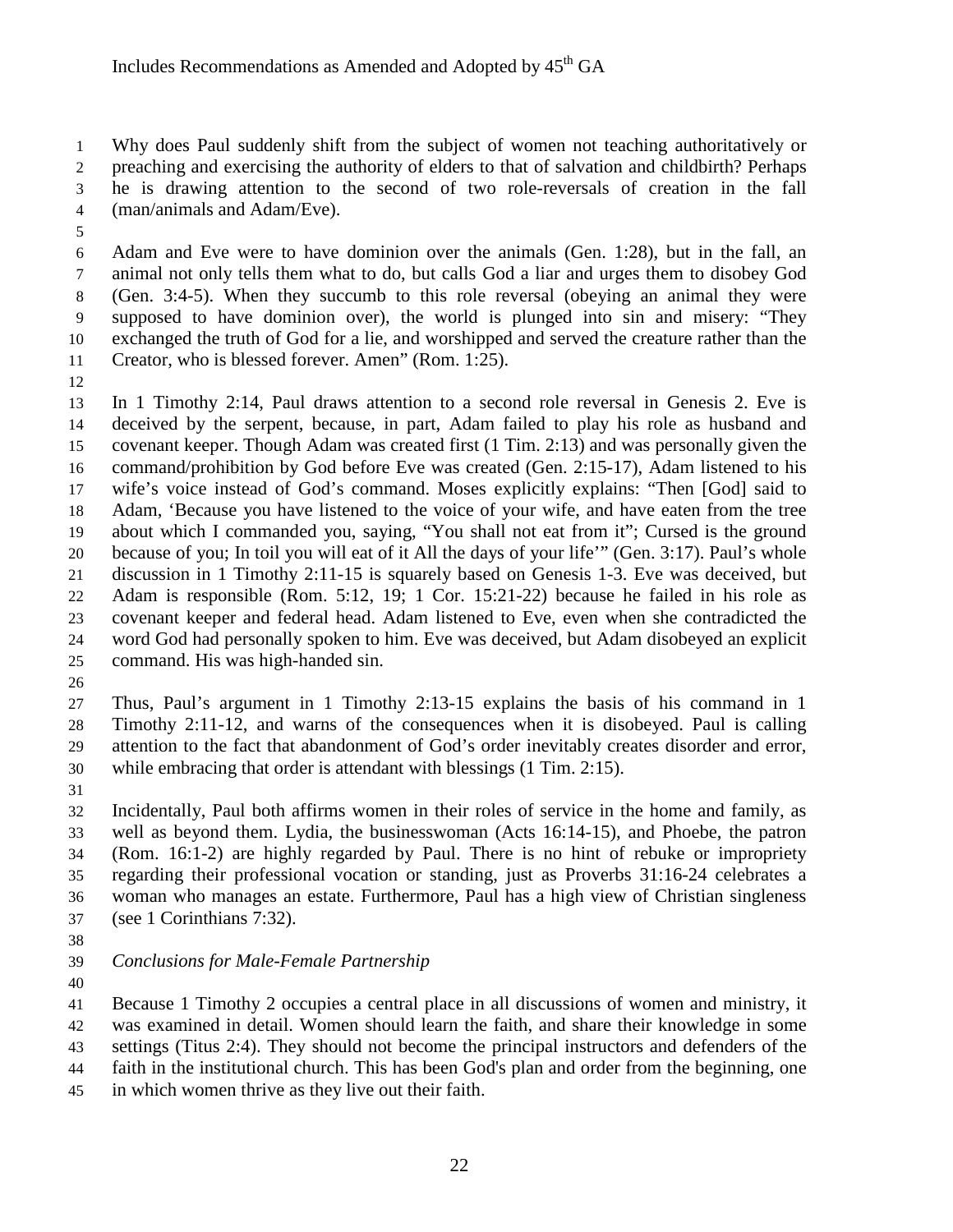# **Deacons: A Consideration of Acts 6 and 1 Timothy 3**

 As the number of disciples in the early church multiplied, some in need of assistance were inevitably overlooked. The Grecian Jews—those who were neglected—grumbled until their complaint reached the apostles. Previously, people brought their gifts to the apostles, who had authority and responsibility to distribute them, but the church was growing too big. Teaching and prayer are the apostles' essential calling. Therefore, others needed to take responsibility to serve the needy: "Brothers, choose seven men from among you who are known to be full of the Spirit and wisdom. We will turn this responsibility over to them and will give our attention to prayer and the ministry of the word" (Acts 6:3-4).

- 
- 

# *Acts 6: Gifted Men Serve the Needs That Arise in Faithful Churches*

 The apostles presented criteria for the men who would take responsibility for serving the needy. The church must choose wise, Spirit-filled men who will know how to love and care for the needy. All seven names were Greek, perhaps easing their work with Greek widows. Seven was a customary number for boards or committees in that day so the apostles advocated normal cultural procedure. Still, the apostles asked the congregation to select its next leaders. Pleased with the apostles' proposal, the people chose seven men and presented their choices to the apostles. In Acts 6, the chosen men seem accountable to the apostles and the whole church. Although the seven were not called deacons (*diakonos*), they served (*diakoneo*), which leads some to believe that Acts 6 marks the basics of diaconal work: caring for widows, caring for the neglected.

 Of further concern is Acts 21:8. While Acts 6 does not call the seven chosen men, "deacons," Acts 21:8 calls Philip, who was chosen in Acts 6, "one of the seven." J. M. Ross 27 argues that recourse to Acts 6 confuses study of the diaconate.<sup>[35](#page-22-0)</sup> Edmund Clowney, among others, argues that the seven in Acts 6 were "assistants to the ministers of the word" but not "officers." Many in the Presbyterian tradition disagree. Those who affirm Acts 6 as a paradigm for the deaconate mentioned in 1 Timothy 3 observe that it is pedantic to insist on the noun *diakonos* when the cognate verb is present. More importantly, it is clear that the men 1) distributed material resources to meet ongoing needs in the church, 2) met spiritual qualifications, 3) were set apart by prayer and by the laying on of hands, and 4) received the blessing of the apostles and the whole church. While some disagree over whether Acts 6 describes the first commissioned deacons, the PCA *BCO* employs the aforementioned insights to describe the roles of deacons.

- 
- *1 Timothy 3:8-11 – An Overview*
- 

 All Christians are called to a life of service "because the Lord himself has come in the form of a servant." It is both a spontaneous expression of love and a command of Christ. Every Christian is a slave of Christ and therefore a servant (*diakonos*) of others. Some Christians,

<span id="page-22-0"></span><sup>35</sup> J. M. Ross, "A Reconsideration of the Diaconate," *Scottish Journal of Theology* 12 (1959): 151-152.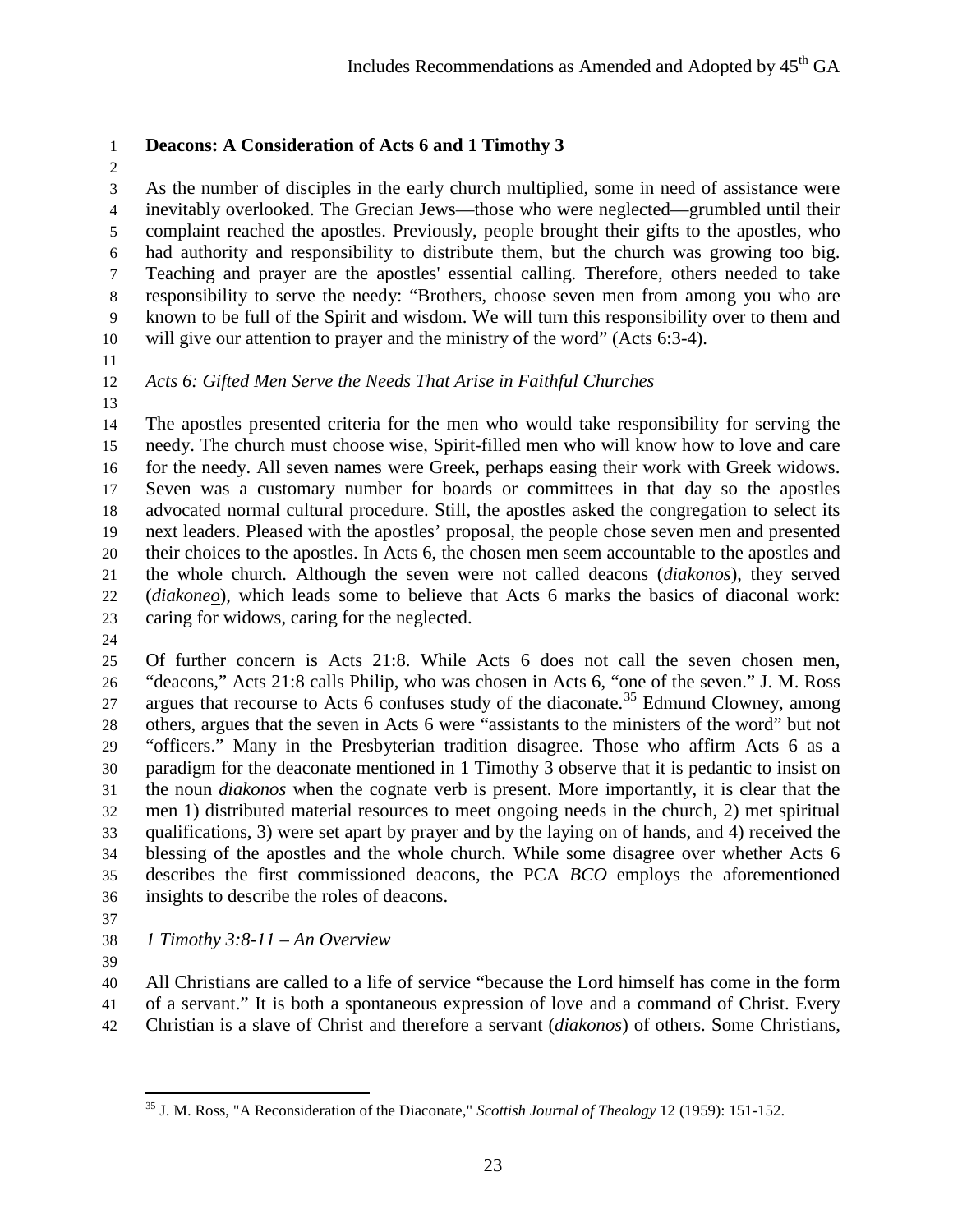however, have a special authority and commission to serve. Service is essential to all; the 2 commission to lead and to organize service, however, is for some.<sup>[36](#page-23-0)</sup>

 The first clue that some are set apart for organized service is that the character traits for deacons are similar to that of elders. While the skill set is different, the character required for commission is similar.

 Second, deacons are tested. Jesus first stated this principle: "You have been faithful over a little, I will set you over much" (Matt. 25:21). Testing is not mentioned explicitly for the overseer, but it is implied in 1 Timothy 3:7. 1 Timothy 3:10 is therefore rightly translated, "Let them also be tested."

 Third, deacons are not teachers, but they hold the mysteries of the faith with a clear conscience. Deacons must know how to make sound ministry decisions, how to explain their work as they do it, and how to articulate the faith, even if they are not suited for public teaching.

 Fourth, 1 Timothy 3 has implicit, not explicit teaching about the work of a deacon; Paul addresses character. Acts 6, therefore, serves by default as a model and judge that diaconal work is chiefly mercy ministry. Organizational aspects (tending funds and buildings) of diaconal work are largely traditional. While not necessarily misguided (i.e., ushering, greeting, and caring for finances are real services that let apostles and pastors focus on their ministries), the New Testament never names these tasks. Deacons first care for mercy among the poor and the marginalized. Customary practices should not be read into the New Testament.

**1 Timothy 3:8:**<sup>[37](#page-23-1)</sup> "Likewise" signals that Paul is not changing topics completely.<sup>[38](#page-23-2)</sup> He is moving from the overseer (*episkopos,* singular in 1 Timothy 3:1-2 and Titus 1:7) to "deacons" (plural). The shift from singular to plural raises questions that stand outside the scope of this study. Still, the plural is no mystery. A congregation might require many deacons to meet the material needs of a congregation. This interpretation assumes that Acts 6 defines diaconal work.

To define the term *diakonos* in Paul's usage, Yarbrough has listed uses of *diakonos* in Paul.

- 35 *Diakonos* (servant, minister, deacon) in Paul.<sup>[39](#page-23-3)</sup>
- <span id="page-23-0"></span>

<sup>36</sup> T. F. Torrance, "Service in Jesus Christ," in *Service in the Church,* ed. James I. McCord and T. H. L. Parker (London: Epworth, 1966), 1-3.

<span id="page-23-1"></span> $\frac{37}{37}$  Note: The following comments on 3:8-13 draw heavily on Robert Yarbrough's forthcoming commentary on the Pastorals for Eerdmans. *1-2 Timothy, Titus*. Pillar New Testament Commentary (Grand Rapids/Cambridge, UK: Eerdmans, forthcoming). Yarbrough is almost a co-author on some pages.<br><sup>38</sup> See use of the same expression (*hôautôs*, likewise) in Rom 8:26; 1 Cor 11:15; 1 Tim 2:9; 3:11; 5:25; Titus

<span id="page-23-2"></span><sup>2:3, 6.</sup> It also occurs nine times in the Synoptic Gospels.

<span id="page-23-3"></span>Yarbrough, *1-2 Timothy, Titus*.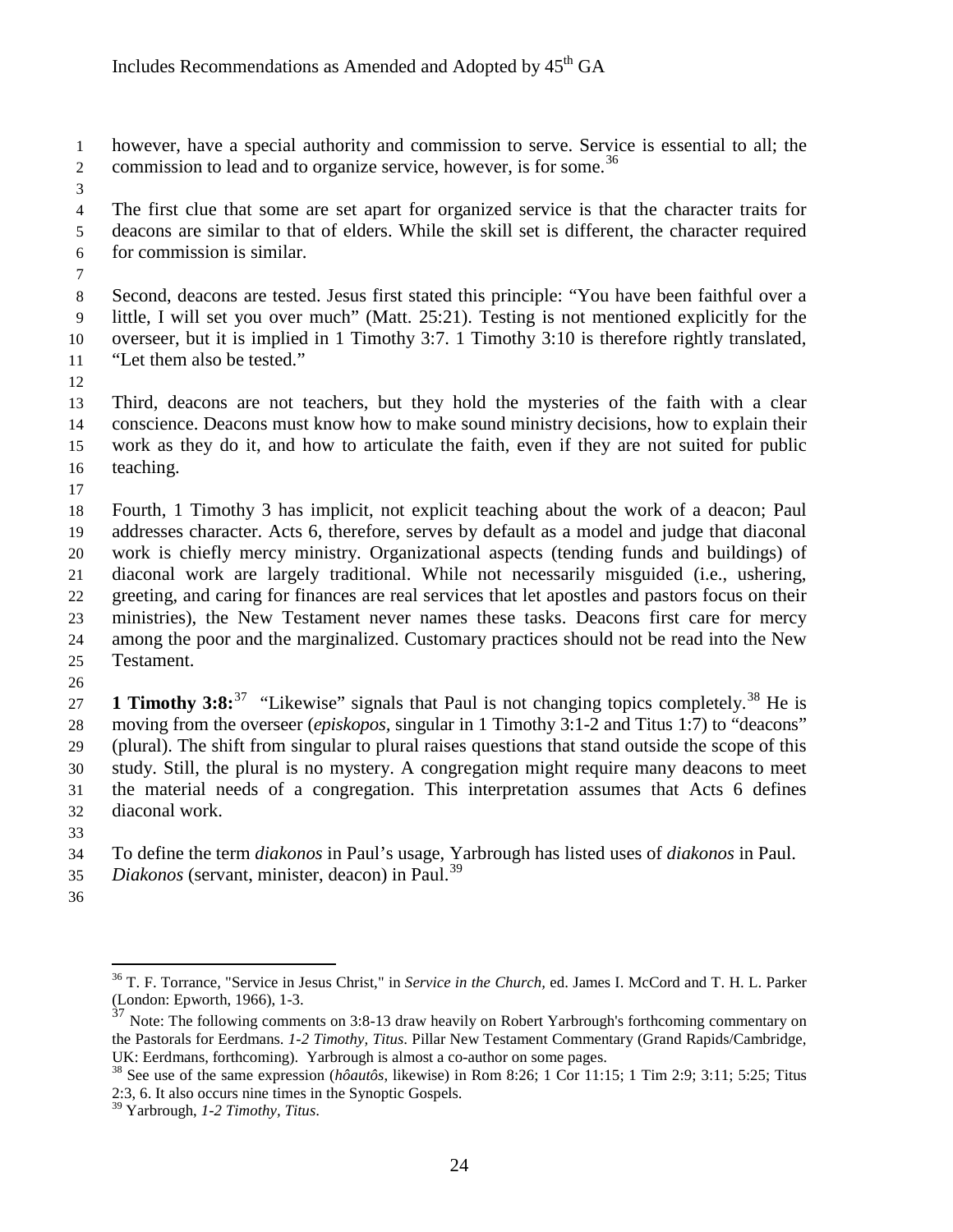1

| Rom. 13:4    | For the one in authority is God's <i>servant</i> for your good                    |
|--------------|-----------------------------------------------------------------------------------|
| Rom. 15:8    | For I tell you that Christ has become a <i>servant</i> of the Jews on behalf of   |
|              | God's truth                                                                       |
| Rom. 16:1    | I commend to you our sister Phoebe, a <i>deacon</i> of the church in Cenchreae    |
|              |                                                                                   |
| 1 Cor. 3:5   | What, after all, is Apollos? And Paul? Only servants, through whom you            |
|              | came to believe.                                                                  |
| 2 Cor. 3:6   | He has made us competent as <i>ministers</i> of a new covenant                    |
| 2 Cor. 11:15 | his [the devil's] <i>servants</i> also masquerade as servants of righteousness.   |
| Gal. 2:17    | is Christ then a <i>servant</i> of sin? (ESV)                                     |
| Eph. 3:7     | Of this gospel I was made a <i>minister</i> according to the gift of God's grace  |
| Eph. 6:21    | Tychicus the beloved brother and faithful minister in the Lord                    |
| Phil. 1:1    | To all the saints in Christ Jesus who are at Philippi, with the overseers and     |
|              | deacons                                                                           |
| Col. 1:7     | Epaphras our beloved fellow servant [syndoulou] is a faithful <i>minister</i>     |
|              | of Christ on your behalf.                                                         |
| Col. 1:23    | the gospel of which I, Paul, became a <i>minister</i> .                           |
| Col. 4:7     | Tychicus is a beloved brother and faithful <i>minister</i> and fellow servant     |
|              | [syndoulos].                                                                      |
| 1 Tim. 3:8,  | Deacons likewise must be Let <i>deacons</i> each be the husband of one            |
| 12           | wife                                                                              |
| 1 Tim. 4:6   | If you put these things before the brothers, you will be a good <i>servant</i> of |
|              | Christ                                                                            |

2

 *Diakonos* means someone who performs a service or ministry, but the term does not normally label someone appointed to church office. A magistrate, Christ, Apollos, Paul, his opponents, Tychicus, Epaphras, and Timothy are all called "deacon" in a non-technical, or non-church-office use of the term.

7

 A few uses of deacon seem like more technical or official uses. These include the officials at Philippi and the deacons of 1 Timothy 3. Some would include Phoebe (Rom. 16:1). The official uses refer to someone occupying a recognized position or ongoing role in the church. Even with Acts 6, little is known about official deacon's work. Many practices rise from 12 church custom, often recent church custom.<sup>[40](#page-24-0)</sup> Still, the practice at Philippi, where there were both "overseers and deacons" is in view in 1 Timothy 3. A church has two classes of leader – elder/overseer and deacon.

15

16 Paul first lists two desirable and two undesirable qualities of deacons. Deacons should be 17 "dignified" or "worthy of respect" (*semnos*). The term can mean dignified, noble, or 18 honorable (Phil. 4:8; 1 Tim. 3:11; Titus 2:2). Character and conduct go together.

<span id="page-24-0"></span>19

 $40$  Luke Timothy Johnson's comments on early church structure and order provide a helpful framework (Luke Timothy Johnson, *1 and 2 Letters to Timothy, The Anchor Bible* (New York, NY: Doubleday, 2001) 217-25.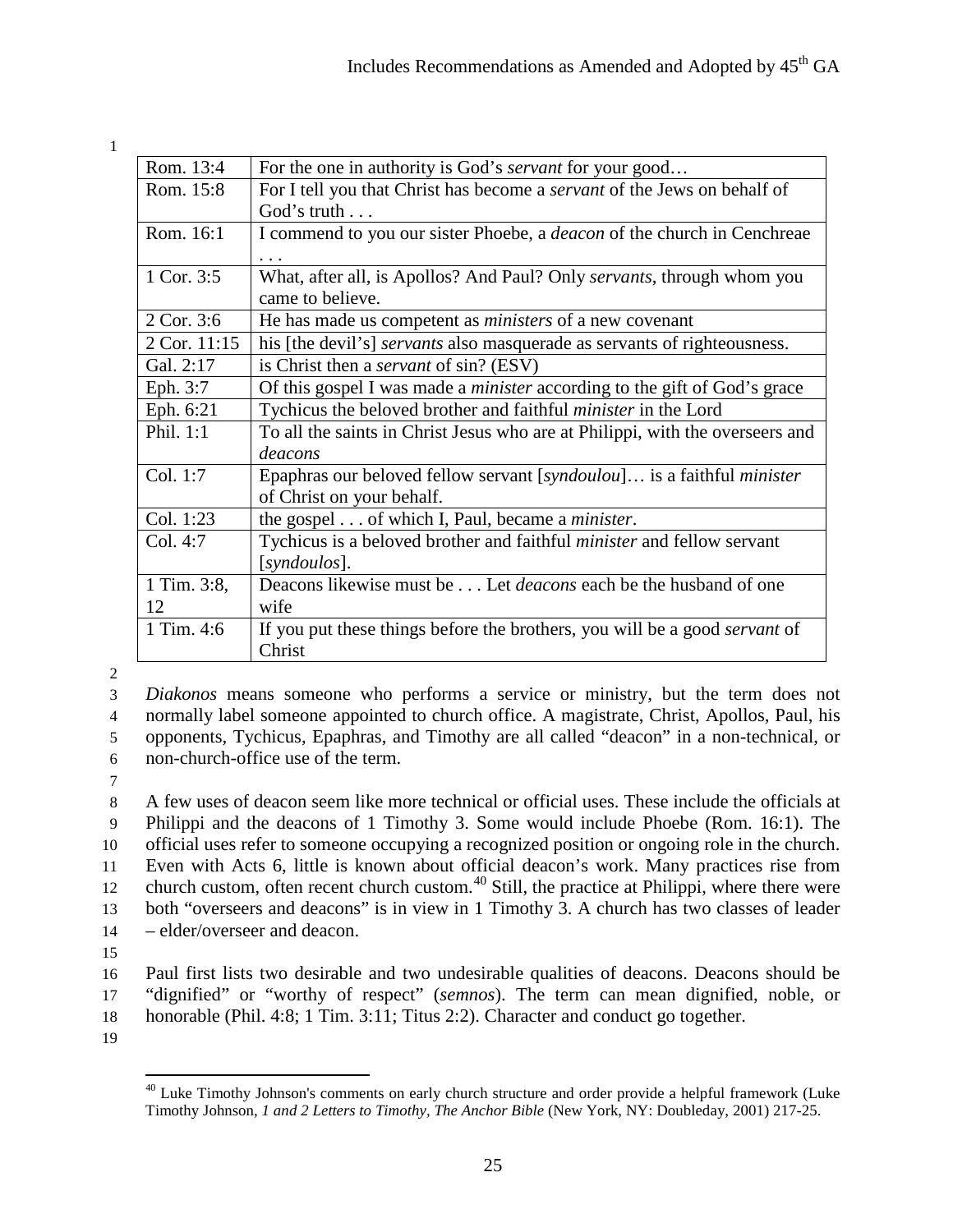They are also "not double-tongued." The Greek is *mê dilogous* - not double-talkers, who say one thing and believe another. They do not lie or play the hypocrite. Integrity of speech is a great emphasis in Proverbs, the Synoptics (Matt. 5:33-37; Matt. 12:34; Luke 6:45), James, and Paul (Eph. 4:15, 25, 29; Eph. 5:4; Rom. 3:13-14). Harmful talk is a recurrent theme of 5 the Pastoral Epistles.<sup>[41](#page-25-0)</sup> Sadly, pastors, elders, and deacons lack this trait with remarkable frequency, to the great harm of the church.

 "Not addicted to much wine" and "not greedy for dishonest gain" are close to traits for elders 9 in Titus 1:7, 23. Greed is often condemned in the Scriptures.<sup>[42](#page-25-1)</sup> Deacons must be generous, not mercenary. They should like to give resources to the needy. The tight-fisted deacon may be a familiar church experience, but not to the New Testament deacons.

 **1 Timothy 3:9:** Deacons "must hold the mystery of the faith with a clear conscience." Yarbrough points out that this sounds like Stephen in Acts 6. He spoke with the Spirit (Acts 6:3, 5, 10, 55) with wisdom (Acts 6:3, 10), in deep faith (Acts 6:5), and by "God's grace and power" (Acts 6:8, 60).

 Paul's term, "mystery," signifies redemptive truths formerly concealed but now revealed at 19 Jesus' coming.<sup>[43](#page-25-2)</sup> Paul's counsel to Timothy assumes that deacons know Scripture and doctrine. To hold the truth with a "clear conscience" requires that experiential and cognitive faith unite. Deacons need theological understanding and personal integrity.

 **1 Timothy 3:10:** "And let them also be tested first." *dokimazô*, translated "tested," means test and approve *(apodokimazô* means *test and find wanting*). Deacons are "also tested;" the "also" refers to the implication that overseers are tested too. Like overseers, deacons are tested both by groups<sup>[44](#page-25-3)</sup> and individuals.<sup>[45](#page-25-4)</sup> Timothy must make "full inquiry" to discern the 27 work and the character of deacons, no easy matter since deceivers abound (1 Thess. 5:21). 

 "First" and "then" in 1 Timothy 3:10 point to a process of assessment: If they are blameless, then Timothy can consider them eligible. "Blameless" translates *anenklêtos*, which (negatively) means innocent of charges. Positively, deacons should display the range and depth of Christian faith and practice. If Timothy establishes that they are mature, he can "let them serve as deacons" (from the verb *diakoneô)*.

 **1 Timothy 3:11:** The NIV and ESV render 1 Timothy 3:11 as a series of qualifications for "their wives." But other translations (ASV, RSV, NASB, NRSV, CEV) translate *gune* as "the women."<sup>[47](#page-25-6)</sup> The root of the uncertainty lies with the Greek word *gune* –  $\gamma \nu \nu \dot{\gamma}$  which can

<span id="page-25-2"></span><span id="page-25-1"></span><span id="page-25-0"></span><sup>&</sup>lt;sup>41</sup> 1 Tim 1:7; 3:11; 5:13; 6:4; Titus 1:10; 2:9.<br><sup>42</sup> Rom 1:29; Eph 4:19; 5:3; Col 3:5; 1 Thess 2:5.<br><sup>43</sup> See, e.g., Rom 16:25-26; 1 Cor 2:7; Eph 3:3-9; Col 1:26.<br><sup>44</sup> E.g., 2 Cor 13:5: "Examine yourselves to see whether

<span id="page-25-5"></span><span id="page-25-4"></span><span id="page-25-3"></span><sup>&</sup>lt;sup>45</sup> E.g., Gal 6:4: "Each one should test their own actions."<br><sup>46</sup> John Calvin, *The Second Epistle of Paul the Apostle to the Corinthians and the Epistles to Timothy, Titus, and Philemon, trans. T. A. Smail (Edinburgh: O* 

<span id="page-25-6"></span><sup>&</sup>lt;sup>47</sup> Also, "the" or "their" which appear in most translations is not present in the Greek.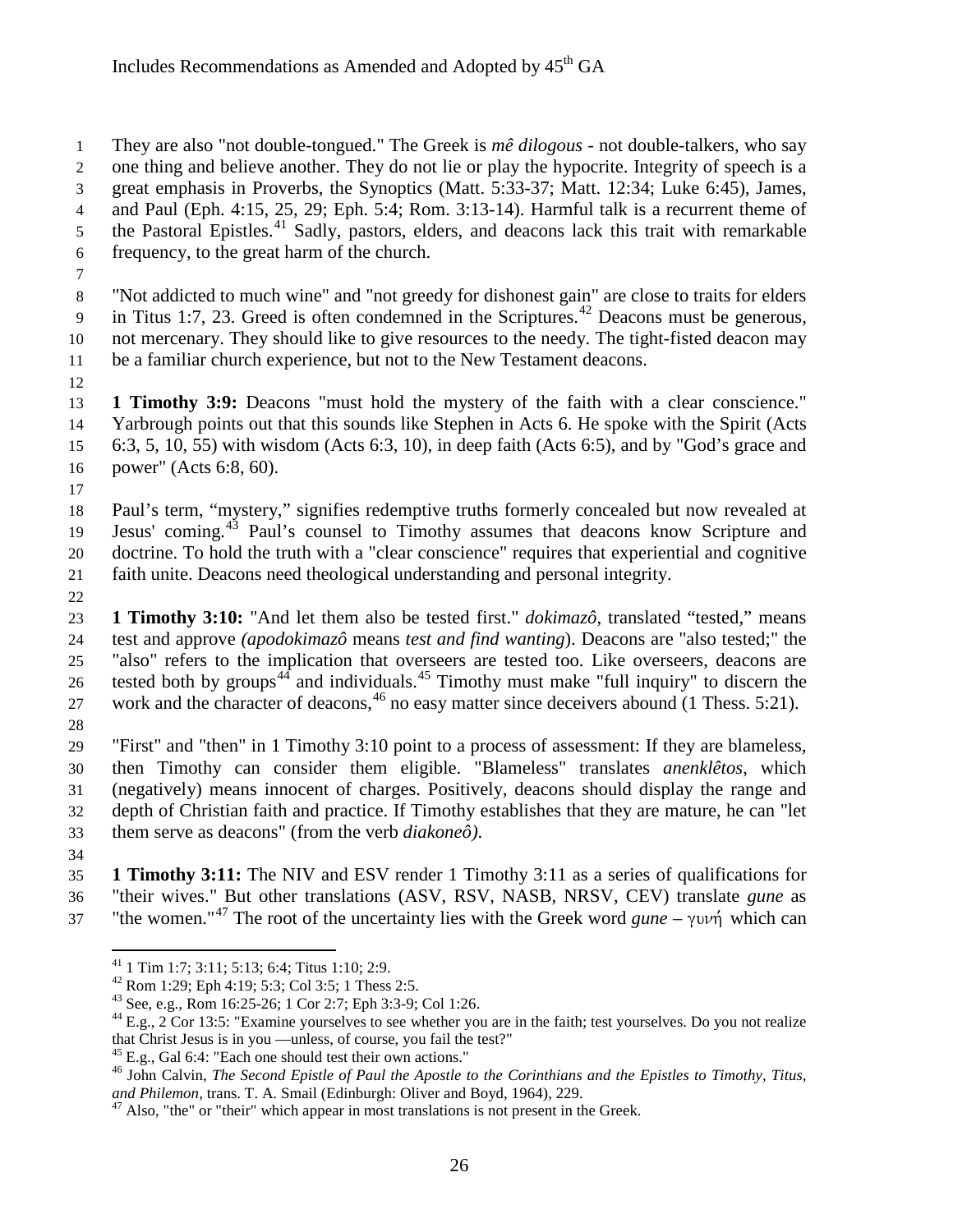mean either "woman" or "wife." The comparable masculine noun can mean either "man" or "husband." Does 1 Timothy 3:11 mean "women likewise" or "wives likewise"?

 Phil Ryken notes that "woman/wife" is such a common term "that it hardly seems sufficient to designate an office in the church."<sup>[48](#page-26-0)</sup> If Paul wanted to indicate deaconesses, he chose an extraordinarily minimal way to say so. On the other hand, the failure to mention qualities of overseers' wives in 1 Timothy 3:1-7 seems to count against 1 Timothy 3:11 speaking of 8 deacons' wives in  $3:11<sup>49</sup>$  $3:11<sup>49</sup>$  $3:11<sup>49</sup>$  At a minimum, the word is open to more than one interpretation. The flow of thought is also difficult. Does Paul move from deacons to deaconesses, or from deacons to their wives, and possibly overseer's wives as well?

 Warfield, although an advocate of female deacons, says he "cannot believe" that Paul meant "to speak of deaconesses" in 1 Timothy 3:11, "since this would require us to assume… a double transition from one subject to another, of the harshest and most incredible kind." He believes the office of deacon for women rests on the "narrow" and uncertain case of Phoebe 16 in Romans 16:1, and the record of female deacons in the early church.<sup>[50](#page-26-2)</sup>

 Warfield favors female deacons because Romans 16:1 probably indicates that Phoebe was a deacon, but Guy Waters draws the opposite conclusion from the same data. No one doubts that Paul lists the "qualifications for a certain group of women," but if 1 Timothy 3:11 does not describe female deacons, and if Phoebe (Rom. 16:1) might be a woman known for her service or might be a deacon, then nothing is established.<sup>[51](#page-26-3)</sup> Warfield thinks the early church's use of deaconesses proves his interpretation of Romans 16:1, but to base interpretation of the New Testament on early church practices is a perilous move. Since the evidence is so thin, Waters judges that women should serve as "female assistants" to the deacons, not ordained deacons. Even if the office of deacon is one of service rather than rule (per the *BCO*), it "is an office" which "necessarily entails the possession and exercise of 28 authority."

*Interpretations throughout Church History*

 Since many translations render 1 Timothy 3:11 with "wives," many exegetes believe Paul refers to wives of deacons, not deaconesses. On the other hand, those who advocate female deacons point out a long history of deaconesses, with supporters such as John Calvin, B. B. 35 Warfield, and other conservative Presbyterians, including the RPCNA.<sup>[53](#page-26-5)</sup> The history of the question, however, is complex. Calvin's claims must be qualified, and Warfield's advocacy of female deacons requires comment. The following traces key church leaders and their

<span id="page-26-3"></span><span id="page-26-2"></span><span id="page-26-1"></span><span id="page-26-0"></span>38 interpretations of 1 Timothy 3:8-11, beginning earlier in church history.<sup>[54](#page-26-6)</sup>

<sup>&</sup>lt;sup>48</sup> Phil Ryken, *1 Timothy* (Philipsburg, NJ: P&R, 2007), 131.<br><sup>49</sup> Kelly, *Pastoral Epistles* (London: A & C Black, 1963), 83-4.

<span id="page-26-5"></span><span id="page-26-4"></span>

<sup>&</sup>lt;sup>50</sup> B. B. Warfield, "Presbyterian Deaconesses," *Presbyterian Review* (1889): 283-286.<br><sup>51</sup> Guy Prentiss Waters, *How Jesus Runs the Church* (Phillipsburg, NJ: P & R, 2011), 112-113.<br><sup>52</sup> Waters, *Jesus Runs the Church*,

<span id="page-26-6"></span><sup>&</sup>lt;sup>54</sup> The next paragraph follows Ryken, *1 Timothy*, 132-3.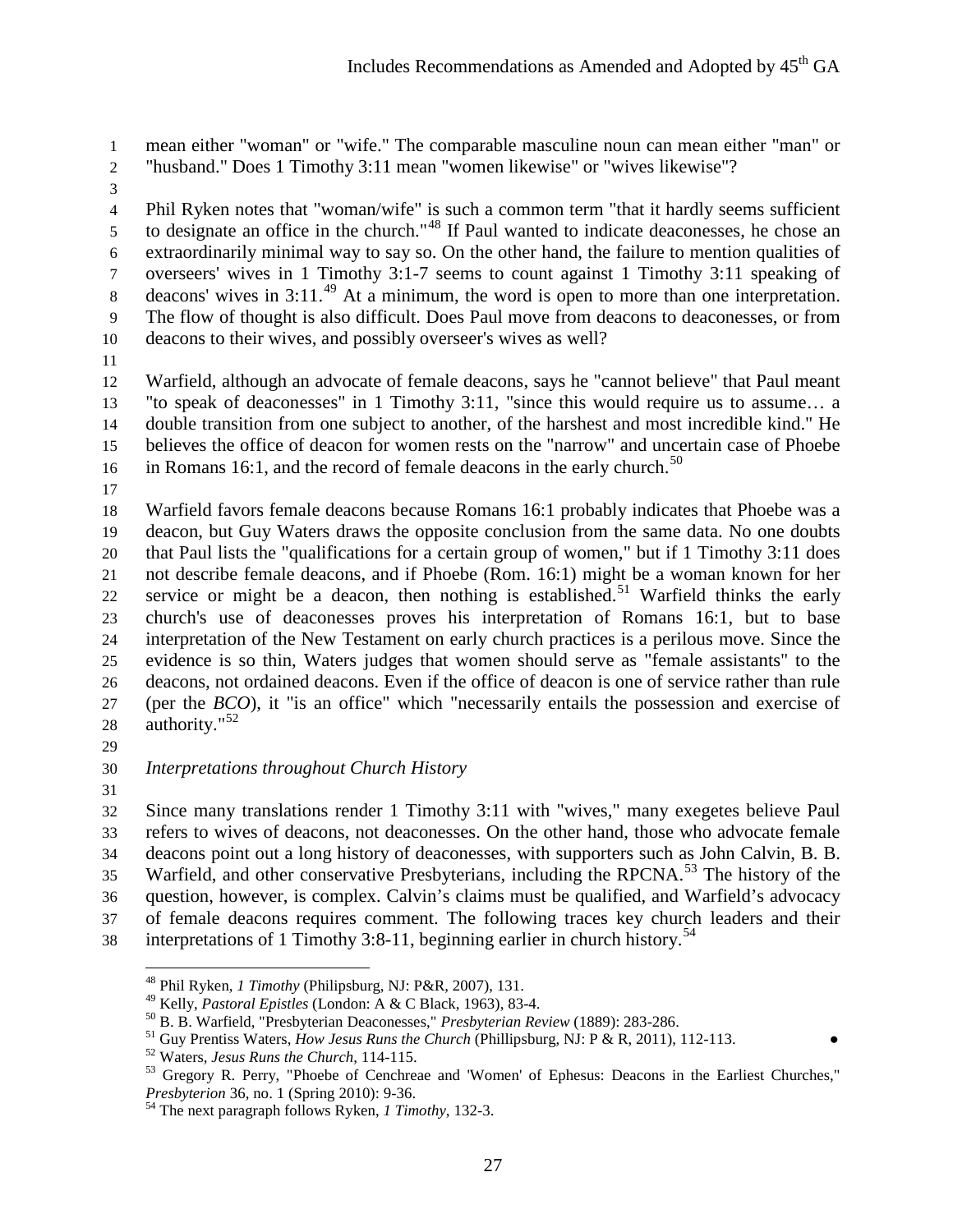In the second century, "church women provided nursing mothers who sat in the public squares," while other women scoured the streets "to collect the unwanted babies abandoned in the night." They "nursed, bathed, and raised babies" who would otherwise have died of 4 exposure or become slaves.<sup>[55](#page-27-0)</sup> This was representative diaconal work in the early church. J. M. Ross's survey of women's ministry in the early church concludes that they paralleled a number of tasks performed by male deacons. They visited the sick, acted as doorkeepers (for a women's entrance?) in the church, assisted in the baptism of women, catechized women, 8 and sponsored orphans.<sup>[56](#page-27-1)</sup>

 Chrysostom, of the fourth century, also described an "order" of deaconesses that is "necessary and useful and honorable in the Church."<sup>[57](#page-27-2)</sup>

 Calvin is claimed, by those who promote deaconesses, as an advocate for their position, but his teaching is complex. He had deaconesses in Geneva, but he limited their role: "Women could fill no other public office than to devote themselves to the care of the poor." He placed them in the second of two types of deacon. The first group must "distribute the alms," the second "devoted themselves to the care of the poor and sick." Men (Acts 6) did the 18 administration, women as well as men performed the service.<sup>[58](#page-27-3)</sup> In Calvin's commentary on 1 Timothy 3:11, he says the wives of deacons and overseers perform this service, saying, <sup>20</sup> "He refers here to the wives of both bishops and deacons."<sup>[59](#page-27-4)</sup> In his commentary on Romans 16:1, however, Calvin says of Phoebe, "Paul commends her on account of her office." Readers cannot simply conclude Calvin wanted to ordain women as deacons, both because of the remarks in the *Institutes*, his most settled, authoritative work, and because his comments on Romans 16:1 also call Phoebe "a helper to all the godly" and "an assistant of 25 the Cenchrean church."

 Warfield also advocated for a recognized group of women, which he calls either deacons or (more commonly) deaconesses. His argument rests on the status of Phoebe, the servant (*diakonos*) of the church at Cenchreae (Rom. 16:1) and the reference to a primitive order of

 deaconesses in the letter from Pliny the Younger, governor of Bithynia, to Emperor Trajan, in 112 A.D. Pliny says, "I judged it… necessary to find out what the truth [about Christianity]

- was by torturing two female slaves who were called deaconesses. But I discovered nothing."
- Warfield judges the women to be members of a servant office. They "constituted a female
- diaconate similar to and of like standing with the board of deacons which, in the New

<span id="page-27-1"></span><span id="page-27-0"></span>

<sup>&</sup>lt;sup>55</sup> Ray Bakke, *A Theology as Big as the City* (Downers Grove, IL: InterVarsity, 1997), 192.<br><sup>56</sup> J. M. Ross, "Reconsideration of the Diaconate," Scottish Journal of Theology, vol. 12, Issue 2, 1959, 153.<br><sup>57</sup> John Chrys

<span id="page-27-2"></span>and ed. Philip Schaff, Nicene and Post-Nicene Fathers, First Series, 14 vols. (Grand Rapids: Eerdmans, 1988), 13:441.

<span id="page-27-3"></span> John Calvin, *Institutes of the Christian Religion,* trans. Ford Lewis Battles (Philadelphia: Westminster, 1960), 2:1061-2.

<span id="page-27-4"></span> John Calvin, "Commentaries on the Epistles to Timothy, Titus and Philemon," *Calvin's Commentaries, Volume XXI*, trans. Rev. William Pringle (Grand Rapids, MI: Baker, 2003), 87. <sup>60</sup> John Calvin, "Commentaries on the Epistle of St. Paul to the Romans," *Calvin's Commentaries, vol. 19,* <sup>60</sup>

<span id="page-27-5"></span>trans. Rev. John Owen (Grand Rapids: Baker, 2003), 542.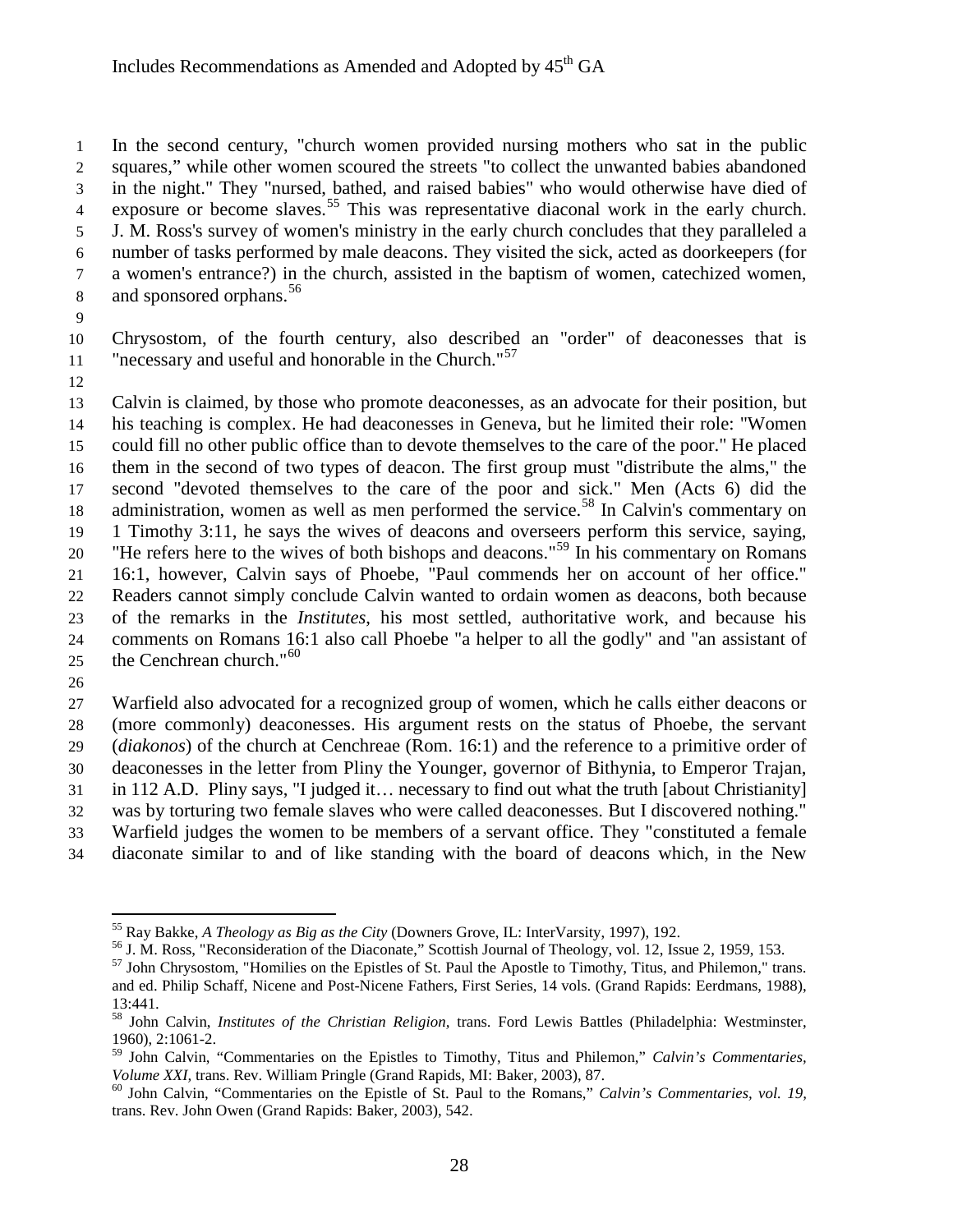1 Testament, we find in every church."<sup>[61](#page-28-0)</sup> Warfield surveyed and criticized various ways to organize deaconesses. He concluded that "the church has a distinct right to organize the work of women" in a variety of ways as long as there is "some sufficient form of ecclesiastical oversight" that created "adequate points of union with the official church 5 machinery" and guarded against the dangers inherent in independent associations.<sup>[62](#page-28-1)</sup>

*1 Timothy 3:8-11: Possible Interpretations*

It seems that there are four ways to understand Paul in 1 Timothy 3:11.

 First, the women may be part of the general order of deacons. This is unlikely since they are 12 set apart from deacons by the term "likewise" ( $\dot{\omega}$ σαύτως), just as deacons are set apart from 13 elders by "likewise" ( $\dot{\omega}$ σαύτως) in 1 Timothy 3:8, and by a somewhat different set of qualifications. It also seems unlikely that a new order would be 1) so short and 2) embedded in the description of another office.

 Second, the women are female deacons or deaconesses who correspond somehow to the male deacons. This is doubtful for two reasons. First, the statement about the wives or women is embedded in a larger section that describes the duties of male deacons. If deaconesses are a distinct group, why is their character, in 1 Timothy 3:11, sandwiched between three verses that describe the qualities of a deacon (3:8-10) and two that comment on their family life and reputation (3:12-13)? Second, outside this passage, no clear Scripture references an office of deaconess. In Romans 16:1 Phoebe may be a deaconess, but it is unclear whether she held an office, since Romans 16 does not focus on church order, 25 and since the word *diakonos* –  $\delta \iota \dot{\alpha}$  kovec is generally nontechnical in the New Testament.<sup>[63](#page-28-2)</sup>

 Third, Paul has a separate office in view. "Likewise" marked a new category in 1 Timothy 3:8, so it could do the same here. Furthermore, the Greek does not have a possessive pronoun– their wives–or even a definite article–the wives–possibly suggesting that the women are a separate group, not simply deacons' wives. On the other hand, the absence of the possessive pronoun or definite article may signify that Paul omitted the definite article, as he often did when referring to people in this section (e.g., 1 Timothy 3:1, 8, 12). Finally, why should deacons' wives be singled out for a separate list of qualities, when no qualities are required for the wives of elders? On the other hand, Yarbrough detects a possible nod to wives of overseers when Paul says, "In the same way, deacons" (1 Tim. 3:8). The similarity "affirms a close parallel between the two—and if deacons' wives are critical to the diaconal ministry, that holds no less true for the wives of pastoral church leaders."<sup>[64](#page-28-3)</sup>

<span id="page-28-2"></span>

<span id="page-28-1"></span><span id="page-28-0"></span><sup>&</sup>lt;sup>61</sup> B. B. Warfield, "Presbyterian Deaconesses," *Presbyterian Review* (1889): 286.<br><sup>62</sup> Ibid., 292-3.<br><sup>63</sup> Again, Romans 15:8 calls Jesus a *diakonos*. In 1 Corinthians 3:5 it is Paul and Apollos. Paul is again *diakonos in* 2 Corinthians 3:6, 6:4. In Ephesians 6:21 Tychicus is *diakonos,* in Colossians 1:7 it is Epaphras, and so on. <sup>64</sup> Robert Yarbrough, *1-2 Timothy, Titus*.

<span id="page-28-3"></span>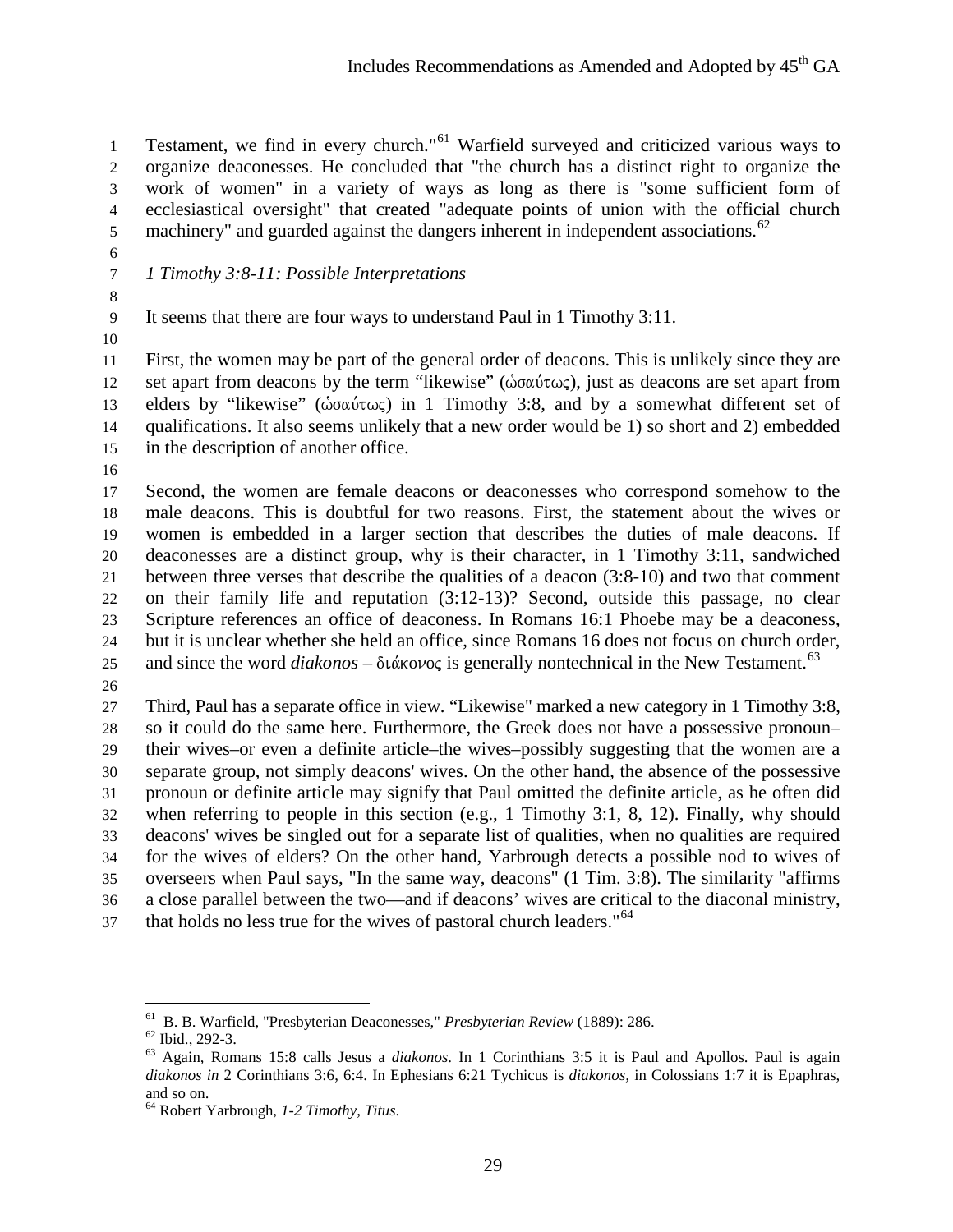In this interpretation, women are assistants to deacons, perhaps taking on duties that especially pertain to ministry to women. Kelly summarizes the testimony of the practices of deaconesses in the early church, "female officiants were required for duties in connexion [sic] with women."[65](#page-29-0) This is plausible for two reasons. First, some of women's needs could be handled more appropriately by women than by men. Second, there may be a hint that women have special, recognized tasks elsewhere in the Pastoral Epistles. For example, Paul takes note of exemplary widows in 1 Timothy 5:9-10 and blesses older women who train younger women in Titus 2:3-5. (As an aside connecting to application, if option three is correct, then churches might have women's advisory committees that regularly work with deacons to consult on policy and serve the needy. See Chapter Four for further discussion on application.)

 A fourth interpretation is that the women are indeed the wives of deacons. Given that gune – 14 yuvn can mean woman or wife, twice in the context, the term clearly means "wife" (1 Tim. 3:2; 1 Tim. 3:12). It is very unlikely that a term would shift meanings from 3:11 to 3:12. Also, Paul's failure to mention this person's marital status, prominent as marriage was with elders and deacons, indicates that it refers to deacons' wives.<sup>[66](#page-29-1)</sup> Finally, if the women are wives, it would explain why 1 Timothy 3:10 is embedded in the section on deacons: one requirement for deacons is that their wives be able to assist them. The very brevity of 1 Timothy 3:11 also points toward "wives" as the right translation. Would Paul say so little 21 if he were instituting a new class of officer?<sup>[67](#page-29-2)</sup>

 Interpretations three and four stand on firmer exegetical ground than one and two, and number four stands most firmly of all. Whichever view is correct, Paul anticipates that women will have a hand in diaconal work. Yarbrough says, "If indeed Paul has deacons' (and overseers'?) wives in mind, this is another indication of his concern for the full engagement and benefit of women in the ministry of the church."

 Even if Paul does not have deaconesses in mind in 1 Timothy 3:11, many will point to Romans 16:1, which says Phoebe was a *diakonos* of the church. But again, as the chart on Paul's use of *diakonos* indicates, it normally has a non-technical sense, so that the term by itself proves nothing regarding office. On the other hand, Romans 16:1 shows women are recognized for something*.* To say it differently, whatever one's stand on women in the office of deacon, there is widespread agreement that women are essential servants in the church, and some level of screening, recognition, and regular service are in view.

 All four positions agree women should be involved in diaconal work. How their work should be construed ecclesiastically is another matter. If deacons have authority in the church, roughly on par with elders, so that church members rightly promise to submit to them and obey them, then 1 Timothy 2:12 prohibits female deacons. If deacons do not 

<span id="page-29-1"></span><span id="page-29-0"></span>

<sup>&</sup>lt;sup>65</sup> Kelly, *Pastorals*, 84.<br><sup>66</sup> George Knight, *Commentary on the Pastoral Epistles*, 171.<br><sup>67</sup> Ryken, 1 Timothy, 130-1.<br><sup>68</sup> Robert Yarbrough, *1-2 Timothy, Titus*.

<span id="page-29-2"></span>

<span id="page-29-3"></span>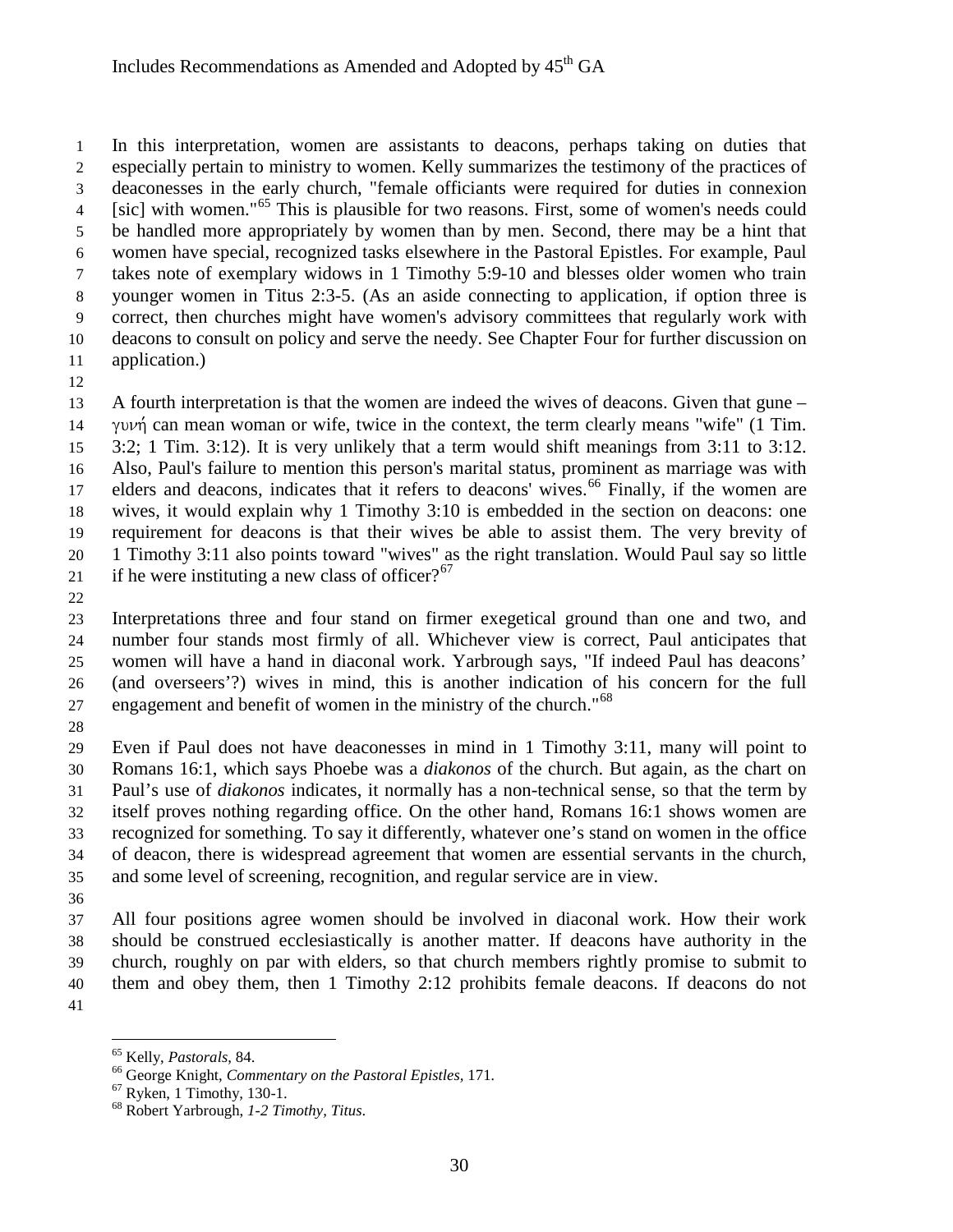exercise authority, if they lead by example and by service, then female deacons or deaconesses are conceivable. Most leadership occurs by service and example, by experience

- and persuasion.
- 

 If deacons are leaders by way of service, and not by way of rule, the office of deacon may be shared by both men and women. Yet "service, not rule" may be an inadequate description of deacons. *BCO* 9-2 says of deacons, "It is their duty also to develop the grace of liberality in the members of the church, to devise effective methods of collecting the gifts of the people." These points sound authoritative, overlapping somewhat with the role of elders. The authoritative note may also appear in *BCO* 9-5. Calvin apparently bent his thought to some version of this issue when he distinguished two types of deacon, one more administrative and financial, held by men. Meanwhile women were to be devoted to "caring for the poor themselves." On the other hand, he calls this service a "public office."

- 
- *1 Timothy 3:11: Character Traits*
- 

 Regardless of whether Paul envisions women or wives in 1 Timothy 3, he still sets forth traits that qualify people for service. First then, they must be "dignified," which translates *semnos,* a term already discussed at 1 Timothy 3:8. Second, they are "not slanderers," which translates *diabolous*, a term for malicious speech, false accusations, and slander (2 Tim. 3:3). The term is used for the Devil in Revelation 12:9-10. At a minimum, all officers and servants must know how to keep quiet about the needs of the people they serve. What a betrayal to speak maliciously or falsely about the people in need. Third, they are "sober- minded," translating *nephalious*. Paul also requires sobriety or temperance of elders in 1 Timothy 3:2 and of older men in Titus 2:2. Fourth, they should be "faithful in all things." "Faithful," translating *pistos,* is a common term in the Pastoral Epistles, one used to describe doctrines (1 Tim. 1:15; 1 Tim. 3:1) as well as people.

 If indeed Paul describes the wives of deacons and elders, his decision to describe their traits needs to be weighed. Clearly, Paul expects husbands and wives to operate together; he saw them "as integral to ministry infrastructure and execution." Even if the wives "did not hold formal office," they still constituted a major force in the ministry of the congregations of Ephesus, and in the ministry of congregations today.<sup>[70](#page-30-1)</sup> With privilege and position, formal or informal, comes responsibility. Just as men can and do face shipwreck (1 Tim. 1:19) through doctrinal deviation or moral turpitude, so women can and do wound their families and their churches if they are slanderous, unfaithful, or frivolous. On the other hand, faithful wives enjoy the same rewards as faithful deacons and elders, described in 1 Timothy 3:13 and

- 1 Peter 5:4, "an unfading crown of glory."
- <span id="page-30-0"></span>

<sup>69</sup> John Calvin, *Institutes of Christian Religion* trans. Ford Lewis Battles (Philadelphia: Westminster Press, 1960), 2:1061 (4.3.9).

<span id="page-30-1"></span>Robert Yarbrough, *1-2 Timothy, Titus*.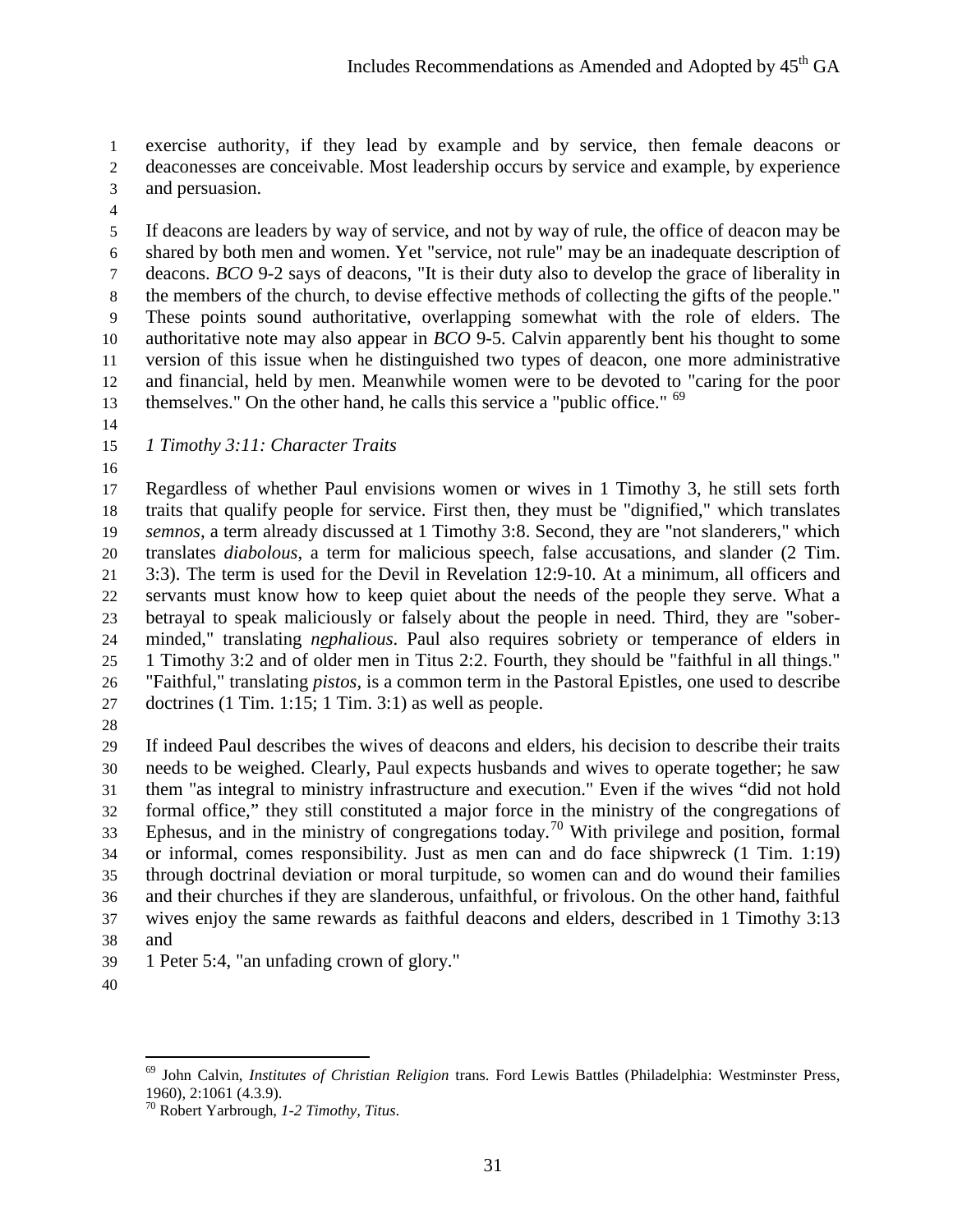# **COHERENCE BETWEEN THE ROLES OF WOMEN DURING THE EARTHLY MINISTRY OF JESUS AND THE PAULINE EPISTLES**

 Jesus chose twelve males as his apostles: Simon (called Peter), Andrew, James, John, Philip, Bartholomew, Thomas, Thaddaeus, Simon, and Judas (Matt. 10:2-4). Jesus appointed the apostles as his foundational witnesses. He trained them to testify to what their ears heard, their eyes saw, and their hands touched during His ministry (1 John 1:1-4; John 1:14; Acts 1:8; Acts 4:20). After His resurrection, they saw the wounds on Jesus' hands and feet. They touched, saw, believed, and testified (Luke 24:39; John 20:20-5; Acts 4:20).<sup>[71](#page-31-0)</sup> They preached and wrote down the church's foundational message.

Evangelical egalitarians do not deny this, but they do try to minimize its significance.<sup>[72](#page-31-1)</sup> They 14 claim Jesus' choice of male leaders set no precedent for Christian leadership today.<sup>[73](#page-31-2)</sup> They reason that temporary conditions, related to ancient cultures, prevented Jesus from appointing female apostles. Since those conditions belong to the distant past, Jesus' choice 17 of male leadership allegedly belongs to the past as well.<sup>[74](#page-31-3)</sup>

 Would Jesus refrain from choosing women as disciples and traveling companions because that choice would have offended social sensibility of His day? Jesus violated cultural conventions whenever He saw fit. He touched lepers. He called tax-collectors and prostitutes His friends. He healed Gentiles. He violated customs for the Sabbath. He tossed recognized businessmen out of the temple. Jesus violated convention by talking to women, discipling them, and letting them travel with Him (Luke 8:1-2). He shattered so many conventions; why should he quail at one more? Besides, "when moral issues were at stake, Jesus did not 26 bend to social pressure."<sup>[75](#page-31-4)</sup>

 Were women uneducated, intellectually inferior, and, therefore, unacceptable as public leaders? The Twelve were not highly educated either (Matt. 13:54-57; John 7:15; Acts 4:13) and early Christians accepted their leadership. Formal education is not a requirement for ministry.

<span id="page-31-0"></span>

<sup>71</sup> On Jesus choosing and training foundational eyewitnesses, see Herman Ridderbos, *Redemptive History and the New Testament Scriptures*  $2^{nd}$  revised ed., (Philipsburg, NJ: P & R, 1988), 12-24.<br><sup>72</sup> Non-evangelical Christian feminists do deny the veracity of the gospel accounts. They allege that there were

<span id="page-31-1"></span>many female leaders in the early church and that a male-dominated hierarchical church later suppressed information about early female leadership. See chapter 9 for more on non-evangelical feminists.

<span id="page-31-3"></span><span id="page-31-2"></span><sup>&</sup>lt;sup>73</sup> On finding precedents in Scripture, see chapter 2, "A Note on Method."<br><sup>74</sup> This summarizes published arguments and conversations with feminists. See Rebecca Groothuis, *Good News for Women* (Grand Rapids: Baker, 1997), 109-111; Paul K. Jewett, *The Ordination of Women* (Grand Rapids: Eerdmans, 1980), 58-60; Stanley Grenz, *Women in the Church: A Biblical Theology of Women in the Ministry* (Downers Grove, IL: InterVarsity Press, 1995), 211-212. For a rejoinder, see James Borland, "Women in the Life and Teachings of Jesus," *Recovering Biblical Manhood and Womanhood*, eds. John Piper and Wayne

<span id="page-31-4"></span> $<sup>75</sup>$  Borland, "Women in the Life and Teachings of Jesus," 120-3.</sup>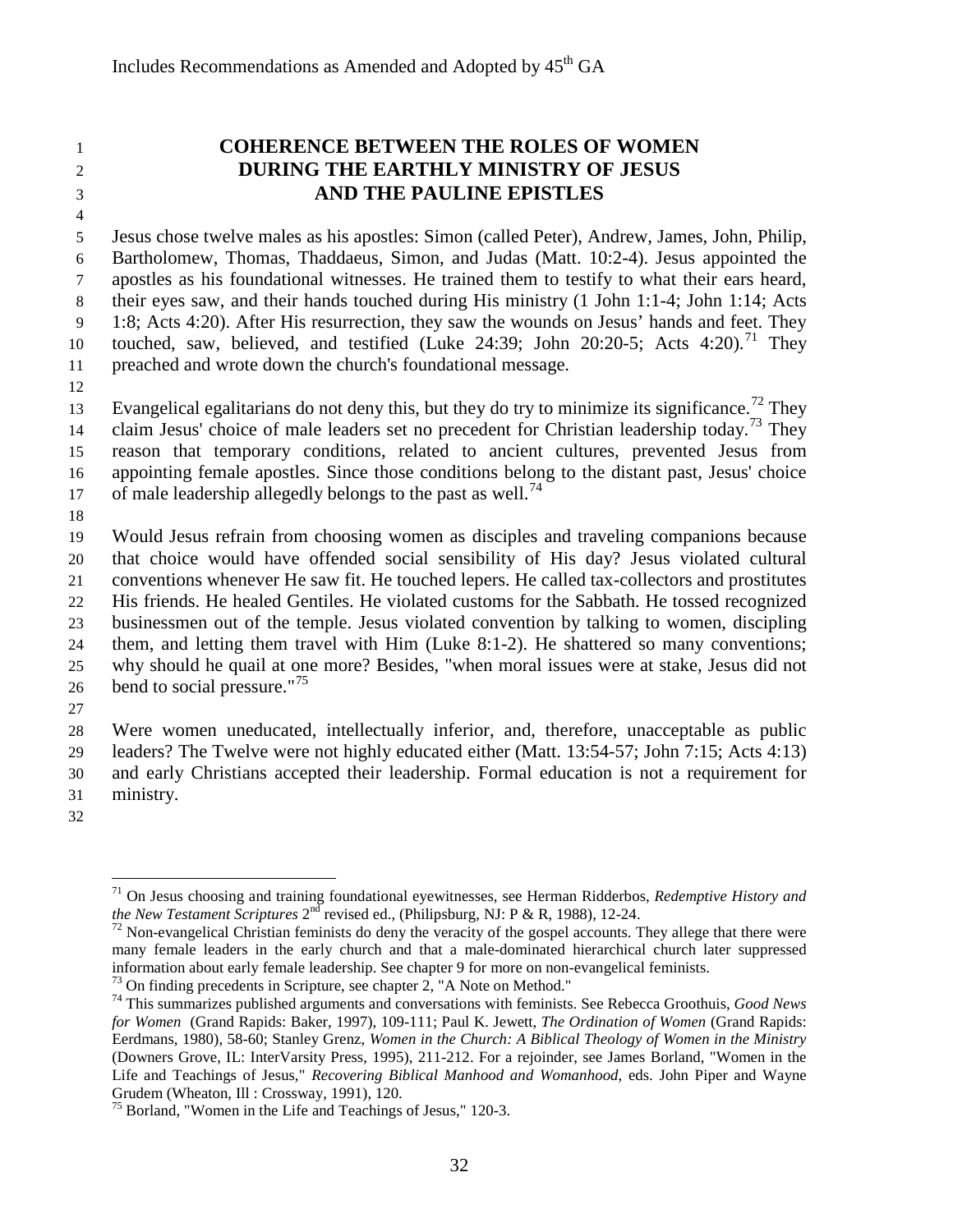Was travel too dangerous for women? Travel was dangerous for men, too. Paul was imprisoned, lashed, beaten, stoned, shipwrecked, sleepless, hungry, thirsty, cold, and naked (2 Cor. 12:23-27). Furthermore, the apostles' wives sometimes traveled with them, dangers notwithstanding (1 Cor. 9:5).

 Many also reason that if Jesus' choice of male disciples signifies that only males can lead, then the choice of twelve Jewish disciples should signify that only Jews can lead.<sup>[76](#page-32-0)</sup> That is,

 if the gender of the choice is normative, then so is the ethnicity. Since Jesus' choice of Jewish leaders does not set a precedent, egalitarians argue His choice of males does not set a precedent either.

 This argument rests on an analogy. Jesus' decision to choose men first is the same as his decision to choose Jews first. Since the appointment of Jewish leaders was temporary, they reason, the appointment of males is temporary too. But the analogy fails historically and biblically. The appointment of Israelites is different from the appointment of males. Historically, the appointment of Israelite disciples is a unique element in God's plan of salvation. Scripture shows that Israel's privileges were temporary. When the gospel went to the Gentiles, Gentiles soon began to lead. See Titus, Epaphroditus, Tychicus, and Luke (2 Cor. 8:16-23; Phil. 2:25-30; Col. 4:7-14; Eph. 6:21-22; Philemon 23-34).<sup>[77](#page-32-1)</sup> Men, such as Titus, exercised great authority. Paul left Titus in Crete to straighten out Paul's unfinished business and to "appoint elders in every town" (Titus 1:5). No woman is given such a charge.

 The apostles saw Jesus' choice of twelve male apostles as a precedent. When they replaced Judas, they said a male must take his place: "Therefore it is necessary to choose one of the men who have been with us the whole time" (Acts 1:21). The word for "men" is not *anthropos*, a human, but *aner,* a male. Later, the apostles followed the precedent again and had the church choose seven males (*aner*) to oversee the church's mercy ministry (Acts 6:1-6).

# **Ephesians 5 and Subordination**

 Few texts are more controversial than, "Wives submit to your husbands" (Eph. 5:22). Why? Many men abuse Paul's command, citing it as a pretext for selfish domination of women. The submission of wives does not imply domination by husbands, as Ephesians shows. Also, in an age that resists the concept of submission to authority, many women (like many men) resent the idea that they should submit to anyone, including their husbands.

 In context, the command, "wives submit," develops two broader imperatives. Ephesians 5:1-2 reads, "Be imitators of God… and live a life of love, just as Christ loved us and gave himself up for us." Ephesians 5:18 says, "Do not get drunk on wine…. Instead, be filled in the Spirit." Grammatically, the next five verbal nouns are participles that describe the character of a Spirit-filled life. Spirit-filled people will demonstrate His influence by "addressing one another in psalms, hymns and spiritual songs, singing and making melody to the Lord with all your heart, giving thanks always… submitting to one another out of reverence for Christ" (Eph. 5:18-20, ESV).

<span id="page-32-1"></span><span id="page-32-0"></span>

<sup>&</sup>lt;sup>76</sup> Aida Besançon Spencer, *Beyond the Curse: Women Called to Ministry* (Grand Rapids: Baker), 45<br><sup>77</sup> Most men found in New Testament leadership lists have Gentile names. In Colossians 4:11-14, Paul records several, then adds that Barnabas and Jesus-Justus are "the only Jews among my fellow workers."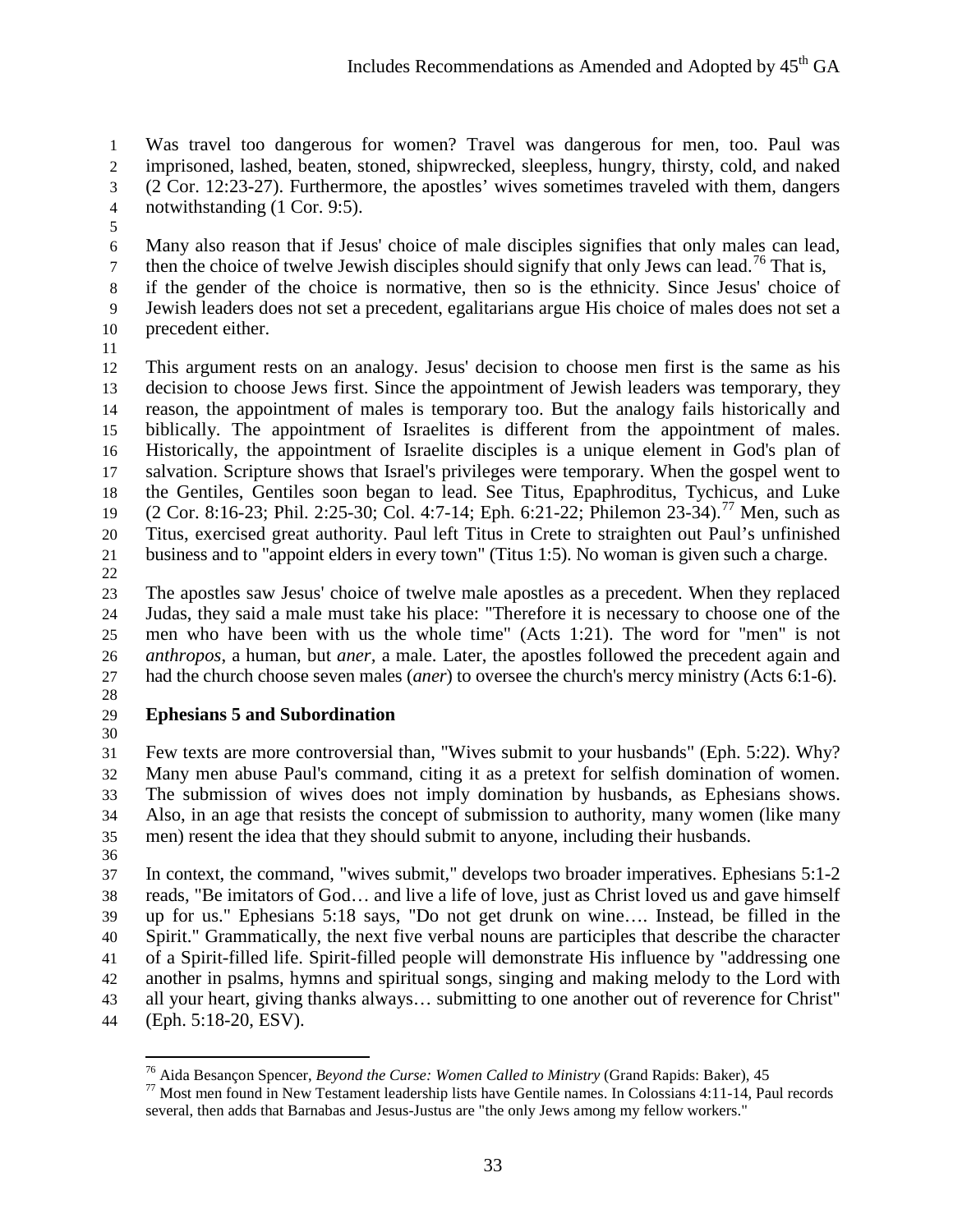The phrase "submitting to one another" stands as a banner over Ephesians 5:22-6:9, which is one of the longer descriptions of family life in the Bible. "Submitting to one another" is a striking phrase, an apparent oxymoron. Submission is one-directional in New Testament and extrabiblical Greek usage. People submit (*hypotasso*) to authorities–to God, king, governor, or officer. People submit to parents and laws. Submission means one person yields to the will of another. But how can two people submit to each other? They cannot both outrank the other. Should parents submit to children? Can a husband and wife each submit to the other? There are two possible answers. The first possibility is that believers should submit to whatever authority is over them. On

 this view, the command to submit to each other does not mean, *everyone should submit to everyone*, as if all authority structures cease. Rather, Paul means that Christians should yield whenever someone has proper authority over them (with the necessary caveat from Acts 5:29–one must disobey if an authority commands sinful acts or sinful inaction). "Submit to one another" does not mean parents should submit to their children just as children submit to parents. Parents should serve their children so selflessly that it may appear that the parents are submitting, but irreversible authority structures remain. Parents can still tell children when to go to bed, but children may not reply, "Fine, but you should go to bed too."

 A second possibility is that all fixed authority relations are relativized, so that no one has the right to exercise authority over anyone else except by temporary necessity or mutual agreement. So husbands have no general duty to lead their wives, pastors have no intrinsic authority over their church and employers have no objective authority over employees.

 There are several reasons to favor and affirm the first possibility: "Submit to one another" means all Christians should submit to the relevant authorities, not "Everyone submits to everyone." If the following arguments are valid, then authority structures remain at home 28 and church. $^{78}$  $^{78}$  $^{78}$ 

30 Reason 1: The term "submit" (hypotasso –  $\hat{v}$ ποτάσσω) means to subject, subordinate, bring under control or obey. Excluding Ephesians 5, submission is one-directional in all New Testament uses. Hypotasso normally refers to one person, who is lower in position or power, yielding to a person of higher position or power. Therefore, to "submit to one another" does not mean all Christians submit to everyone, it means they submit to whatever authorities are appropriate. That is, "submit to one another" means submit whenever there is a rightful authority.

 Reason 2: The chief reason to speak of mutual submission is the pronoun "to each other." 39 The phrase "to one another" translates one Greek pronoun, "αλλήλοις." In English, "one another" implies full reciprocity, but the Greek does not. There is full reciprocity in Philippians 2:3, "Consider one another better than yourselves," and in Mark 9:50, "Be at peace with one another." Other times, it is not fully reciprocal. In Galatians 6:2, "Bear one another's burdens," does not mean everyone trades burdens with everyone else. Rather, some

<span id="page-33-0"></span><sup>78</sup> Hurley, *Man and Woman*, 139-41.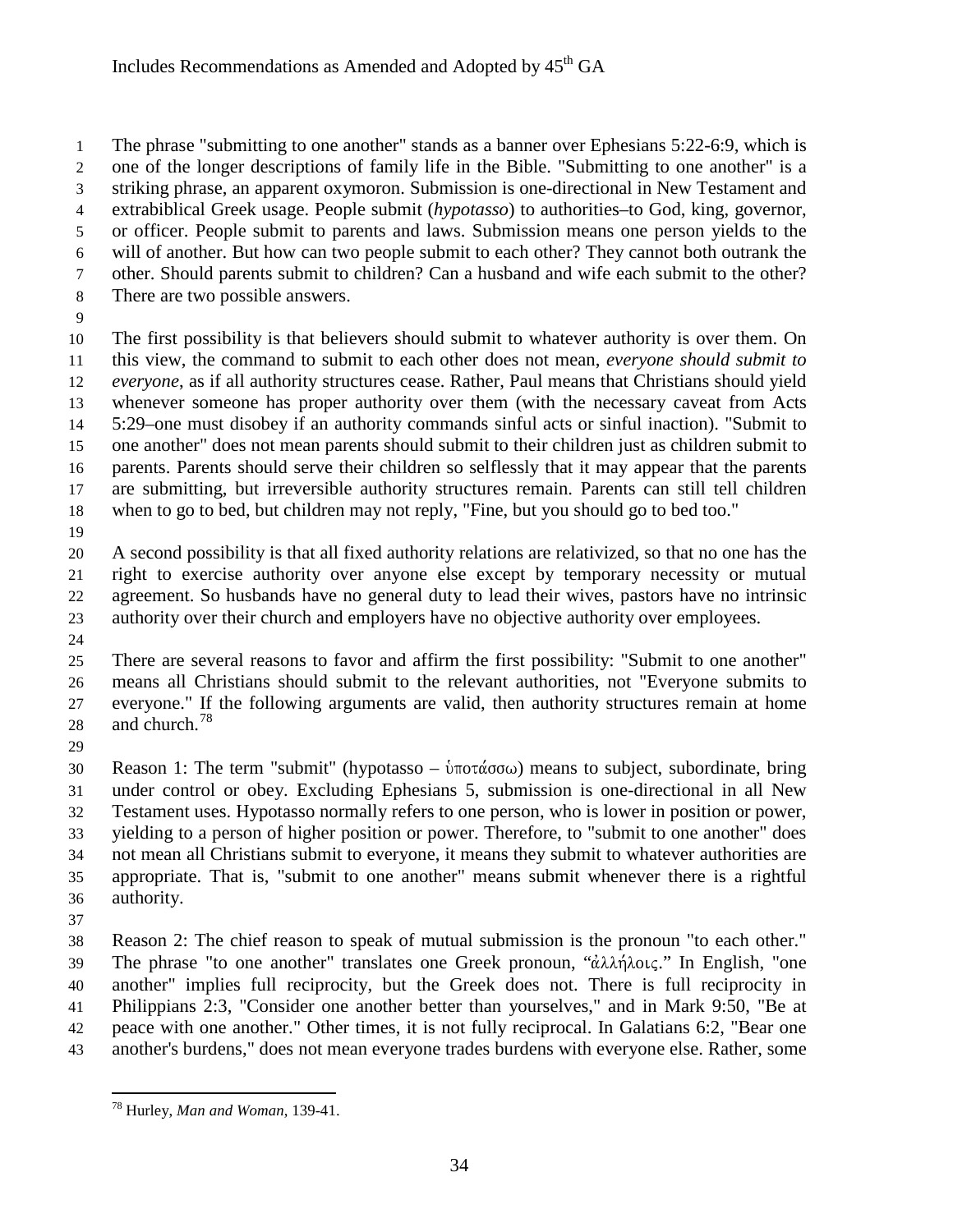should help others as Galatians 6:5 shows, "Each one should carry his own load." Paul does not envision total reciprocity. Rather, those who have lighter burdens carry others' burdens when appropriate. Similarly, Christians should submit when appropriate. Similarly, Ephesians 5 commands that people submit to whomever exercises proper authority over them. Ephesians 5:22-6:9 does not teach full reciprocity of submission. Children obey parents and slaves submit to masters, but not visa versa. The presumption, therefore, is that absolute reciprocity is not the norm for marriage either – Wives submit, husbands love sacrificially. Again, a husband should serve his wife so selflessly that it may appear that he submits to her needs or wishes, but selflessness is actually a form of leadership, according to Paul.

 The text also limits the extent of the submission, so that it falls short of total mutuality. Thus, wives are not told to submit to all men but to their own husbands. Further, Paul tells children to obey and slaves to submit, but he never tells husbands, parents, and masters to submit to wives, children, or slaves.

 Reason 3: Paul's other writings show that authority structures remain. Paul commands Christians in Rome to submit to governing authorities. Paul orders the church to submit to their overseers. He neither commands the government to submit to the people, nor tells overseers to submit to the people (1 Thess. 5:12). Ephesians 5 neither teaches full reciprocity nor ends authority structures. Wives submit to husbands, children obey parents, and slaves obey masters, but not vice versa.

 Paul's directions do alter the concept of authority. If husbands sacrifice for their wives, if parents do nothing to exasperate their children, if masters never threaten but treat slaves respectfully (Eph. 5:25; Eph. 6:4; Eph. 6:9), if authorities wield power for others, the spirit has changed, even if structure has not.

 Authorities remain. Yet, if they lead benevolently, their authority will appear to fade. When a husband loves his wife, when parents nurture their children, when masters forgo threats, when authorities bend to the needs of their subordinates, casual observers might think they have abdicated. In the world, the powerful lord it over others for their benefit. Not so in the family of faith. To a widow newly married to a Christian husband, to an orphan newly adopted by a Christian father, all would seem new, if they left the sway of a typically self- indulgent lord. Their needs matter. Arbitrary demands wane. Christians should exercise authority with enough love that all life seems new. Still, Christians are not free to create whatever arrangement seems workable. Men still bear responsibility to direct the family, for its good.

 Of course marriage is different from other authority relations. Paul tells children and slaves to obey; he tells wives to submit, not obey, suggesting the husband-wife relationship is more nearly reciprocal. Remember that parents can tell children to go to bed. Yet, marriage is so nearly reciprocal that a wife can summon her husband to bed (1 Cor. 7:3-5). Further, submission as understood in Greco-Roman culture allowed a certain level of freedom to order affairs within the parameters established by a leader (although today, submission is an intensively pejorative term).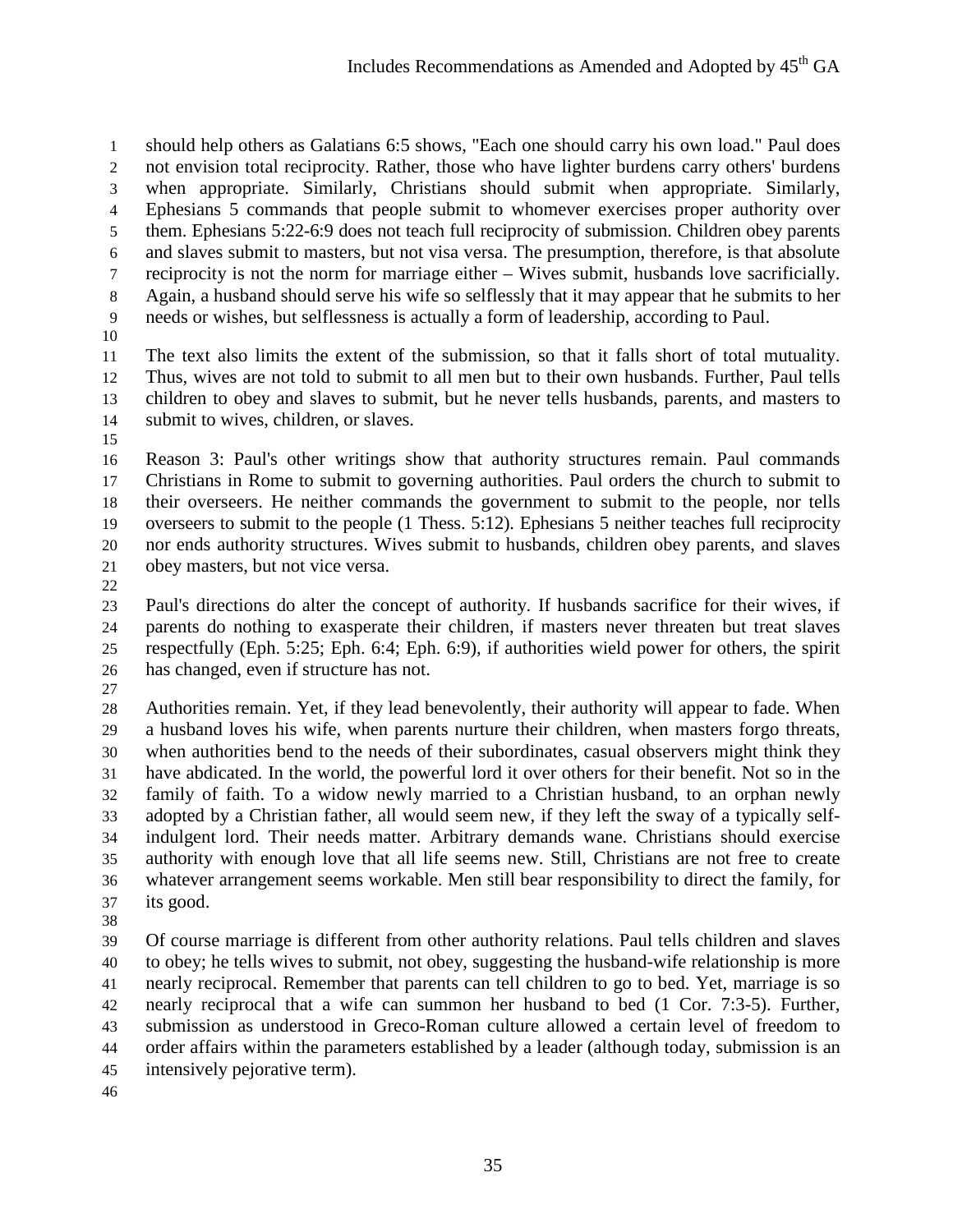# **CHAPTER THREE ORDINATION –A DEFINITION, WITH SPECIAL REFERENCE TO THE OFFICE OF THE DIACONATE**

 *The Book of Church Order* defines ordination as "the authoritative admission of one duly called to an office in the Church of God, accompanied with prayer and the laying on of hands, to which it is proper to add the giving of the right hand of fellowship" (*BCO* 17-2).

- Within the church universal, ordination has been viewed in two distinct ways:
- 11 1. The authoritative act of the church inducting one into an ecclesiastical office which gives to the ordinand the authority to exercise ecclesiastical office, or
- 2. The authoritative act of the church inducting one into an ecclesiastical office which gives to the ordinand the authority to exercise ecclesiastical office and also, through the act of ordination, the spiritual gifts to exercise the ecclesiastical office. Proof texts for the idea of ordination conveying spiritual gifts include John 20:22-23; 17 1 1 Timothy 1:18; 1 Timothy 4:14. Communions such as the Roman Catholic Church and Eastern Orthodox Churches regard ordination as conveying both authority and spiritual gifts. They also consider ordination to Holy Orders to be a sacrament.
- 

 Most Protestants, including those within the Reformed tradition, hold to the authority-only view and not the authority-plus-spiritual-gifts view, and do not regard ordination as a sacrament.

- *BCO* 7-2 lays out the traditional Reformed view of ordination to the eldership that involves a personal sense of divine calling to service, evidence of providential enablement and spiritual gifts, and the approbation of the church as necessary pre-requisites for ordination. It recognizes two ordinary and perpetual offices in the church, elders and deacons.
- 

 Further, the PCA's branch of Reformed and Presbyterian churches formally expresses that the Scriptures and history reserve ordination for sent and qualified men. Other branches of Reformed and Presbyterian churches permit that women may be ordained to the diaconate, according to their understanding of biblical texts and historical precedent.

 While the committee members hold to the authority-only view of ordination, there is still a diversity of views on the definition. The majority of members agree with the definition below:

 *Ordination, biblically, historically, and with specificity in Reformed and Presbyterian evangelical churches, is the formal setting aside of a called, sent, and qualified man from the fellowship of an ecclesiastical assembly consisting of God's covenant people to a specific office, with vows affirming the responsibilities, power, and authority necessary for the fulfillment of the specified, ecclesiastical office.*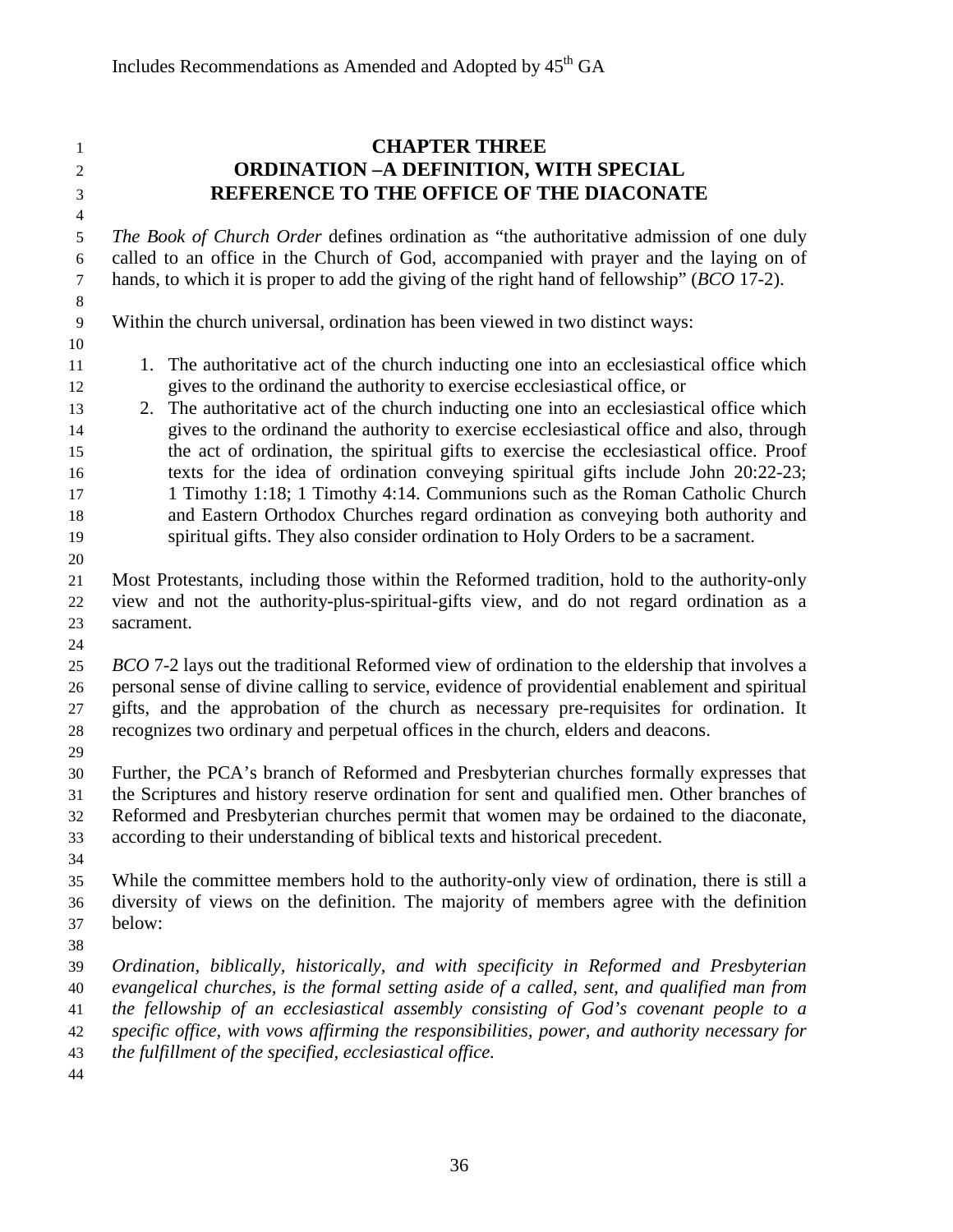# 

#### **ORDINATION AND THE LAYING ON OF HANDS: A BRIEF BIBLICAL AND HISTORICAL SURVEY**

In Book IV of his *Institutes*, Calvin writes:

 It remains to consider the form of ordination, to which we have assigned the last place in the call, (see chap. iv., sec. 14, 15.) It is certain, that when the apostles appointed any one to the ministry, they used no other ceremony than the laying on of hands. This form was derived, I think, from the custom of the Jews, who, by the laying on of hands, in a manner presented to God whatever they wished to be blessed and consecrated… In this way they consecrated pastors and teachers; in this way they consecrated deacons.<sup>7</sup>

14 What follows is a brief<sup>[80](#page-36-1)</sup> overview of the biblical basis for ordination in the church, examining particular words and passages that display elements relevant to the doctrine. The overview specifically examines how these particular words and passages relate to someone or something being set apart or appointed to sacred work accompanied by the laying on of hands. While the elements of being set apart and the laying on of hands are not visible in every passage that looks like consecration for God's work, one or more of the following components will be present: 1) divine gifting 2); God's presence to empower ministry; 3) recognition by human authority. This recognition by human authority is often, but by no means always, said to occur with the laying on of hands.

# 'Eπιτίθημι

 The most common definition in the ESV for *epitithemi* is "to place something on or transfer to (a place or object)." In the New Testament, *epitithemi* is commonly used to express the laying on of hands. The Synoptic Gospel writers often use this word to indicate Jesus' healing of people by the laying on of hands (Matt. 9:18; Mk. 5:23; Mk. 6:5; Mk. 7:32; Mk. 8:23, 25; Lk. 4:40; Lk.13:13). On two occasions in Acts, it is used to refer to the receiving of or filling of the Holy Spirit by the laying on of hands (Acts 8:19; Acts 9:17 [also includes Paul receiving his sight]).

 E $\pi$ utu $\theta$ n $\mu$ u also occurs frequently in the Septuagint. Most of those occurrences are in the Torah with particular concentration in Exodus and Leviticus. It is the verb of choice when the writer wants to indicate the laying on of hands (e.g., Exod. 29:10, 15, 19; Lev. 1:4; Lev. 4:4). In these cases, a transfer of some sort is occurring. Thus, in the New Testament, the apostles would have been accustomed to this practice of the laying on of hands to signify a transfer with liturgical or ecclesial significance.

<span id="page-36-0"></span><sup>79</sup> John Calvin and Henry Beveridge, *[Institutes of the Christian Religion](https://ref.ly/logosres/icrbev;ref=InstitutesOfTheChristianReligion.Institutes_IV,_iii,_16;off=4;ctx=ion,_or_tumult.$0A16._%7EIt_remains_to_consid)* (Edinburgh: The Calvin Translation Society, 1845), 3:71.<br><sup>80</sup> Time does not permit the committee to provide an exhaustive study. However, we believe that the brief

<span id="page-36-1"></span>overview provides enough information to draw certain conclusions.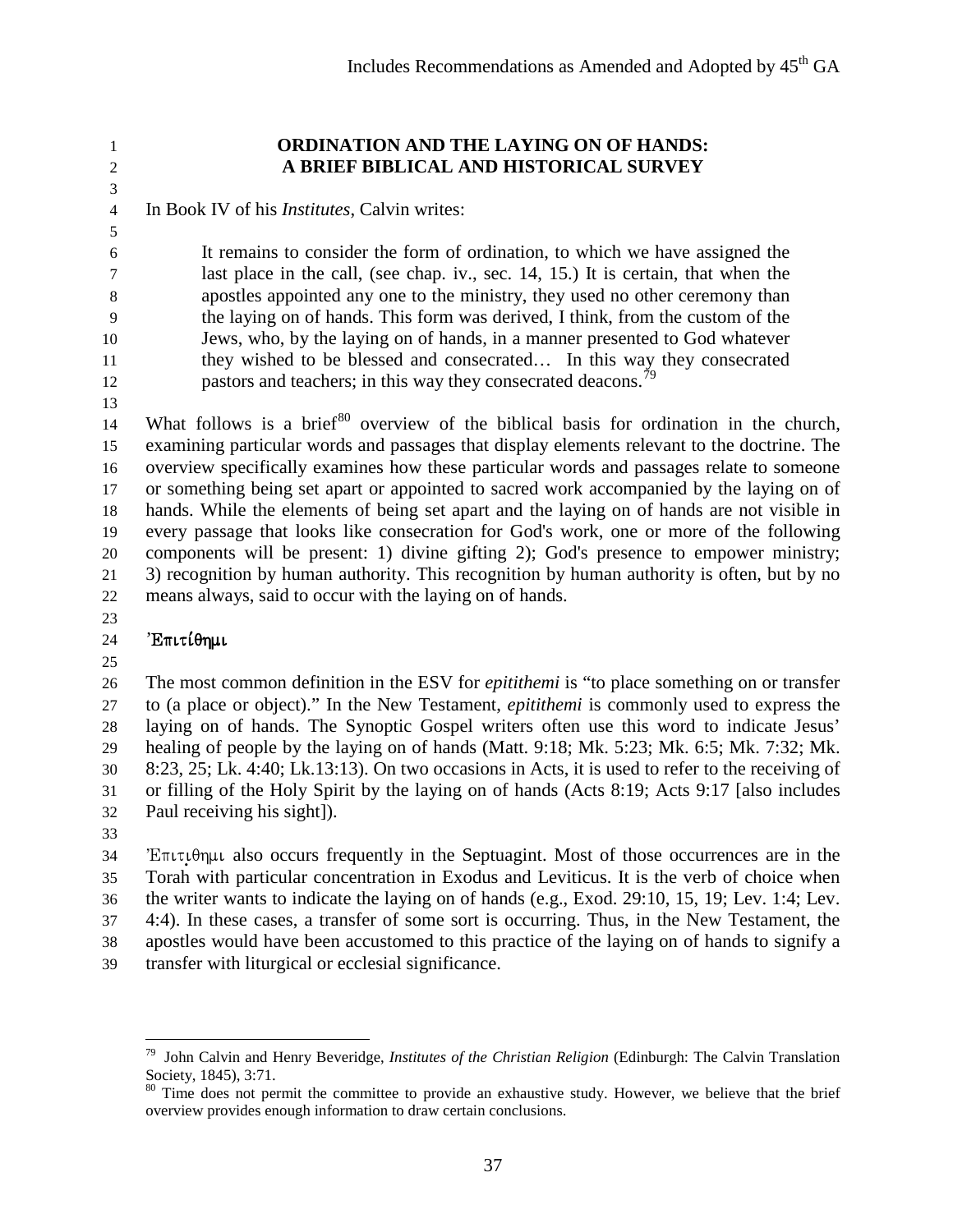In 1 Timothy 5:17ff Paul addresses Timothy regarding the way elders are to be honored and held accountable in the church. In that context, he instructs Timothy not to be hasty in the 3 laying ( $\epsilon$ πιτίθημι) on of hands. That is, not to be hasty in ordaining men to the office of 4 elder. The nominal form of  $\epsilon \pi \iota \tau \iota \theta \eta \mu \iota$  ( $\epsilon \pi \iota \theta \epsilon \sigma \iota \varsigma$ ) is found in 1 Timothy 4:14 and 2 Timothy 1:6 to refer to Timothy's ordination to ecclesiastic office.

 In the case of Acts 13:1-3, prophets and teachers at Antioch, at the Holy Spirit's direction, set apart Barnabas and Saul to the work to which he had called them. After prayer and 9 fasting, the prophets and teachers laid ( $\epsilon \pi \iota \tau(\theta \eta \mu \iota)$ ) their hands on Barnabas and Saul and sent them off. This is clearly not an ordination in an ecclesiastical sense since Saul, also called Paul, is already an apostle. Rather, the leaders of the church in Antioch commissioned Barnabas and Saul for their task.

#### 14 Kaθίστημι

 The relevant English definition for *kathistemi* is "to assign someone to a position of authority, appoint, put in charge." This definition is the sense of the verb in most of its New Testament occurrences (Matt. 24:45, 47; Matt. 25:21, 23; Lk. 12:14, 42, 44; Acts 6:3; 7:10, 27, 35; Titus 1:5; Heb. 5:1; Heb. 7:28; Heb. 8:3). When it is used in the Septuagint, it also regularly carries the sense of being set in authority over someone or something.

 Thus, it is not surprising that when the apostles instruct the congregation in Acts 6 to select seven men of good reputation, full of the Spirit and wisdom, they use *kathistemi* (Acts 6:3) to indicate that they will appoint these men to the duty of serving the need that had arisen. The seven were "in charge of the tables." They were appointed to this duty by prayer and the 26 laying on of hands ( $\epsilon \pi \iota \tau \iota \theta \eta \mu \iota$ ). As stated in Chapter Two, although the seven are not called deacons (*diakonos*), they do serve (*diakoneo*), so that Acts 6 marks the basis of diaconal 28 work–caring for widows, caring for the neglected.

 Additionally, Paul left Titus in Crete so that Titus would put what remained in order: to appoint (*kathistemi*) elders in every town (Titus 1:5). Those elders would hold authority as overseers in the churches (Titus 1:6).

# $34 \quad \text{Ino}$ ιέω

36 Among the most frequently utilized verbs in the New Testament,  $\pi o \iota \epsilon \omega$  is also very common in the Septuagint. Its most common English glosses are to produce/make something material, or to undertake to do something that brings about an event, state, or condition. It is rarely glossed as "appointed" in the New Testament (Mark 3:14, 16; Heb. 3:2). In the Old 40 Testament, the ESV gloss for the Hebrew verb עשׂה ('śh) is "appointed" in 1 Samuel 12:6, 41 and the Septuagint gloss is  $\pi o \in \omega$ . In 1 Samuel 12:6, Samuel is speaking to the people of Israel, telling them that the Lord appointed Moses and Aaron [to their "offices"]. In Mark

<span id="page-37-0"></span> There are varying conclusions on the committee as to whether the seven men appointed in Acts 6 are the first deacons. The men are ordained, but they are not referred to as deacons. However, the committee is in agreement that this passage helps to form a pattern for diaconal ministry.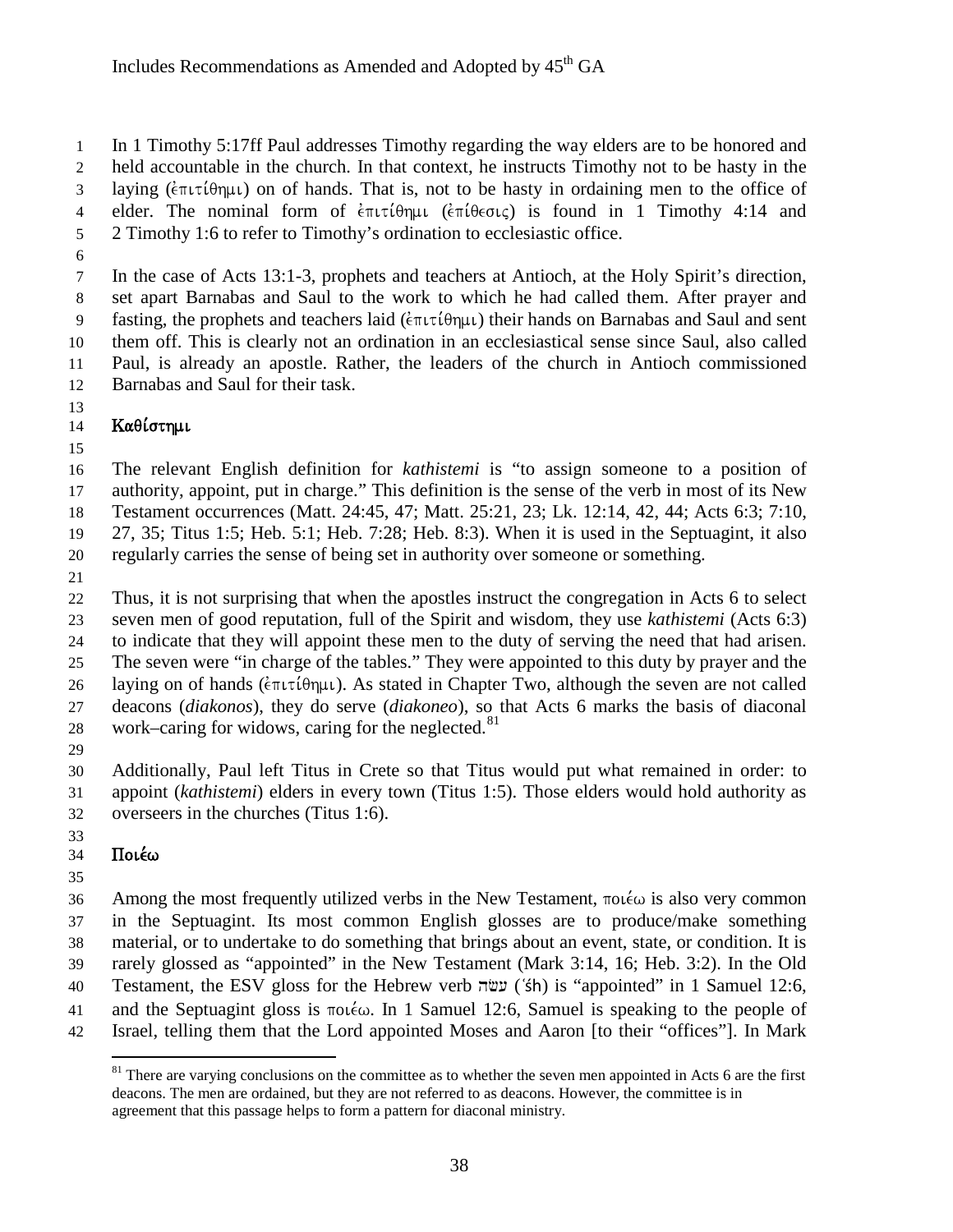3:14 and 16, Mark is relating Jesus' appointing the twelve apostles. In Hebrews 3:2, the writer declares that Jesus was appointed by the Father to His office of "apostle and high priest of our confession."

# 5 Χειροτονέω

 This word occurs twice in the New Testament, and has no occurrences in the Septuagint. The English gloss is "to elect or choose someone for definite offices or tasks." In Acts 14:23, Paul and Barnabas appoint (*cheirotoneo*) elders in the churches they planted. In 2 Corinthians 8:19, Paul tells the Corinthians that Titus was appointed (*cheirotoneo*) by the churches to travel with Paul as he collected money for the needy believers in Jerusalem. The word indicates the congregation members stretched forth their hands.

 There are also examples of its use in extra-biblical church literature. For example, the Didache uses the word to indicate that congregations are to elect their own overseers (*episcopoi*) and deacons (*diakonoi*): "Therefore appoint (*cheirotoneo*) for yourselves bishops and deacons worthy of the Lord, men who are humble and not avaricious and true and approved, for they too carry out for you the ministry of the prophets and teachers. (2) You must not, therefore, despise them, for they are your honored men, along with the prophets 20 and teachers."<sup>[82](#page-38-0)</sup>

 The apostolic father, Ignatius, uses this word (IPhld. 10:1; I Sm. 11:2) when he writes to the Philadelphians that they are to appoint a deacon to bring congratulations to the church at Antioch: "Since it has been reported to me that in answer to your prayer and the compassion which you have in Christ Jesus the church at Antioch in Syria is at peace, it is appropriate for you, as a church of God, to appoint a deacon to go there on a mission as God's ambassador, to congratulate them when they have assembled together and to glorify the 28 Name."<sup>[83](#page-38-1)</sup>

# **Conclusion**

 Clearly, in Scripture, the laying on of hands includes more than ordination and the appointing of people to roles. It denotes several other functions, such as:

- 
- 1. Consecrating animals for sacrifice, ritual identification of sins, or sinners with the sacrificial animal (Exod. 29:10, 15, 19; Lev. 1:4; Lev. 3:1, 2, 8., 13; Lev. 4:15, 24, 29, 33);
- 2. Commissioning a leader ([Joshua as successor to Moses commissioned by him] Num. 27:23; Deut. 34:9);
- 3. Identifying a blasphemer before stoning him (Lev. 24:14);
- 4. Blessing children (Matt. 19:13; Mk. 10:16);
- <span id="page-38-1"></span><span id="page-38-0"></span>5. Setting apart Barnabas and Saul for the first missionary journey (Acts. 13:1-3);

<sup>82</sup> Michael William Holmes, *The Apostolic Fathers: Greek Texts and English Translations*, Updated ed. (Grand Rapids, MI: Baker Books, 1999), 267.

Holmes, *The Apostolic Fathers*, 183.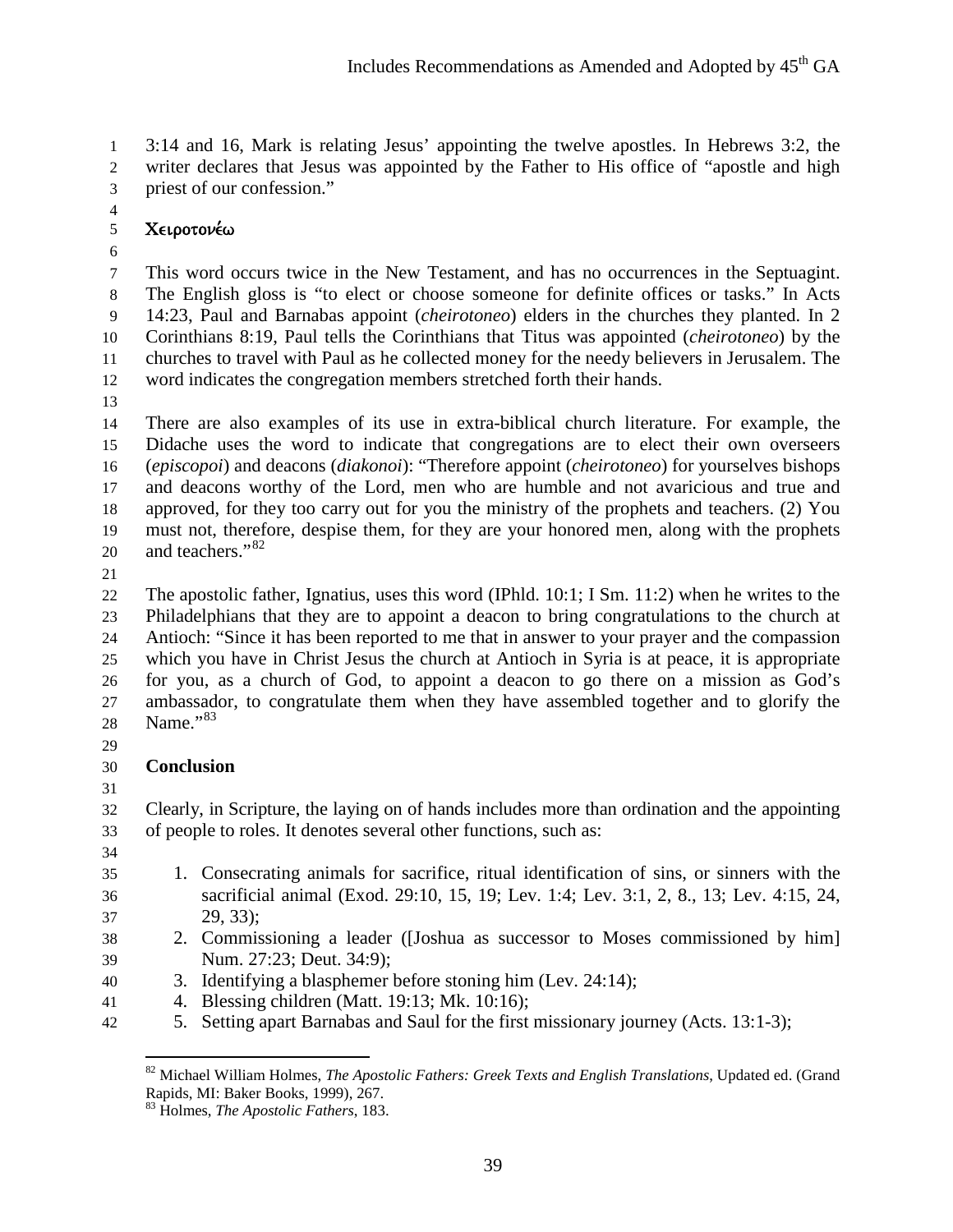- 6. Praying for believers to be filled with the Holy Spirit (Acts 8:17; Acts 9:19; Acts 19:9);
- 

 7. Praying for healing (Matt. 5:23; Matt. 8:23, 25; Mk. 6:5; Mk. 7:32; Mk. 16:18; Lk. 4:40; Lk. 13:33; Acts 28:8).

 At the same time, the biblical data indicates that the *BCO* definition of ordination as, "the authoritative admission of one duly called to an office in the Church of God, accompanied with prayer and the laying on of hands, to which it is proper to add the giving of the right hand of fellowship," is on sure footing. Elders are ordained to an authoritative office within the church. Furthermore, not all servants of the church are ordained. Some may be commissioned to specific tasks. The ordination of deacons in Scripture rests heavily on whether the seven men in Acts 6 are the first deacons. The Westminster Assembly evidently considered them to be so, since it cited Acts 6 as a proof text for the office of deacon in the Form of Government adopted by the Assembly. If the seven are deacons, then deacons are also ordained to authoritative office as stewards of resources and mercy in the church. 

 What must be considered is the way Christ's church has applied the Scripture's described and prescribed instruction on the diaconate as it relates to ordination and service.

#### **THE DIACONATE: ORDINATION AND SERVICE**

 The present perspective on ordination in the PCA's Constitution has been shaped by several factors, including:

- 1. The Old Testament Scriptures, particularly those related to the respective roles of men and women, and the roles of priests, elders, and prophets.
- 2. The New Testament Scriptures, particularly those that deal with the roles of men and women in the life of the ministry of the early church, both the prescriptive passages and the descriptive passages.
- 3. The theological-historical development of the church, particularly the PCA's branch of the church. Of special interest are the documents of the early church, the mediaeval Western church, the Protestant Reformation, the restoration of Presbyterian polity among Reformed churches, and Presbyterianism in America leading up to the founding of the PCA.
- 4. The interaction between Christianity, the church, and the historical-cultural situation throughout history. Unfortunately, examples abound of how portions of the church at particular periods have allowed their surrounding culture to supersede the Scriptures on some issues. Two regrettable examples from Presbyterian history are the justification of chattel slavery and racial segregation in America. When it comes to the role of women in society and in the church, the committee desires to evaluate today's culture by the Scriptures and realizes that Christians are susceptible to interpreting Scripture through a cultural lens instead of interpreting culture through Scripture's lens.

 A thorough examination of the Scriptures is detailed in Chapter Two of this report, with an additional analysis in the first part of Chapter Three. What follows is a brief examination of the theological-historical development of the diaconate in the church, with an emphasis on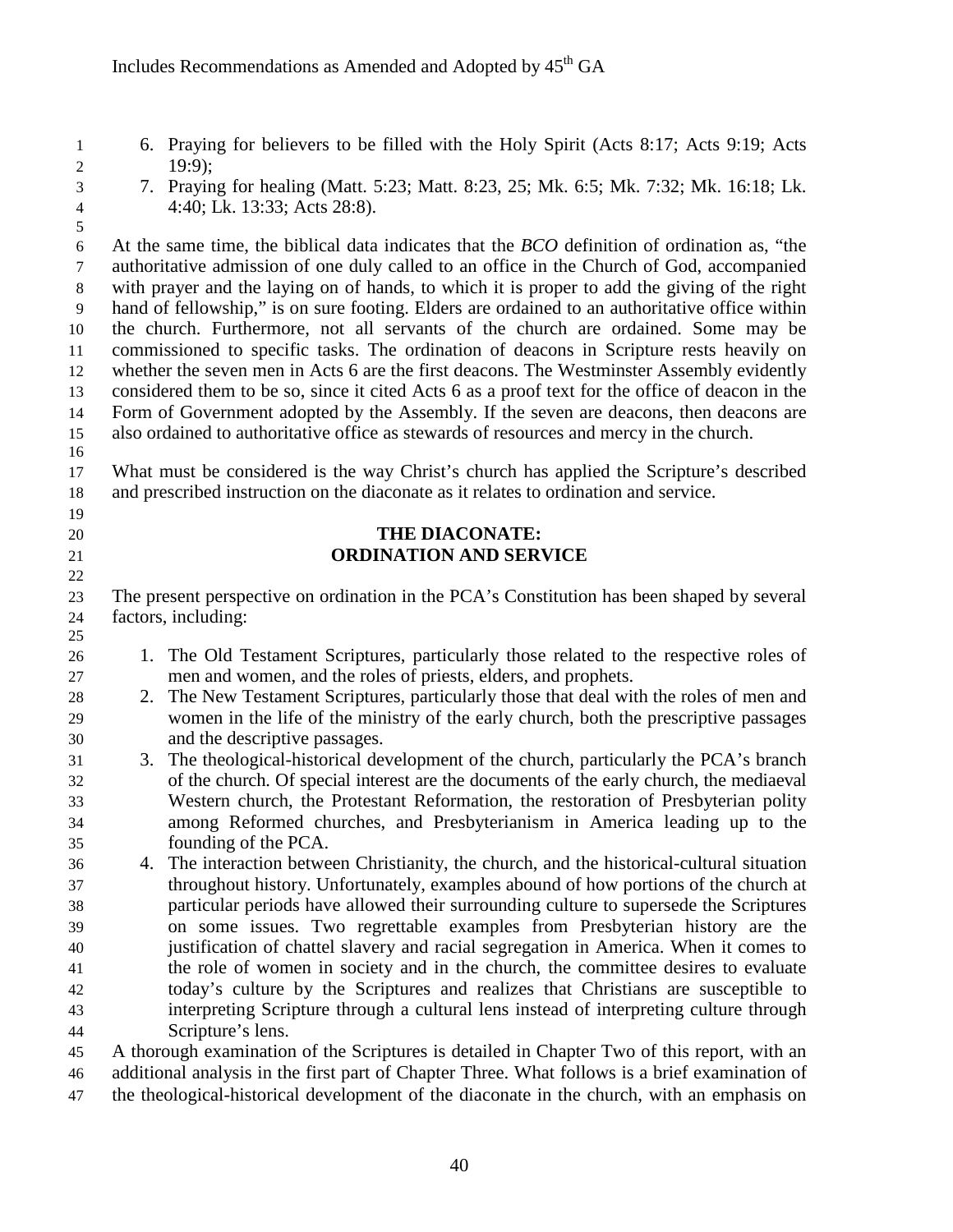the role of women in that ministry. Although the word "deaconess" is not found in Scripture,

it has been the most common word in the history of the church to identify women serving in

- diaconate ministry. The text below follows that utilization.
- 

# **The Role of Deaconesses in the History of the Church**

 The ancient church era offers helpful information and insights. Several documents instruct on the existence, duties, and ministry of deaconesses in the ancient church.

 One of the earliest extra-biblical references to women serving as deaconesses in the church is Letter 96 from Pliny the Younger (d. AD 113) to the Emperor Trajan. Pliny was a Roman government official who wrote to the emperor regarding the growth of Christianity in Bithynia and attempted to suppress Christianity by torturing believers. He wrote, "I judged it so much the more necessary to extract the real truth, with the assistance of torture, from two female slaves, who were styled *deaconesses*: but I could discover nothing more than 16 depraved and excessive superstition."<sup>[84](#page-40-0)</sup>

 The *Apostolic Constitutions,* compiled from the second to the early fifth centuries (showing dependence upon the *Teaching of the Twelve Apostles*, from the late first to early second century) mentions deaconesses in several places.

 Book II, Section IV addresses the management of resources collected for the support of the clergy and the relief of the poor. Chapter XXVI explains the pattern and dignity God appoints to every order of the clergy. The bishop is the minister of the word, who presides as one honored with the authority of God. Then:

 let the deacon minister to him, as Christ does to His Father; and let him serve him unblameably in all things, as Christ does nothing of Himself, but does always those things that please His Father. Let also the deaconess be honoured by you in the place of the Holy Ghost, and not do or say anything without the deacon; as neither does the Comforter say or do anything of Himself, but gives glory to Christ by waiting for His pleasure. And as we cannot believe on Christ without the teaching of the Spirit, so let not any 34 woman address herself to the deacon or bishop without the deaconess.<sup>[85](#page-40-1)</sup>

 Book II, Section VII—On Assembling in the Church—describes the church, the clergy, and the responsibilities people have in worship services. The bishop sits in the middle. The 38 presbyters sit on each side of him. The deacons "stand near at hand."<sup>[86](#page-40-2)</sup> The laity is to sit

<span id="page-40-1"></span> $\frac{85}{100}$  Alexander Roberts, James Donaldson, and A. Cleveland Coxe, eds., "Constitutions of the Holy Apostles," in *Fathers of the Third and Fourth Centuries: Lactantius, Venantius, Asterius, Victorinus, Dionysius, Apostolic Teaching and Constitutions, Homily, and Liturgies*, trans. James Donaldson, The Ante-Nicene Fathers (Buffalo, NY: Christian Literature Company, 1886), 7:410. Ibid., 421.

<span id="page-40-0"></span><sup>&</sup>lt;sup>84</sup> Pliny, *[Letters, Vols. 1 & 2](https://ref.ly/logosres/lttrsplinyyngr;ref=Pliny$5Fthe$5Fyounger.Plin.,_Ep._10.96;off=3039;ctx=ical_associations.b_%7EI_judged_it_so_much_)*, ed. T. E. Page et al., trans. William Melmoth, The Loeb Classical Library (London; New York: William Heinemann; The Macmillan Co., 1931), 2:405.

<span id="page-40-2"></span>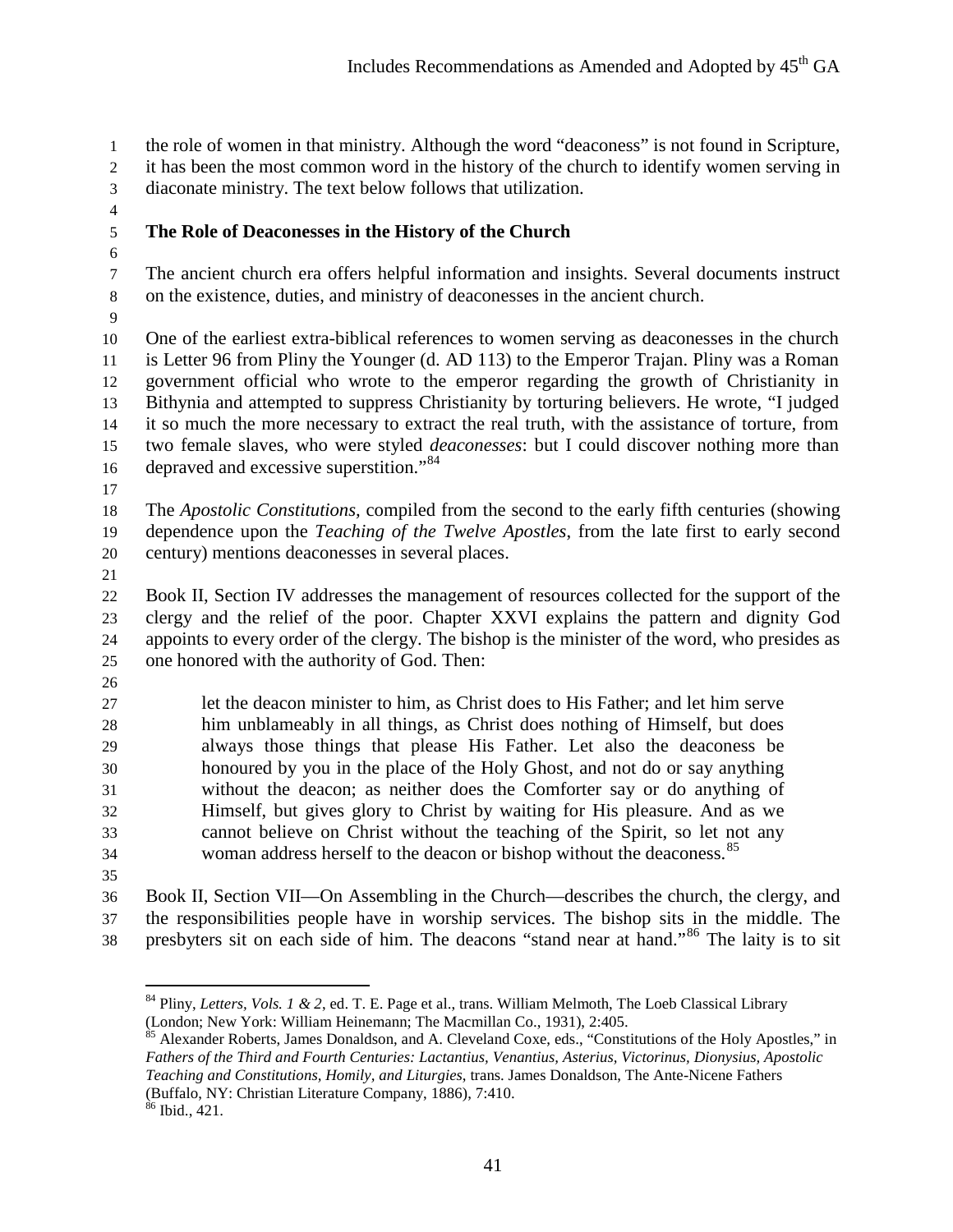quietly and in good order. The women sit by themselves in the same manner. Then, as the aspects of the service are described, it says:

 And while the Gospel is read, let all the presbyters and deacons, and all the people, stand up in great silence; for it is written: "Be silent, and hear, O Israel." And again: "But do thou stand there, and hear." In the next place, let the presbyters one by one, not all together, exhort the people, and the bishop in the last place, as being the commander. Let the porters stand at the entries of the men, and observe them. Let the deaconesses also stand at those of the women, like shipmen. For the same description and pattern was both in the tabernacle of the testimony and in the temple of God. $8<sup>8</sup>$ 

- Presbyters, deacons, deaconesses, men, women, and young people stood as groups while the aged and infirm were allowed to sit.
- 

 Further, in Book III, Section II of the *Apostolic Constitutions,* instructions are given on the ordination of deaconesses, specifying that they baptize other women for modesty's sake as baptism evidently involved disrobing, total immersion, and receiving a white robe:

 Ordain also a deaconess who is faithful and holy, for ministrations toward women. For sometimes [the bishop] cannot send a deacon, who is a man, to the women, on account of unbelievers. Thou shalt therefore send a woman, a deaconess, on account of the imaginations of the bad. For we stand in need of a woman, a deaconess, for many necessities; and first in the baptism of women, the deacon shall anoint only their forehead with the holy oil, and after him the deaconess shall anoint them: for there is no necessity that 27 women should be seen by men.<sup>[88](#page-41-1)</sup>

 Deaconesses ministered to other women and even baptized them. The same section describes the actual baptism:

 After that [anointing with oil], either thou, O bishop, or a presbyter that is under thee, shall in the solemn form name over them the Father, and Son, and Holy Spirit, shall dip them in the water; and let a deacon receive the man, and a deaconess the woman, that so the conferring of this inviolable seal may take place with a becoming decency. And after that, let the bishop anoint those that are baptized with ointment. $89$ 

 Evidently, women were baptized out of the sight of men. Women then went into the room where the church was assembled, and the presiding minister received them into the church.

<span id="page-41-0"></span>

 $\frac{87}{88}$  Ibid., 431.

<span id="page-41-2"></span><span id="page-41-1"></span>Ibid.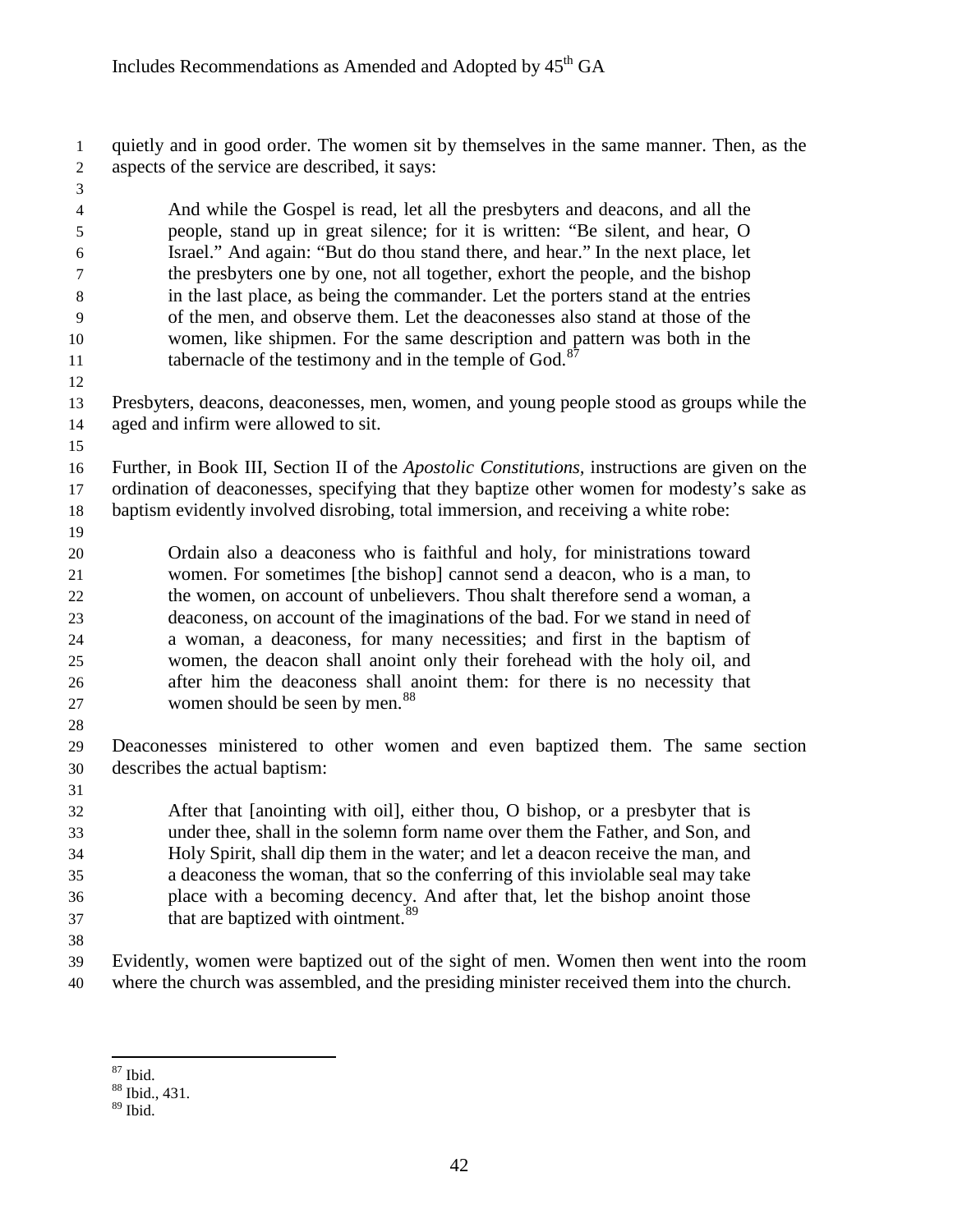In Book VIII, Section III, chs. XIX and XX of the *Apostolic Constitutions,* instructions are given on procedures for ordaining a deaconess and the wording of the prayer, after instructions on ordaining a deacon are given:

 Concerning a deaconesses, I Bartholomew make this constitution: O bishop, thou shalt lay thy hands upon her in the presence of the presbytery, and of the deacons and the deaconesses and shalt say:— O Eternal God, the Father of our Lord Jesus Christ, the Creator of man and of woman, who didst replenish with the Spirit Miriam, and Deborah, and Anna, and Huldah; who did not disdain that Thy only begotten Son should be born of a woman; who also in the tabernacle of the testimony, and in the temple, didst ordain women to be the keepers of Thy holy gates, :—do Thou now look upon this Thy servant, who is to be ordained to the office of a deaconess, and grant her Thy Holy Spirit and, "cleanse her from all filthiness of flesh and spirit," that she may worthily discharge the work that is committed to her to Thy glory, and the praise of Thy Christ, with whom glory and adoration be to Thee and the Holy Spirit for ever. Amen.<sup>[90](#page-42-0)</sup>

 Though the committee believes that Presbyterian polity has roots in the Old Testament, the synagogue, and the New Testament, most church historians recognize that nascent episcopacy arose quite early in the life of the ancient church and developed in stages because of several factors over the first five centuries of the church, and that Presbyterian 22 polity was not restored until the Reformation in the  $16<sup>th</sup>$  century.

 The New Testament uses the terms elder/presbyter and bishop/overseer as synonyms. An Anglican bishop and New Testament and patristics scholar, J. B. Lightfoot argues, in an appendix to his commentary on the Greek text of Philippians, for the synonymous use of the 27  $\text{terms.}^{91}$  $\text{terms.}^{91}$  $\text{terms.}^{91}$ 

 Elder/bishop, a term more familiar to Jews, indicated spiritual maturity and bishop/overseer, a term more familiar to Gentiles for civil servants, was descriptive of function. Over time, a hierarchal system developed with three levels of ministers: deacon, presbyter, and bishop, eventuating with the bishop of Rome functioning as a pope (Damasus, r. A.D. 366-384). Leo the Great was the first to use the title of pope (r. 440-461). The deacon of the New Testament era soon became an entry-level clergy position as hierarchy began developing in the second century. Yet, as previously evidenced in the *Apostolic Constitutions*, deaconesses arose early in the life of the church and continued, especially in the eastern churches. Although it died out over time, in the Reformation, the role of deaconess was revived.

<span id="page-42-0"></span> Different church traditions in various eras determined how deaconesses were to be ordained. In the history of the church, there were definite instances of deaconesses being ordained in the early centuries, and yet, later there were direct prohibitions of the ordination of

<span id="page-42-1"></span><sup>90</sup> Ibid., 492.

 Joseph Barber Lightfoot, ed., *Saint Paul's Epistle to the Philippians*, Classic Commentaries on the Greek New Testament (London: Macmillan and Co., ltd, 1913), 193–195.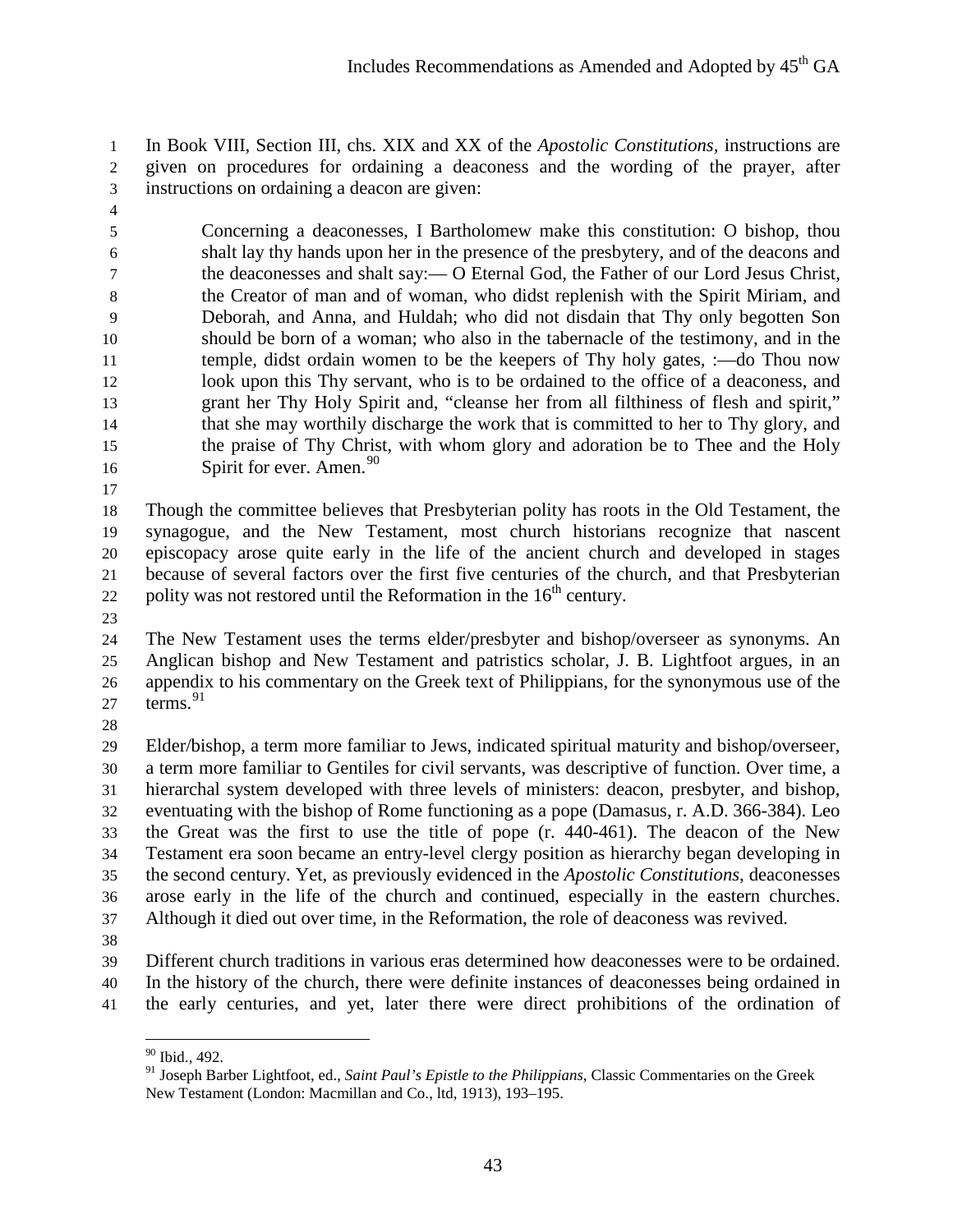deaconesses. This may be explained by the development of hierarchal polity, by the sacerdotal understanding of presbyter/priest and bishop that evolved, and by the esteem celibacy enjoyed resulting in more women becoming nuns.

 The exact meaning of the ordination of deaconesses and when it took place is somewhat uncertain. The clergy lists from the first three centuries include deacons, presbyters, and bishops but also sub-deacons, deaconesses, exorcists, readers, musicians, and porters. Eventually, deacons, presbyters, and bishops were considered the major clergy, and sub- deacons, deaconesses, exorcists, readers, musicians, and porters were considered the minor clergy (recognized servants of the church).

 The regional and ecumenical councils of the church and the gatherings of colleges of bishops dealt with doctrinal issues, dealt with practical issues, and issued canons. The First Ecumenical Council of Nicaea (AD 325) produced a creed and a number of canons. Canon 19 dealt with deaconesses: "And we mean by deaconesses such as have assumed the habit, but 16 who, since they have no imposition of hands, are to be numbered among the laity."<sup>[92](#page-43-0)</sup> Evidently, "habit" was an early reference to nuns who began to wear distinctive clothing.

 A regional council, the Council of Orange (AD 441) in Gaul (France), issued thirty canons (one canon encouraged celibacy for deacons, presbyters, and bishops). Canon 26 explicitly 21 forbade the ordination of deaconesses.<sup>[93](#page-43-1)</sup> The Synods of Arles affirmed the Council of Orange's canons in 443.

 The Council of Chalcedon (AD 451), the Fourth Ecumenical Council mostly known for its definition of the person of Christ, also issued a canon (Canon XV) that a woman must be at 26 least forty-years-old to be ordained as a deaconess.<sup>[94](#page-43-2)</sup>

 In the Arabian Peninsula, as Christianity flourished before the rise of Islam, Dr. Robert L. Wilkens points out, "By the sixth century there was a well-established Arabic-speaking Christian community in Najran with a full ecclesiastical organization, bishop, presbyters, 31 deacons, and deaconesses."<sup>[95](#page-43-3)</sup>

 By the time of the Emperor Justinian (d. 565), the Hagia Sophia listed forty deaconesses who served the church.

 The regional Council of Trullo, held in Constantinople in 692, issued a canon on age requirements for ordination. Canon 14 says, "Let the canon of our [holy](http://www.newadvent.org/cathen/07386a.htm) God-bearing Fathers

be confirmed in this particular also; that a [presbyter](http://www.newadvent.org/cathen/12406a.htm) be not ordained before he is thirty years

<span id="page-43-0"></span>of age, even if he be a very worthy man, but let him be kept back. For [our Lord Jesus Christ](http://www.newadvent.org/cathen/08374c.htm)

<sup>92</sup> Henry R. Percival, ["The Canons of the 318 Holy Fathers Assembled in the City of Nice, in Bithynia,"](https://ref.ly/logosres/npnf28;ref=biblio.at$3DThe$2520Canons$2520of$2520the$2520318$2520Holy$2520Fathers$2520Assembled$2520in$2520the$2520City$2520of$2520Nice,$2520in$2520Bithynia$7Cau$3DPercival,$2520Henry$2520R.;off=126503;ctx=e_form_be_observed._%7EAnd_we_mean_by_deaco) in *The Seven Ecumenical Councils*, ed. Philip Schaff and Henry Wace, *A Select Library of the Nicene and Post-Nicene Fathers of the Christian Church*, Second Series (New York: Charles Scribner's Sons, 1900), 14:40.  $^{93}$  Ibid., 42.

<span id="page-43-1"></span><sup>&</sup>lt;sup>94</sup> Ibid., 279.

<span id="page-43-3"></span><span id="page-43-2"></span><sup>&</sup>lt;sup>95</sup> Robert L. Wilken, *The First Thousand Years: A Global History of Christianity*, (New Haven, CT and London, UK: Yale University Press, 2012), 218.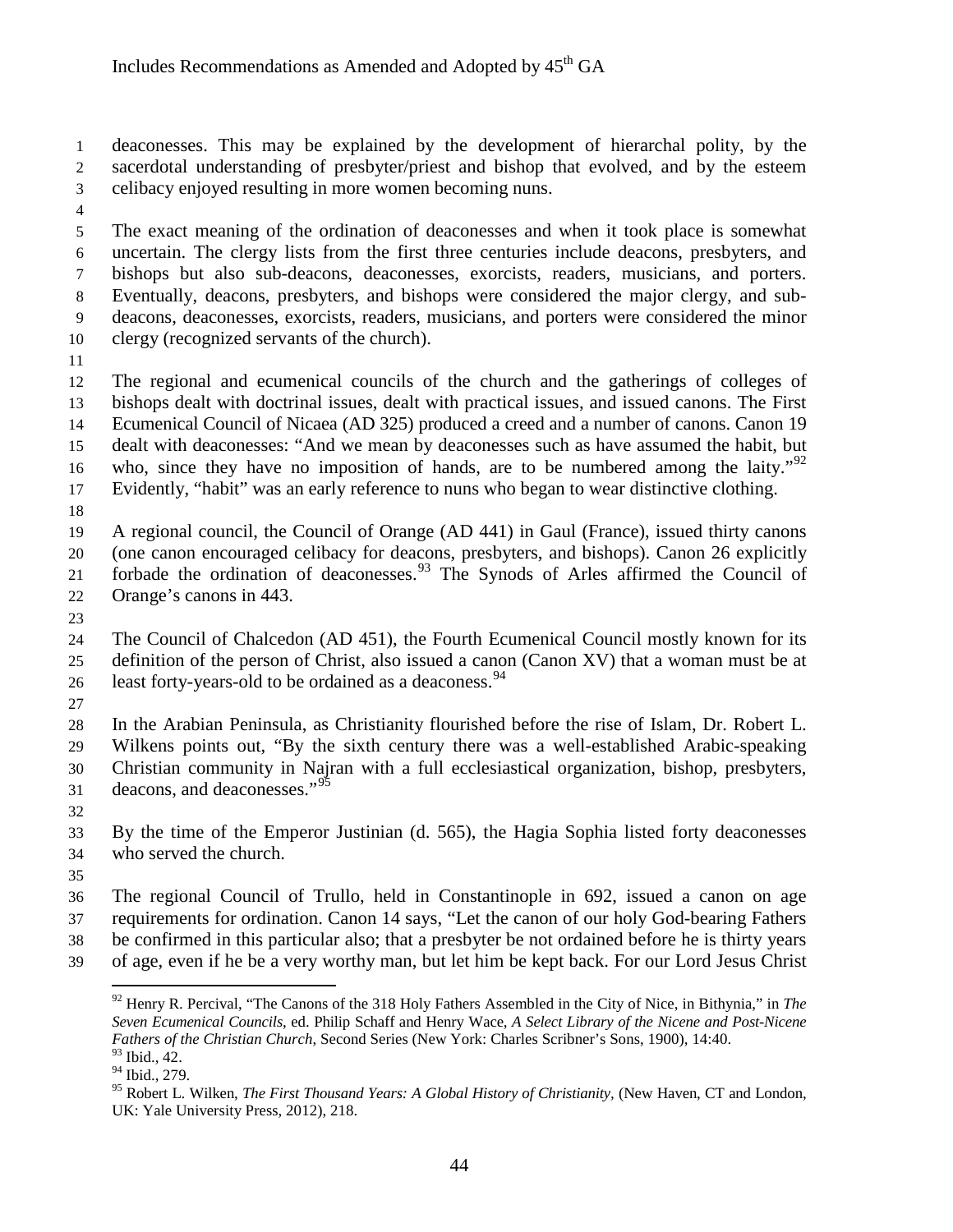was [baptized](http://www.newadvent.org/cathen/02258b.htm) and began to teach when he was thirty. In like manner let no [deacon](http://www.newadvent.org/cathen/04647c.htm) be ordained before he is twenty-five, nor a [deaconess](http://www.newadvent.org/cathen/04651a.htm) before she is forty."

 The position of deaconesses died out over time, particularly in the Western church, for several reasons: 1) the rise of hierarchy (episcopacy) in which deacon became an entry-level office leading to presbyter; 2) the rise of a sacerdotal (priestly) view of the role of clergy and a resultant categorization of major and minor clergy with deaconesses being minor; 3) the growth of the role of nuns doing many of the mercy ministries formerly done by deaconesses as celibacy became more highly esteemed, particularly in the Western church; 4) with the spread of Christianity, most baptisms became infant baptisms, coupled with the preference for effusion (without a change of clothing) over immersion (which involved a change of clothing), so that deaconesses no longer baptized women for modesty's sake.

 The Council of Trent of the Roman Catholic Church (1545-1563) forbade the ordination of deaconesses because they did not have priestly functions. In May of 2017, however, Pope Francis announced that he was establishing a commission to study the possible reintroduction of deaconesses into the Roman Catholic Church.

 When John Calvin revived Presbyterian polity in sixteenth-century Geneva, he restored the collegial government of a plurality of elders, and restored the office of deacon to its New Testament nature as a ministry of mercy. The church at Geneva also had deaconesses who 22 served under the deacons and ministered especially to women and children.<sup>[96](#page-44-0)</sup> Calvin saw deacons as having two primary tasks based on Romans 12:8: 1) distribution of alms and financial management, and 2) care for the poor and the sick. Calvin viewed deaconesses as enrolled widows, based on 1 Timothy 5. There is no indication that the deaconesses of Geneva were ordained, though they had official ecclesiastical roles and evidently served under the leadership of the ordained, male deacons.

 In nineteenth century Germany, there was a renewal of unordained deaconesses in the Lutheran tradition. In 1836 the Rev. Theodore Fleidner and his wife opened a deaconess mother house in Kaiser Werth on the Rhine. Scandinavian Lutherans then established deaconesses. American Lutherans followed suit and began to encourage deaconess service. Clara Barton used Lutheran deaconess nurses in the Civil War. In 1888, Deaconess Hospital was established in Cincinnati. In 1895, a Lutheran deaconess training center was established in Baltimore.

 In the Church of England, Elizabeth Catherine Ferard visited Kaiser Werth. With the Bishop of London's approval, she founded the North London Deaconess Institution, and received (unordained) deaconess License Number One from the Bishop of London.<sup>[97](#page-44-1)</sup> In 1887, Isabelle Gilmore founded an order of Anglican deaconesses not living in community. Lady Grissel Baillie was recognized as a deaconess Church of Scotland (unordained) in the Church 42 of Scotland in 1888. Deaconess Hospital was opened in Edinburgh in 1894 to honor her.<sup>[98](#page-44-2)</sup>

<sup>&</sup>lt;sup>96</sup> See Calvin's *Institutes of the Christian Religion*, Bk. 4: Ch. 3: Sec. 9; and 4:13:15-19.<br><sup>97</sup> <https://forallsaints.wordpress.com/2011/07/18/elizabeth-ferard-deaconess-1883>

<span id="page-44-2"></span><span id="page-44-1"></span><span id="page-44-0"></span>

<https://www.charteriscentre.com/history> and<https://archive.org/details/b21709944>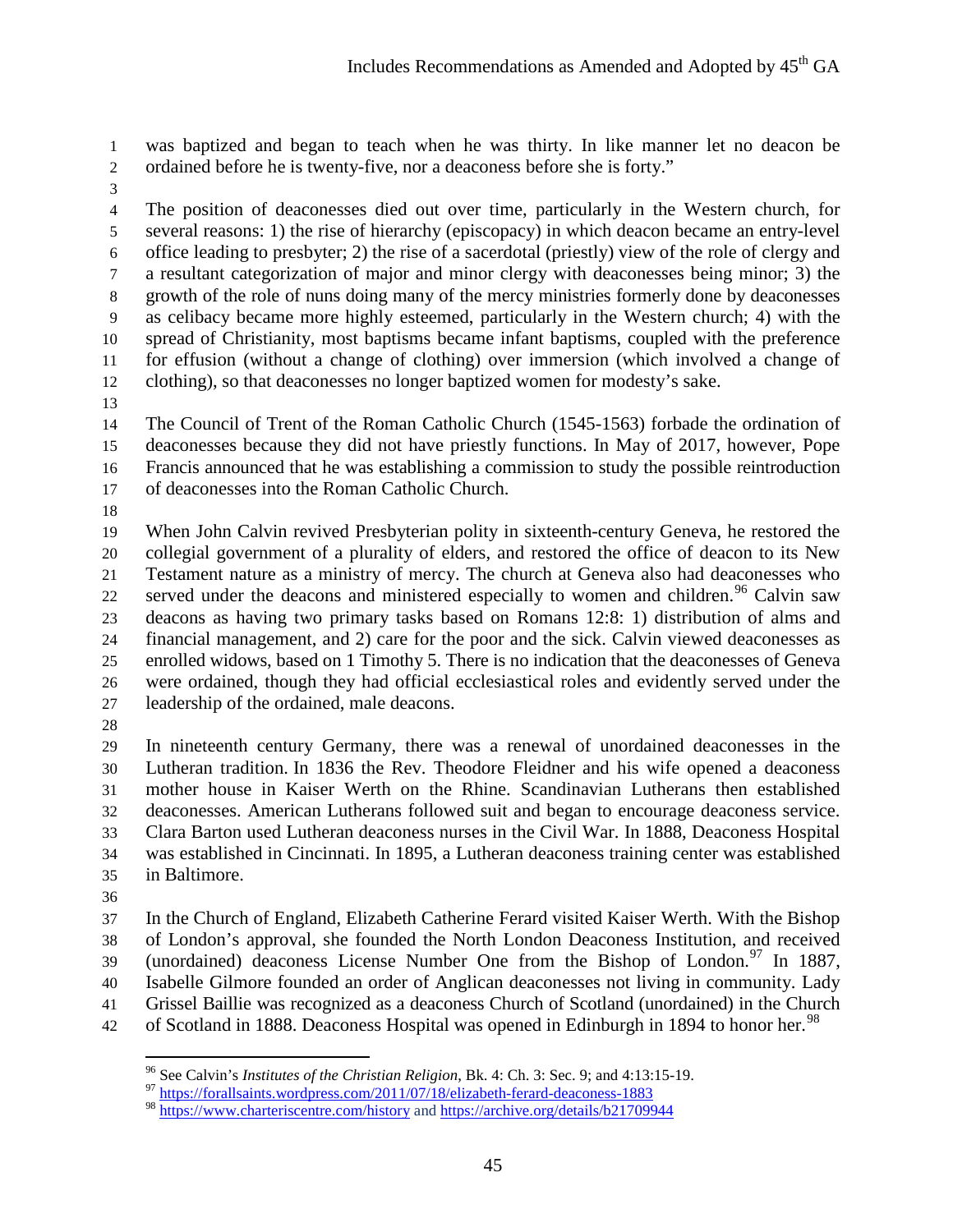In 1889 Lucy Rider Meyer M.D. led in the reviving of the office of unordained deaconess in 2 the American Methodist Episcopal Church that eventually founded New England Deaconess

- 3 Hospital in Boston in  $1896.<sup>99</sup>$  $1896.<sup>99</sup>$  $1896.<sup>99</sup>$
- 
- Further:
- In 1901, Mennonites founded Bethel Deaconess Home and Hospital Society in  $\sigma$  Beatrice, Kansas, that continues to this day.<sup>[100](#page-45-1)</sup>  $\bullet$  After the 19<sup>th</sup> century resurgence, deaconesses both declined and diversified from
- primarily medical roles in the  $20<sup>th</sup>$  century. The decline was due to several factors:
- An increase in professional nurses' schools in state colleges and universities, and nursing schools associated with secular hospitals.
- An increase in state-run schools of social work and the professionalization of social work.
- The "Great Reversal" or conservative withdrawal from many aspects of social service in reaction to the social gospel movement during the fundamentalist-modernist controversy between WWI and WWII.
- The growth of women's ordination to all offices in the mainline denominations.
- $\bullet$  The diversification occurred in the  $20<sup>th</sup>$  century as unordained deaconesses moved beyond being nurses or social workers. For example, unordained deaconesses in the Lutheran Deaconess Association (LCMS and ELCA) serve in a number of functions to express the compassion of the Lord Jesus Christ.<sup>[101](#page-45-2)</sup> For example:
- Medical service as physicians, nurses, midwives, physical therapists, and occupational therapists.

# • Teaching from pre-K to the professional and graduate levels.

- Music ministry.
- Administration in the local church or non-profit organizations.
- Campus ministry to women.
- Institutional ministry in hospitals, hospices, jails, and prisons.
- Legal services to and advocacy for the poor as lawyers or paralegals.
- Cross-cultural or inner-city missionaries in the US and abroad.
- Educational mentors to the disadvantaged.
- Geriatric care.
- 

 This brief survey from the ancient church era to the twentieth century demonstrates that in the various branches of Christ's church, women have served a vital, necessary, and varied role in diaconate ministry. While there have been periods and denominations when women were ordained to this service, what has been most consistent is that they were recognized, screened, and set apart for it.

<span id="page-45-1"></span><span id="page-45-0"></span><sup>&</sup>lt;sup>99</sup> <https://www.britannica.com/biography/Lucy-Jane-Rider-Meyer><br><sup>100</sup> [https://www.bethelks.edu/alumni/alumni-association/bethel-college-nursing-alumni-association/history-of](https://www.bethelks.edu/alumni/alumni-association/bethel-college-nursing-alumni-association/history-of-the-bethel-deaconess-hospital/)[the-bethel-deaconess-hospital/](https://www.bethelks.edu/alumni/alumni-association/bethel-college-nursing-alumni-association/history-of-the-bethel-deaconess-hospital/)<br><sup>101</sup> <http://www.thelda.org/about/history.php>

<span id="page-45-2"></span>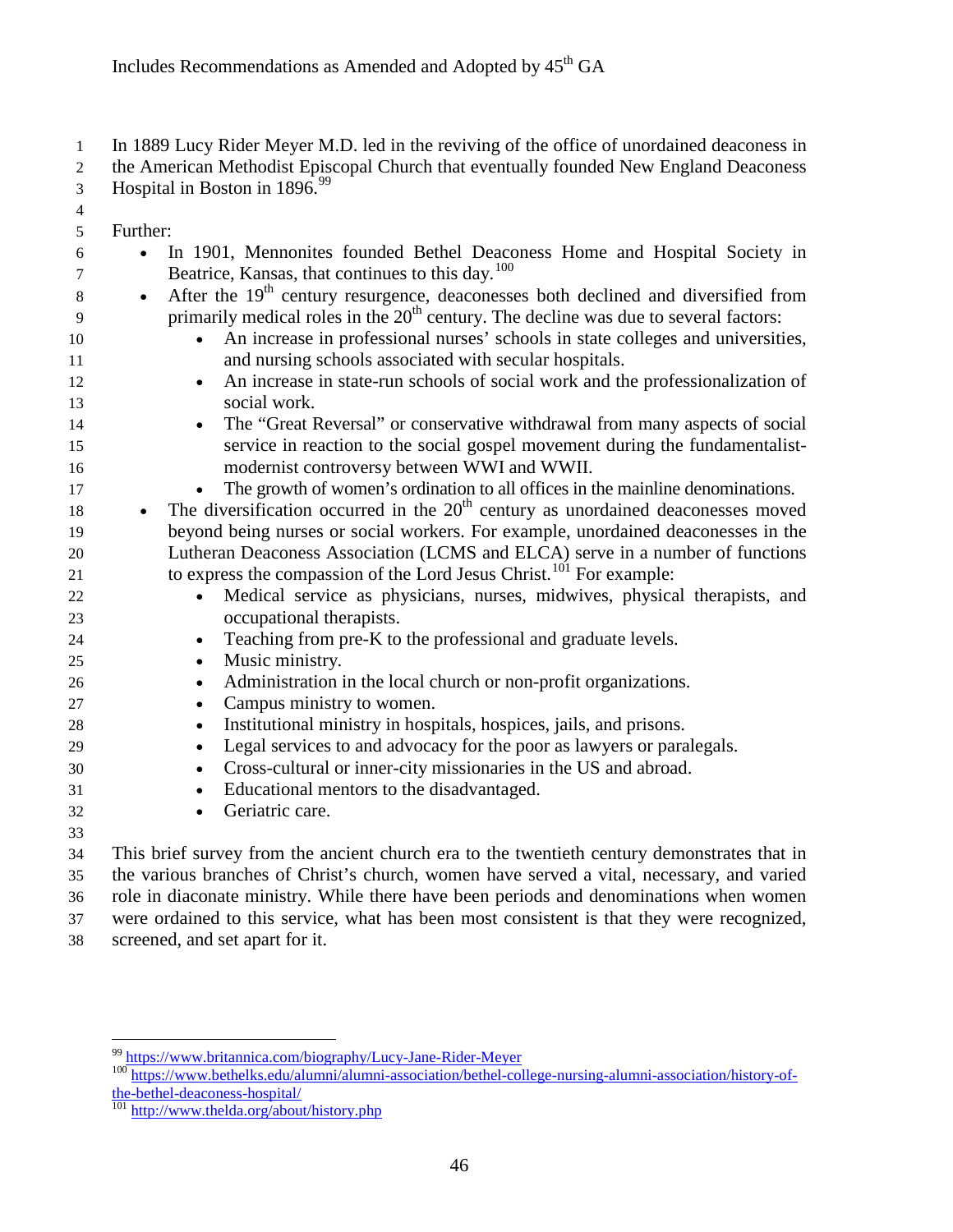It is a commendable and necessary task to identify, encourage, equip, and empower women to the full use of their gifts in the gathered assembly of God's people and the scattered ministry of God's people as the church fulfills both the Great Commission and the Great Commandment. Additionally, the full use of gifts must not be defined or implemented in any way that undermines the roles and responsibilities of men and women in the church and the family or contradicts biblical exhortations and prohibitions. In a word, the biblically defined complementarian relationship of men and women in the family and church is to be embraced (including ordination as the PCA has defined it), and inconsistent practices should not undermine or contradict it.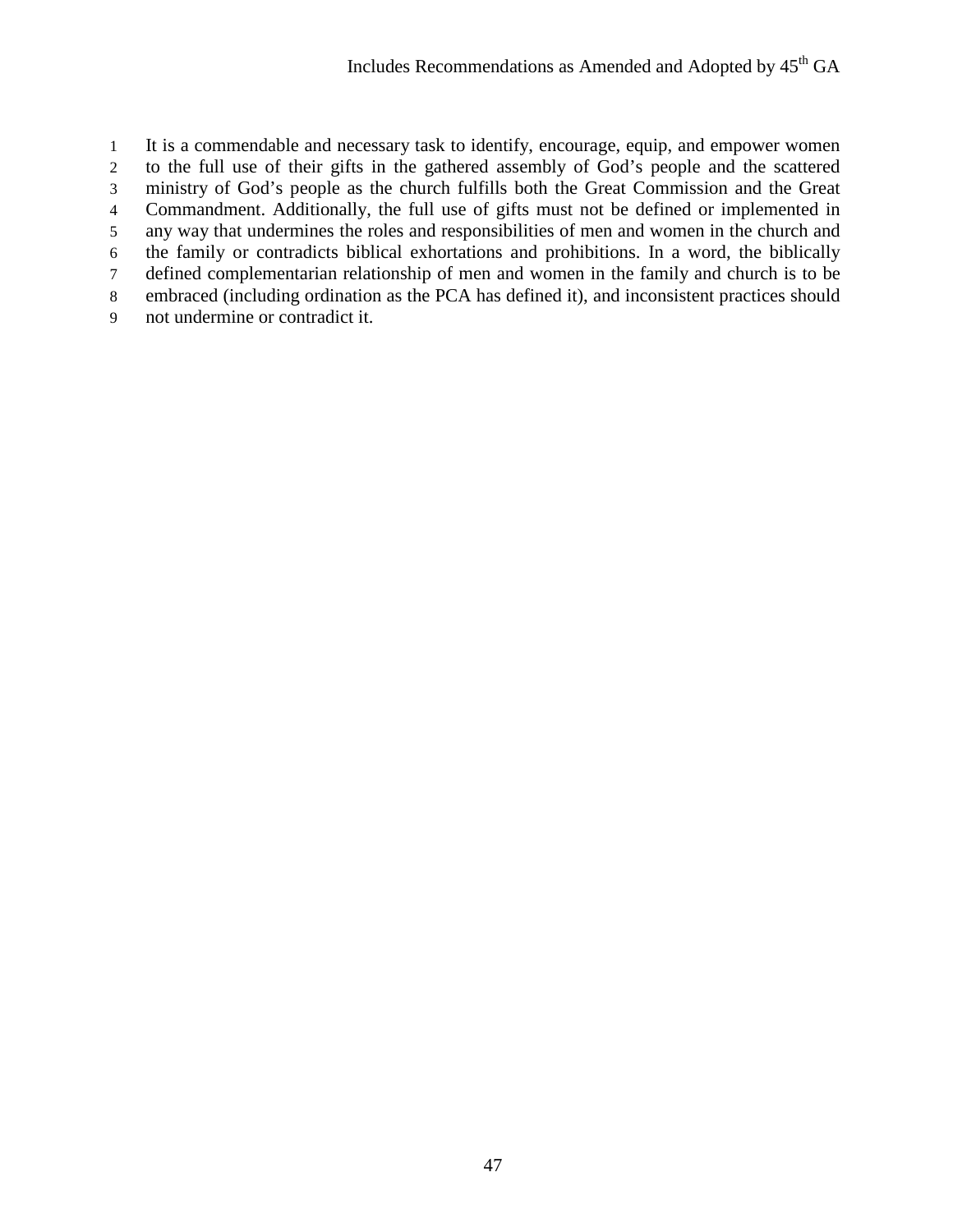# **CHAPTER FOUR ENCOURAGING A ROBUST AND GRACIOUS COMPLEMENTARIAN PRACTICE Gen. 1:27-30** So God created man in his own image, in the image of God he created him; male and female he created them. And God blessed them. And God said to them, "Be fruitful and multiply and fill the earth and subdue it, and have dominion over the fish of the sea and over the birds of the heavens and over every living thing that moves on the earth." And God said, "Behold, I have given you every plant yielding seed that is on the face of all the earth, and every tree with seed in its fruit. You shall have them for food. And to every beast of the earth and to every bird of the heavens and to

everything that creeps on the earth, everything that has the breath of life, I

- have given every green plant for food." And it was so.
- 

 **Gal. 3:27-28** For as many of you as were baptized into Christ have put on Christ. There is neither Jew nor Greek, there is neither slave nor free, there is no male and female, for you are all one in Christ Jesus.

 The infallible rule for the church's faith and practice is the Word of God. The first thing the Bible declares about human beings is that they are made in the image of God. God speaks in Genesis 1:26, "Let us make man in our image, after our likeness." God's church gladly confesses that by the renewal of the Spirit, she ever more reflects the glory of God (Eph. 3:19; Eph. 4:23-24), who eternally exists as Father, Son, and Holy Spirit. Indeed, the confession of the Trinity is the heartbeat of the Christian religion.<sup>[102](#page-47-0)</sup> No analogies in the 26 surrounding world adequately convey the Christian doctrine of the Trinity.<sup>[103](#page-47-1)</sup> The most fitting analogy available is God's declaration that humanity is made in His image.

 The declaration in Genesis 1 establishes humanity's unique place in God's kingdom. God 30 has given people the unique role of image-bearer.<sup>[104](#page-47-2)</sup> This means that individual human beings possess inherent dignity and worth. Further, this inherent dignity and worth is particularly declared of humanity as male and female. Herman Bavinck reinforces this high position of men and women when he highlights, "in accordance with Scripture and the Reformed confession, the idea that a human being does not *bear* or *have* the image of God 35 but that he or she *is* the image of God."<sup>[105](#page-47-3)</sup> Men and women are truly and essentially human only because they are the image of God. For Bavinck, all other creatures display vestiges of God. Only a human being is the image of God:

<span id="page-47-0"></span>

<sup>&</sup>lt;sup>102</sup> Herman Bavinck, Bolt, and Vriend, *Reformed Dogmatics: God and Creation*, trans., John Vriend, ed. John Bolt (Grand Rapids, MI: Baker Academic, 2008), 258.

<span id="page-47-1"></span><sup>&</sup>lt;sup>103</sup> Robert Letham, *The Holy Trinity: In Scripture, History, Theology, and Worship* (Phillipsburg, NJ: P & R Publishing, 2004), 6.

<span id="page-47-2"></span> Richard Pratt, *Designed for Dignity: What God Has Made It Possible for You to Be* (Phillipsburg, NJ: P&R Publishing, 2000), 7. <sup>105</sup> Bavinck, 554.

<span id="page-47-3"></span>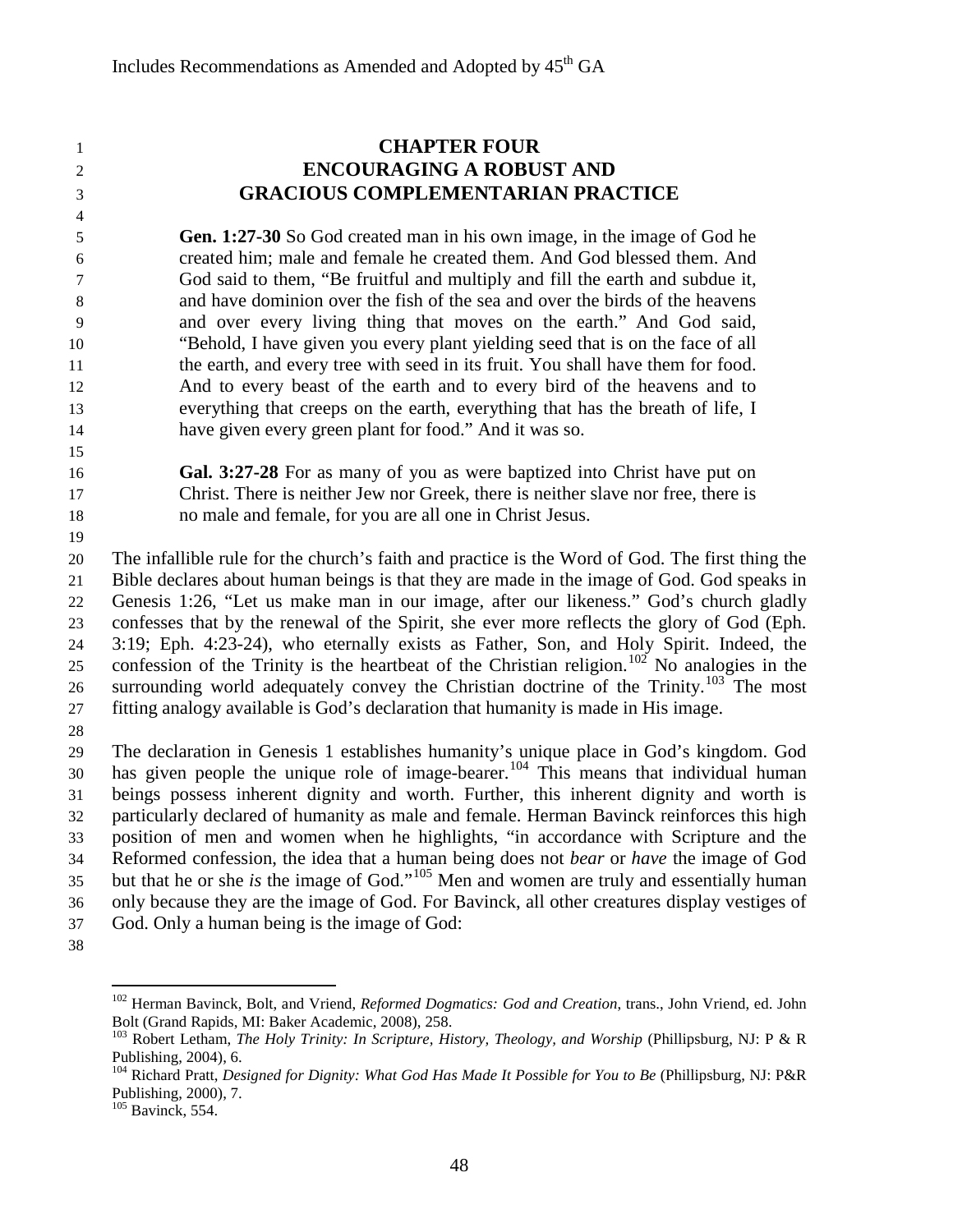The image of God is much too rich for it to be fully realized in a single human being, however richly gifted that human being may be. It can only be somewhat unfolded in its depth and riches in a humanity counting billions of members. Just as the traces of God (*vestigia Dei*) are spread over many, many works, in both space and time, so also the image of God can only be displayed in all its dimensions and characteristic features in a humanity whose members exist both successively one after the other and contemporaneously side by side…Only humanity in its entirety—as one complete organism, summed up under a single head, spread out over the whole earth, as prophet proclaiming the truth of God, as priest dedicating itself to God, as ruler controlling the earth and the whole of creation—only it is the fully finished image, the most 12 telling and striking likeness of God.

 Human beings image God individually but most strikingly as a community. The commands of Genesis 1:28-30 are tied to how humanity images God. To multiply and fill the earth and to exercise dominion are all impossible to carry out as solitary individuals. In creation, human destiny is in community because humanity images the triune God who lives in community as Father, Son, and Holy Spirit. Nonna Harrison rightly points this truth out when she says, "The unity of humankind is an important facet of the image of God, who is one. Humankind is a multiplicity of persons who are united in one body, just as God is three 21 persons united in one essence."<sup>[107](#page-48-1)</sup> Thus, when humanity is united in loving community, it reflects the inner life of the triune God.

 God's first and primary example of a united, loving community imaging Him was male and female together. They are equal in value, worth, and dignity while simultaneously different. Genesis 1:26-27 records the distinction between male and female, before sin permeated their being and wrought corruption. Therefore, the difference between male and female is a gift to be celebrated, not a handicap to be hidden. Further, because men and women are meant to complement one another in the creation order, each must be able to flourish in the context of covenant community.

 Some have argued that, in the new covenant community, those complementarian differences are dissolved. This conclusion is drawn from texts like Galatians 3:28. While Paul's words are central to understanding the equality of all believers in Christ as "sons of God," they do not obliterate distinctions and differences. The "RPCES Study Committee Report on the Role of Women in the Church (1976)" summarized the concept well:

 Because *all* are thus shut up to sin and can be saved only by faith, *all* come before God on equal footing, their race, sex, or state of bondage (Jew/Greek, male/female, bond/free) having no effect whatsoever on their right to stand before God. It is in this frame of reference that Paul declares, "You are *all* sons of God through faith in Christ, for as many of you as were baptized into

<span id="page-48-1"></span><span id="page-48-0"></span>

<sup>&</sup>lt;sup>106</sup> Ibid.<br><sup>107</sup> Nonna Harrison, *God's Many-Splendored Image: Theological Anthropology for Christian Formation* (Grand Rapids, MI: Baker Academic, 2010), 173.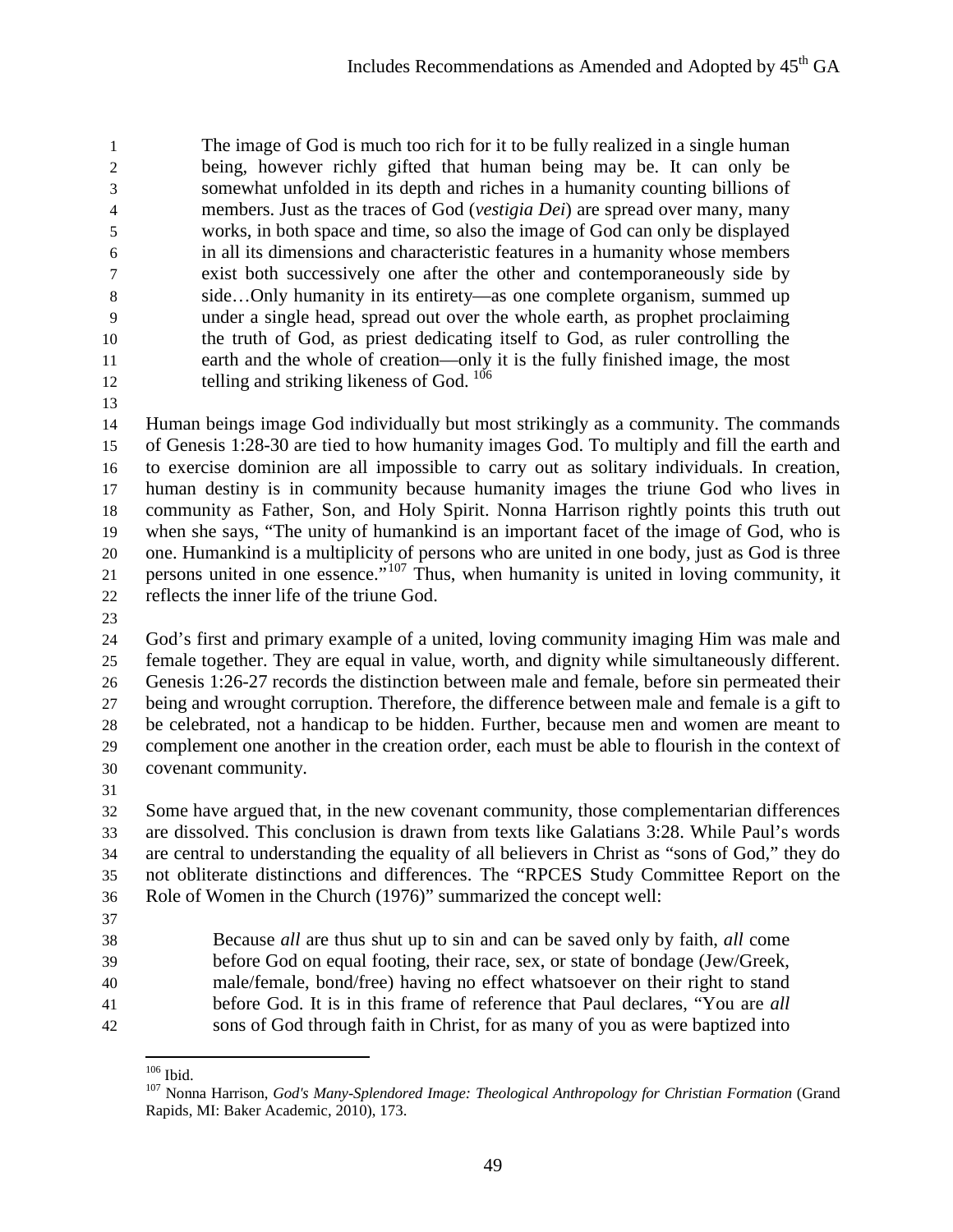Christ did put on Christ. There is neither Jew nor Greek, there is neither bond nor free, there is neither male nor female, for you are all one in Christ Jesus. And if you are Christ's, then you are Abraham's seed, heirs according 4 to the promise.

 The new covenant does not seek to overcome the distinctions between men and women. Rather, it affirms, as does all of Scripture, that all people come before God on equal footing by faith with no privileges afforded by race, gender, or ethnicity. The oneness that the apostle speaks to here and elsewhere (cf. Eph. 4:4-7; Col. 3:11) is to be demonstrated in practice within the church.

 From the beginning, man and woman, who were designed to be God worshipers (Gen. 2:3, 16, 17; Exod. 20:11), enjoyed perfect harmony with God and with one another. The act of disobedience to God's command (non-worship of God, worship of self) brought about immediate and devastating effects. Though still recognizable, the image of God in sinful man and woman was shattered. God's law is perfect, and is meant to regulate people's thoughts, words, and actions. When people obey God's commands, that obedience is an expression of and in harmony with God's perfection. This standard of behavior, found in the image of God, "makes it possible for [us] to have [our] life and conduct patterned after the exemplar which the attitude and actions of God provide, that is, an intrinsic affinity, depraved 21 and perverted by the fall, yet not obliterated."<sup>[109](#page-49-1)</sup> Since the fall, every relationship has evidence of brokenness. Every image-bearer has need of a Savior.

 Geerhardus Vos explains that the doctrine of the image of God "is of the utmost moment for soteriology—… God's work of grace … must renovate the image in man."<sup>[110](#page-49-2)</sup> The grace- wrought restoration of the image of God is an important part of salvation. In Christ, there is hope of renewal. People are reconciled to God. He is actively restoring that broken image of Himself in every believer. He is at work making relationships whole and healthy, "[a]nd we all, with unveiled face, beholding the glory of the Lord, are being transformed into the same image from one degree of glory to another" (2 Cor. 3:18).

 Redeemed men and women with equal value, worth, and standing in the covenant community of God are privileged to live out distinctive male and female roles with responsibilities which complement one another and bring glory to Creator God.<sup>[111](#page-49-3)</sup> Part of the way this occurs is as the gifts God gives to men and women are given room to flourish within the bounds of the distinctions declared in His Word. By following God's design, men and women find both personal fulfillment and spiritual growth because it is His goal to make them like their Savior: "Thus the process of sanctification can be described in its richest 39 meaning as transformation into the image of Christ."<sup>[112](#page-49-4)</sup> What was broken at the fall is being

<span id="page-49-0"></span><sup>&</sup>lt;sup>108</sup> "RPCES Study Committee Report on the Role of Women in the Church (1976)," accessed December 1, 2016, [http://www.pcahistory.org/findingaids/rpces/docsynod/390.html,](http://www.pcahistory.org/findingaids/rpces/docsynod/390.html) 4.<br><sup>109</sup> John Murray, *Collected Writings of John Murray: Systematic Theology* (Banner of Truth, 1982), 2:38.

<span id="page-49-4"></span><span id="page-49-3"></span><span id="page-49-2"></span><span id="page-49-1"></span>

<sup>&</sup>lt;sup>110</sup> Geerhardus Vos, *Reformed Dogmatics: Anthropology* (Bellingham, WA: Lexham Press, 2016), 2:15.<br><sup>111</sup> "Now the great thing is this: we are consecrated and dedicated to God in order that we may thereafter think, speak, meditate, and do, nothing except to his glory." John Calvin, *Institutes of Christian Religion*, 1:690.<br><sup>112</sup> Murray, 2:310.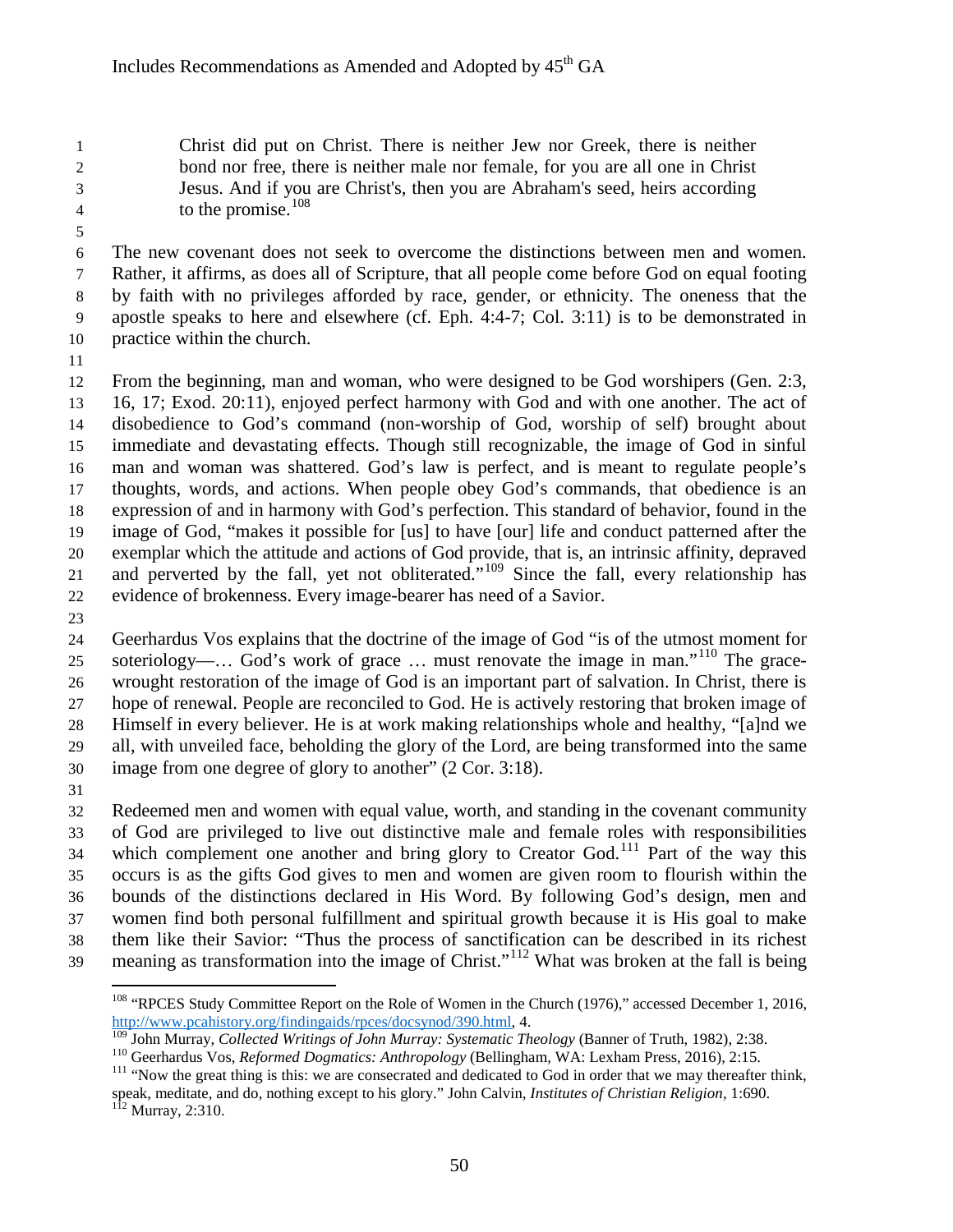restored through His commitment to remake men and women in His image: "I appeal to you therefore, brothers, by the mercies of God, to present your bodies as a living sacrifice, holy and acceptable to God, which is your spiritual worship" (Rom.12:1).

- 
- 
- 

#### **Various Complementarian Practices in the PCA**

 While upholding a complementarian view of women's role in the church's ministries, practices within the PCA vary as sessions wrestle with this question of biblical fidelity and encouraging women in their churches to use their gifts to God's glory and for the church's edification. Though many ministries among women and children exist where women have universal opportunities to use their gifts, a variety of practices are available to women in teaching ministries, through diaconal work, and in public worship.

# **The Teaching Ministries**

- Generally, churches within the PCA fall into one of three different practices with regard to women teaching in the church. (1) Some churches provide qualified women teaching opportunities only to women and/or children and under the session's authority. (2) Some churches permit qualified women to teach mixed gender groups with her husband or an elder and under the session's authority. (3) Some churches permit qualified women to teach mixed adult gender groups under the session's authority.
- 

# **The Diaconal Work**

 Again, churches within the PCA generally fall into one of three different practices with regard to the involvement of women in diaconal work. (1) Some churches only permit ordained men to perform diaconal work in the church in any formal way. This does not mean these churches exclude women from coming alongside deacons while ministering to single women, mercy ministries, et cetera. However, there is no formal role or intentional process to encourage women to serve in diaconal work. (2) Some churches have created a formal role for qualified women to serve in diaconal work. These churches' sessions either appoint and/or commission qualified women for this work. These women are often given the title "deacon assistant" or "deaconess." This practice is already permitted in the *BCO*. (3) Some churches have chosen not to have a formal diaconate and instead have qualified lay men and women serve together performing the diaconal work in their churches. Though this practice is not specifically prohibited by the *BCO*, it seems poorly aligned with the spirit of the two offices of the church outlined in the *BCO*.

# **Public Worship**

 And finally, churches within the PCA generally fall into one of three different practices with regard to the involvement of women in the public worship services of the local churches. (1) Some churches have no leadership roles for the laity, and thus their women, in their worship services. (2) Some churches open some roles in their public worship service to laity, and thus their women, including leading the congregation in singing, taking up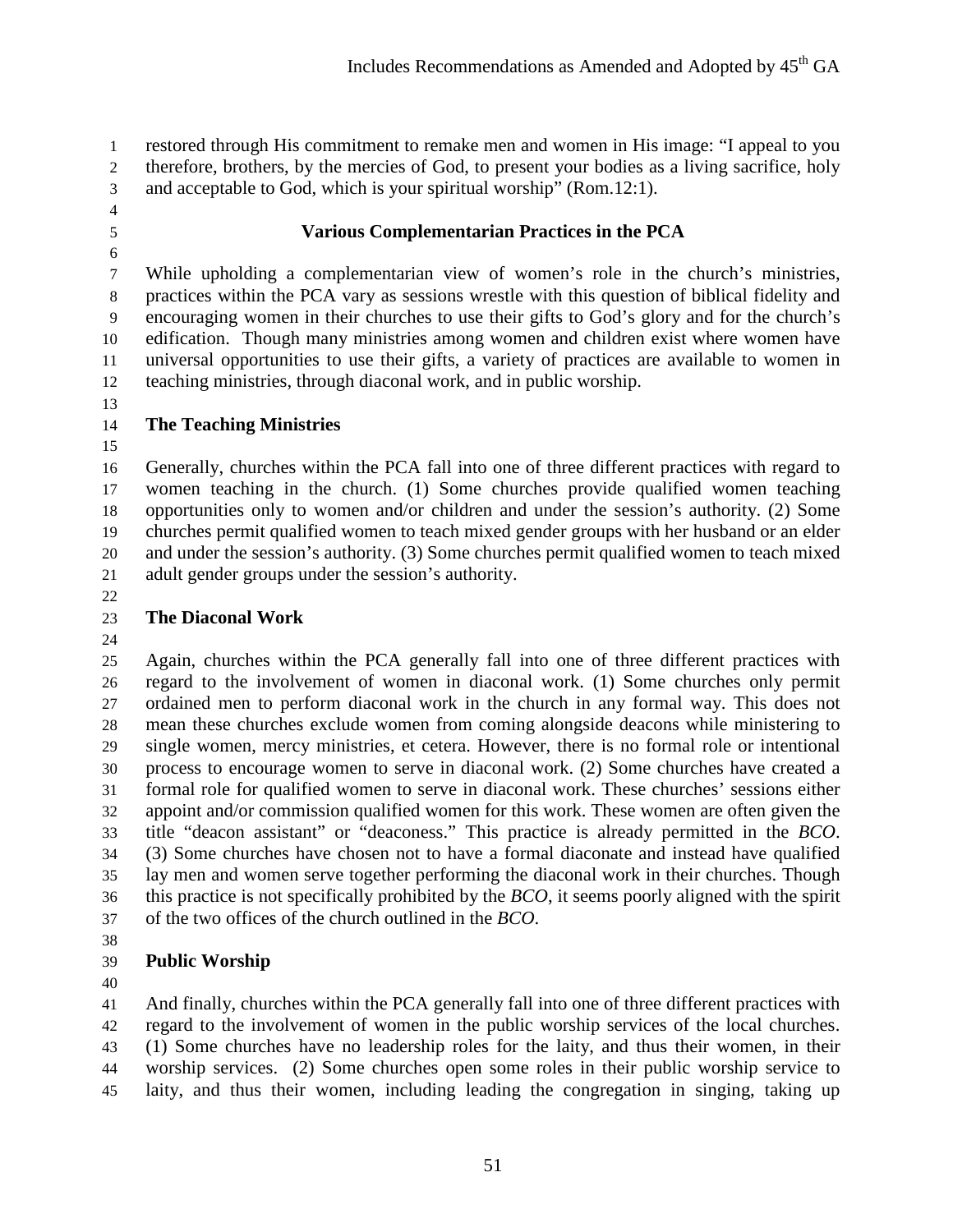offerings, reading Scripture, distributing elements in the Lord's Supper, leading in prayers,

making announcements, et cetera. (3) Some churches open roles for women in their worship

 services by restricting the preaching, and sometimes the reading of the Scriptures, to ordained men and then stating that all other roles in public worship are open to the church's

qualified men and women members.

# **Identifying and Making Room for Women's Gifts and Abilities to Flourish**

 The committee is hopeful that faithful elders are already exerting themselves to identify and find ways to utilize the gifts and abilities of women in their congregation. Doing so contributes to their personal flourishing, and also the health of entire body. However, at least two disturbing trends cause the committee to conclude that more pastors and sessions need to be intentional about focusing on women's spiritual lives and ministries in their congregations.

# **The Problem**

 As one example, some on social media have asserted that women's ministries can be seen as a relegation of women to a secondary place, rather than a healthy functioning as part of the whole. The local church's women's ministry can therefore be marginalized, causing their efforts to be trivialized. The vision and mission of women's ministries should "reflect the 21 total philosophy, purpose, and goals"<sup>[113](#page-51-0)</sup> of the local church. But, instead of being "intentional and strategic" in this mission, women's meetings often become social clubs which neither "teach women to think biblically" nor "build community with other members, 24 age groups and ministries of the church."<sup>[114](#page-51-1)</sup>

 Further, women are increasingly turning to para-church ministries, both for instruction (which is often theologically suspect) and to exercise their gifts (with no oversight from elders.) In fact, it is the rare pastor who knows the names of the women who loom large in para-church "women's ministries," much less the conferences, websites, blogs, and curriculum that women are turning to in the absence of intentional oversight and nourishment from their sessions. This lack of shepherding and oversight can also be the result of failed women's ministry as mentioned previously. Women will seek a relational context for their faith, and if they do not find substance in the context of their local church, they will seek it elsewhere. This applies to women of ethnic minority and majority cultures alike. For example, one African American woman explained,

 I have credible seminal ideas, built on sound orthodoxy. I'm under no suspicion of heresy. I write freely for a number of publications. And yet, I've since decided to go into government think tanks and foreign policy - there's more 40 freedom there than is afforded me by my own denomination.

<span id="page-51-1"></span><span id="page-51-0"></span>

<span id="page-51-2"></span>

<sup>&</sup>lt;sup>113</sup> Susan Hunt, *Women's Ministry Training and Resource Guide* (CE&P, 2007), 110-111.<br><sup>114</sup> Ibid. <sup>115</sup> This was part of a response to the committee's survey question, "What have been your primary blessings and challenges as an African American woman in the PCA?"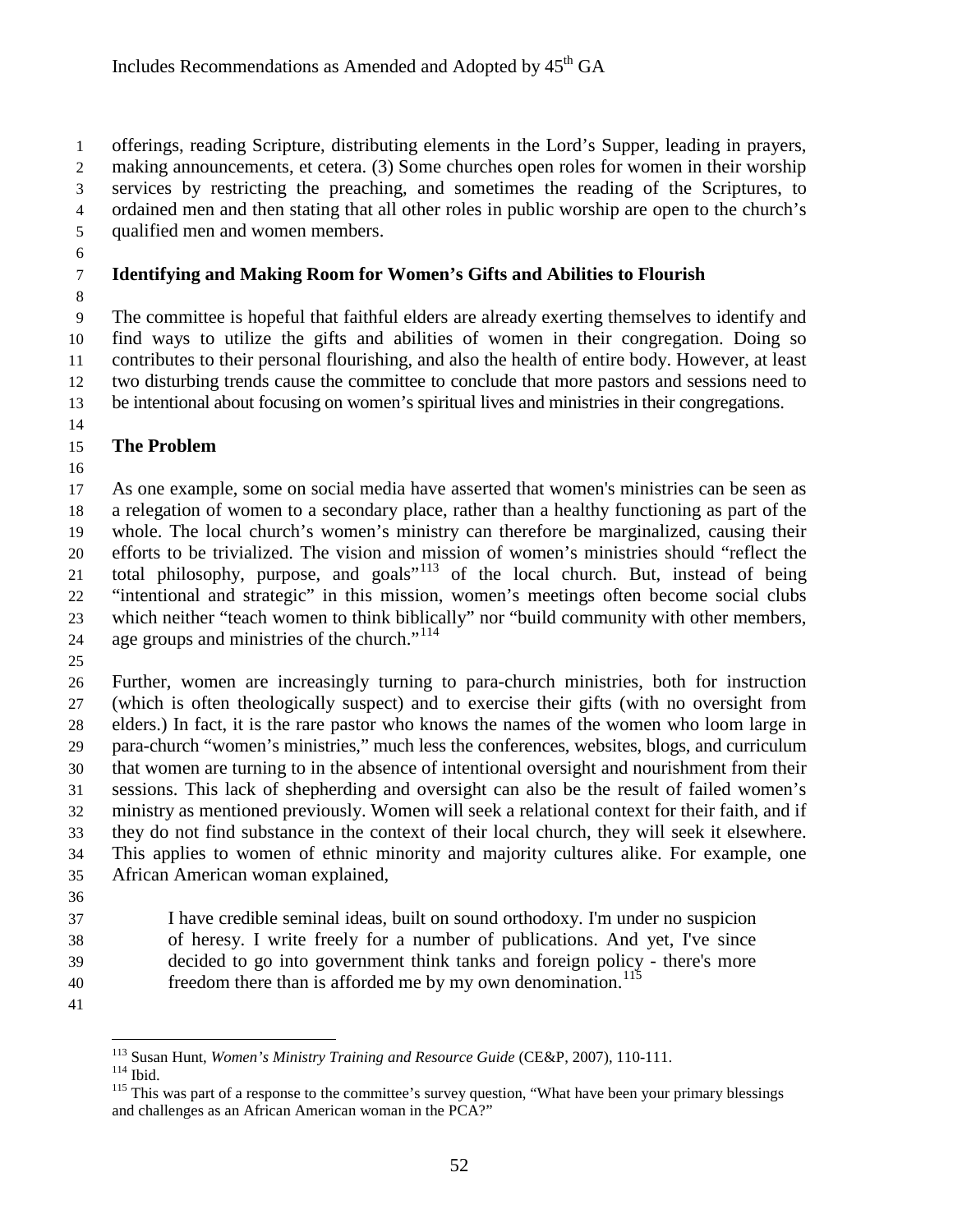It is important to note that the ethnic minority women whom the committee contacted expressed gratitude for the PCA's doctrinal integrity, the polity which allows for checks and balances in church governance, the emphasis on the doctrines of God's glorious grace, and the ability to make relationships with Christian sisters from various cultures and economic standings. Yet, they encouraged the denomination to do more than simply "allow" or "tolerate" women in ministry. Rather, they encouraged the PCA to invite and involve women to participate wherever and whenever possible.

 Finally, women in the PCA may face an identity crisis. This identity crisis is related to the spiritual characteristic of a woman's role of submission. Unless her submission to the session's headship is treated with honor and tenderness, she begins to lose sight of its worth and her Lord's delight in her exercise of it.

- **The Solution**
- 

 Remember the foundational structure. The Creator God has designed His people to flourish in certain environments, and they will struggle in environments not designed for them. In order for women in the church to flourish, and the church as a whole to flourish, its officers and its members (in this case particularly, its women) must support and encourage one another, with adherence to the order and structure determined for the church. With Christ as the Shepherd and Overseer of our souls (1 Pet. 2:25), our Head (Eph. 1:22-23), and our King (Rev. 19:16), men and women must strive together in grace-driven obedience (Rom. 6:14) and allegiance to His rule. Male and female interdependence is a key element of the structure of the local church, for "in the Lord woman is not independent of man nor man of woman; for as woman was made from man, so man is now born of woman. And all things are from God" (1 Cor. 11:11-12).

 For the sake of Christ and His church, the committee encourages all women in the local church, as an exhibition of their love of God and neighbor (1 John 5:2-3), intentionally to:

- 
- 
- recognize and honor the authority and rule given to the elders of the church and strive to support, help, and obey them as God has placed these male leaders over them (Heb. 13:7, 9, 17).
- avoid contempt for or disparagement toward the male leadership (Eph. 4:29; 2 Tim. 2:14; Titus 2:3).
- commit themselves to humble service, doing what is needed in every area of service which Scripture allows, seeking to honor their Master who came "not to be served, but to serve" (Matt. 20:28; Gal. 5:13; James 4:10; 1 Pet. 2:16).
- develop and utilize their God-given gifts in ways that uphold the structure of the church and the family, express love and unity with others, and undergird the pulpit ministry (Rom. 12; 1 Cor. 13:1-14:1; Eph. 4:1-16; Eph. 5:22-24).
- 
- For the sake of Christ and His church (which church includes the women who are committed to fulfill their role in the above exhortation), the committee encourages the elders in each
- local church, as an exhibition of their love for God and neighbor, intentionally to: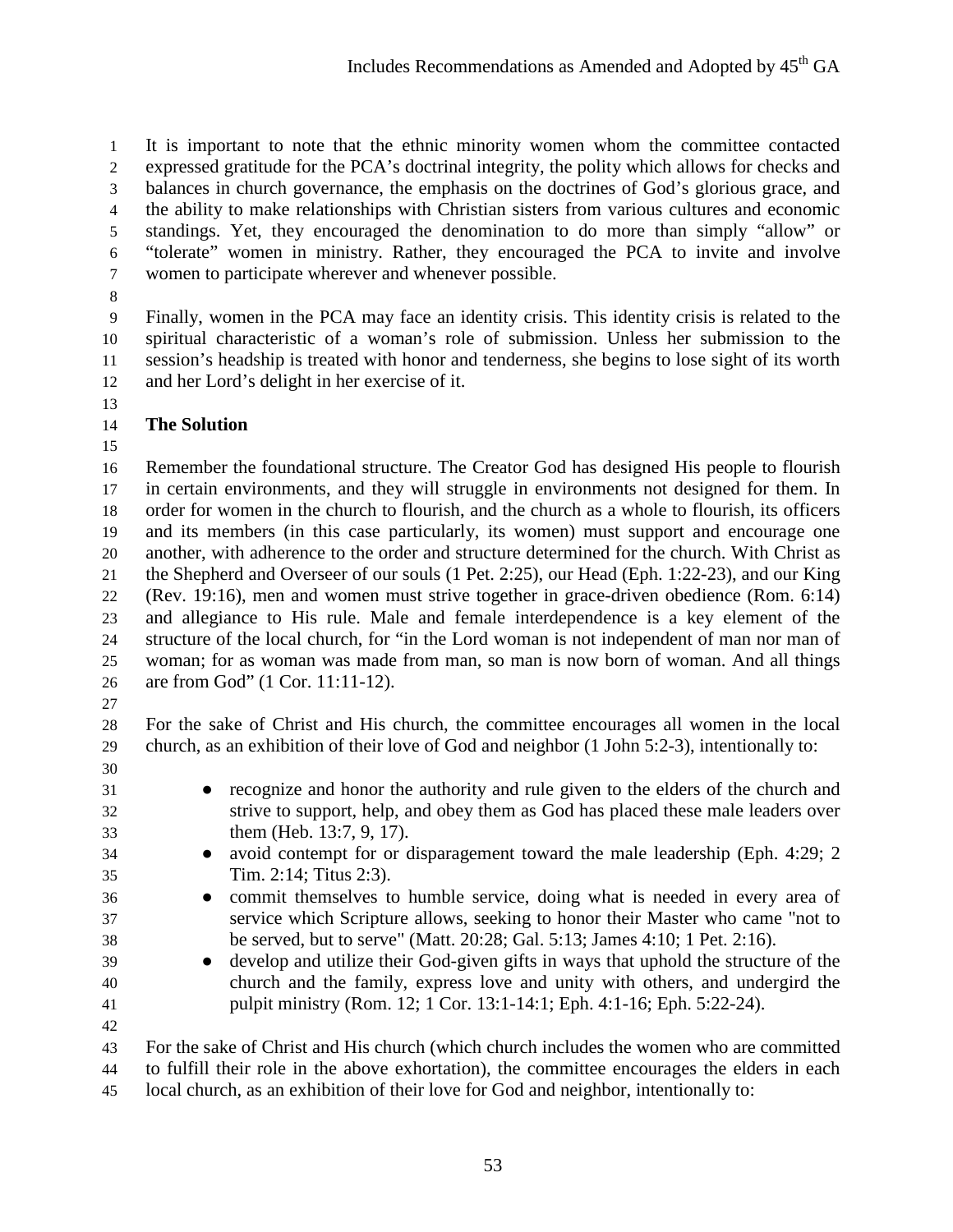● recognize and honor the women who are under their authority as vital members of the body of Christ, leading them as shepherds who must give an account (1 Cor.11:11; Gal. 3:28; Heb. 13:17).

- feed them sound doctrine and provide direction and nourishment for their souls (John 21:15-17; Titus 1:9: Titus 2:1).
- protect them from false doctrine and false teaching (Acts 20:28-30; 1 John 4:1).
- 7 **•** neither demean nor discourage them (Rom. 12:10; 1 Cor. 12:26).
- provide opportunities for the development and utilization of women's gifts in every area of service that Scripture allows (Eph. 4:15-16).
- 10 foster an atmosphere of trust and respect for their office under Christ by living trustworthily and honorably, showing true concern and gentle care for those entrusted to them (Titus 2:7-8; 1 Peter 5:2-3).

#### **The Process**

 As with any person in the church, in order to identify gifts that a layman or laywoman may have for the nourishment of Christ's body, that person must have an opportunity to exhibit giftedness in an area by ministering in it. Quite often, a person's gifts may be discovered

- through an intentional training process that is a further opportunity to foster community.
- 

 Many women and men are understandably reluctant to attempt something they have never done previously, so the committee suggests that invitations to participate in some area of church ministry be given a specific time frame. For instance, "Would you be willing to give the talks to children's church for the month of April?" or "Would you volunteer to meet with the deacons 3 or 4 times to help them with some of the people they are working with, using your financial planning (or nutritional/education/whatever) expertise?"

 There are a great number of books and articles available that lay out the way a pastor (or a manager, in a secular setting) can discover and promote the gifts of those of whom he is in charge. The ground is well trodden.

 Next, women whose gifts are already identified, and especially those who have had theological training, experience on the mission field, or other ministry experience, need their pastors and elders to find appropriate ways for those gifts to be used within their churches. The committee would like to stem the tide of women gravitating toward para-church ministries or personal blogs rather than finding a place within their own churches to minister. This may entail hiring a woman for a non-ordained staff position, or inviting women to advisory positions, to give announcements, or to participate other ways in the worship service. Women should also be encouraged to grow in their knowledge of God and the church through seminary courses and training sessions offered by CDM.<sup> $116$ </sup> While each session must determine what the non-negotiable biblical guidelines are, the committee 

<span id="page-53-0"></span>

<sup>&</sup>lt;sup>116</sup> Women who have seminary training should also be trained to counsel women. Equipped women could handle more effectively many of the unique problems women are facing. Hunt and Hutcheson, *Leadership for Women in the Church* (Grand Rapids, MI: Zondervan, 1991), 143.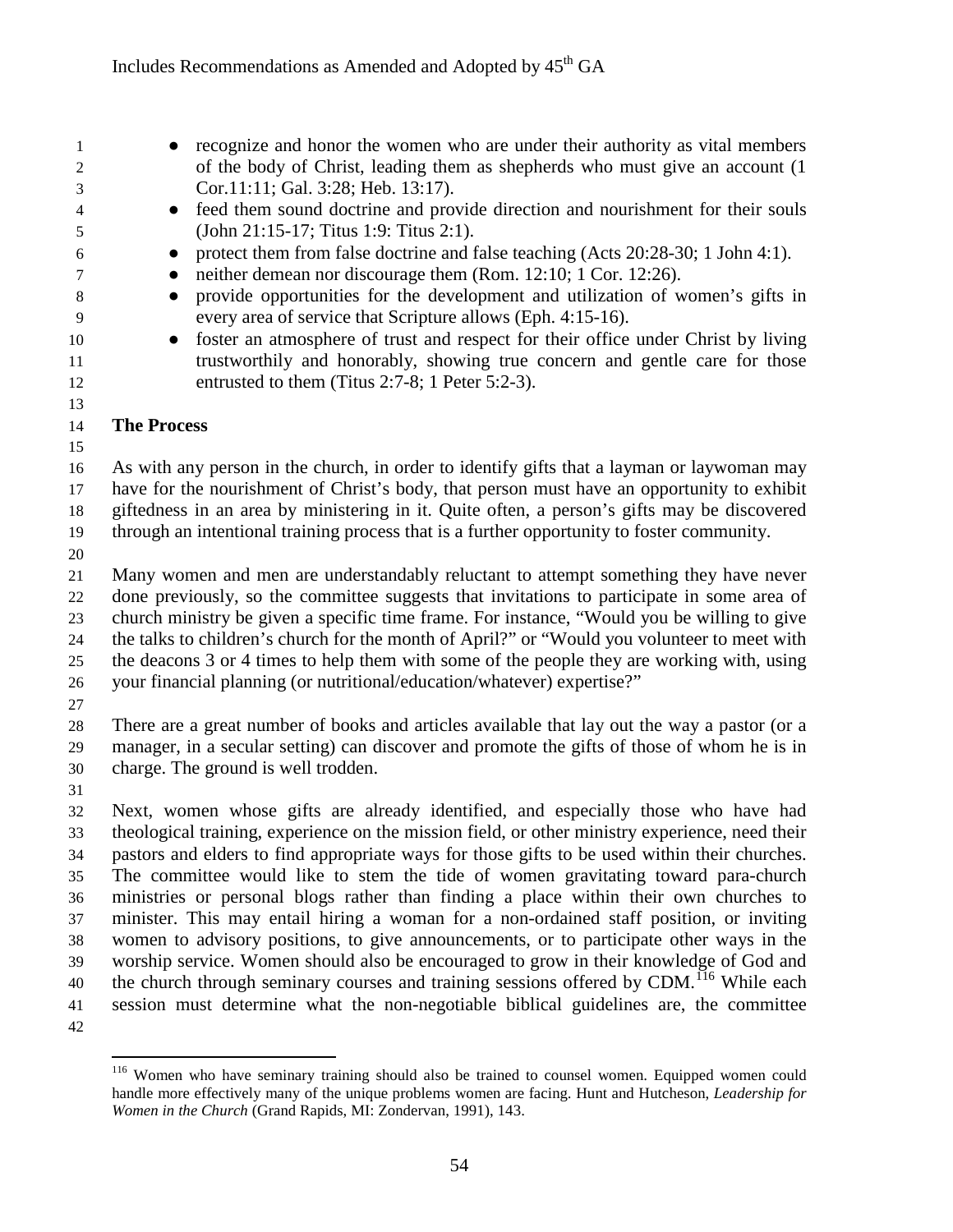encourages ruling and teaching elders to observe faithfully all the biblical teaching about the range of ways in which women may use their gifts, and not to be bound by traditions that may be merely cultural.

# **Encouraging Staff Roles for Qualified Women Working with the Church's Session**

- Any women holding staff positions in a church would have the same relationship to the session as non-ordained men who fill staff positions, such as but not limited to: attending session meetings to report or receive instruction; executing the session's vision in the positions for which they have been hired; managing the budgets allocated to them and reporting on disbursement of funds...in short, fulfilling whatever is required of any person in a staff position.
- 

 Good leadership involves utilizing the best resources in deliberations and decision-making. When sessions include women staff members—such as directors of women's ministries and directors of children's ministries, to name only two—in their meetings, the large majority of the people in churches are then represented by someone who knows and represents them— someone who can give insight into their needs and spiritual maturity, knows how decisions will affect them, and can speak for them. Elders of the session need the help of women staff members, and elders are fulfilling their God-ordained role by encouraging women to offer their gifts to complement the session in their leadership by being present to help them.

 Since the *BCO* permits any member to attend and observe session meetings when they are not in executive session, technically women can choose to attend session meetings on their own initiative and for no higher motivation than curiosity, though very, very few would do so. It is far better to issue invitations to those women (and laymen) who can actually assist the session by offering gifts such as communication, financial planning, real estate development, and human resources expertise, to name only a few. Invitations to women filling staff positions would of course be expected and encouraged, along with laymen who fill staff positions.

 The committee cannot and does not desire to legislate the working of individual sessions or their relationship with their staff and members. However, the committee encourages sessions in churches that have unordained staff positions to consider hiring qualified women, possibly even before qualified men. The church staff will of necessity have primarily ordained men, and women will never be ordained. Thus, the committee encourages preferring women for non-ordained staff positions, such as director of children's ministry, director of women's ministry, director of adult education/discipleship, treasurer/accountant, administrator, or director of assimilation. This could be desirable for these reasons: it gives qualified women an outlet for their gifts; it encourages PCA women to pursue theological education, knowing that there will be employment options for them to serve; it gives visibility to women who can model mature female leadership; it demonstrates before the watching world that the church is a body that practices biblical inclusion and women are co-heirs of grace.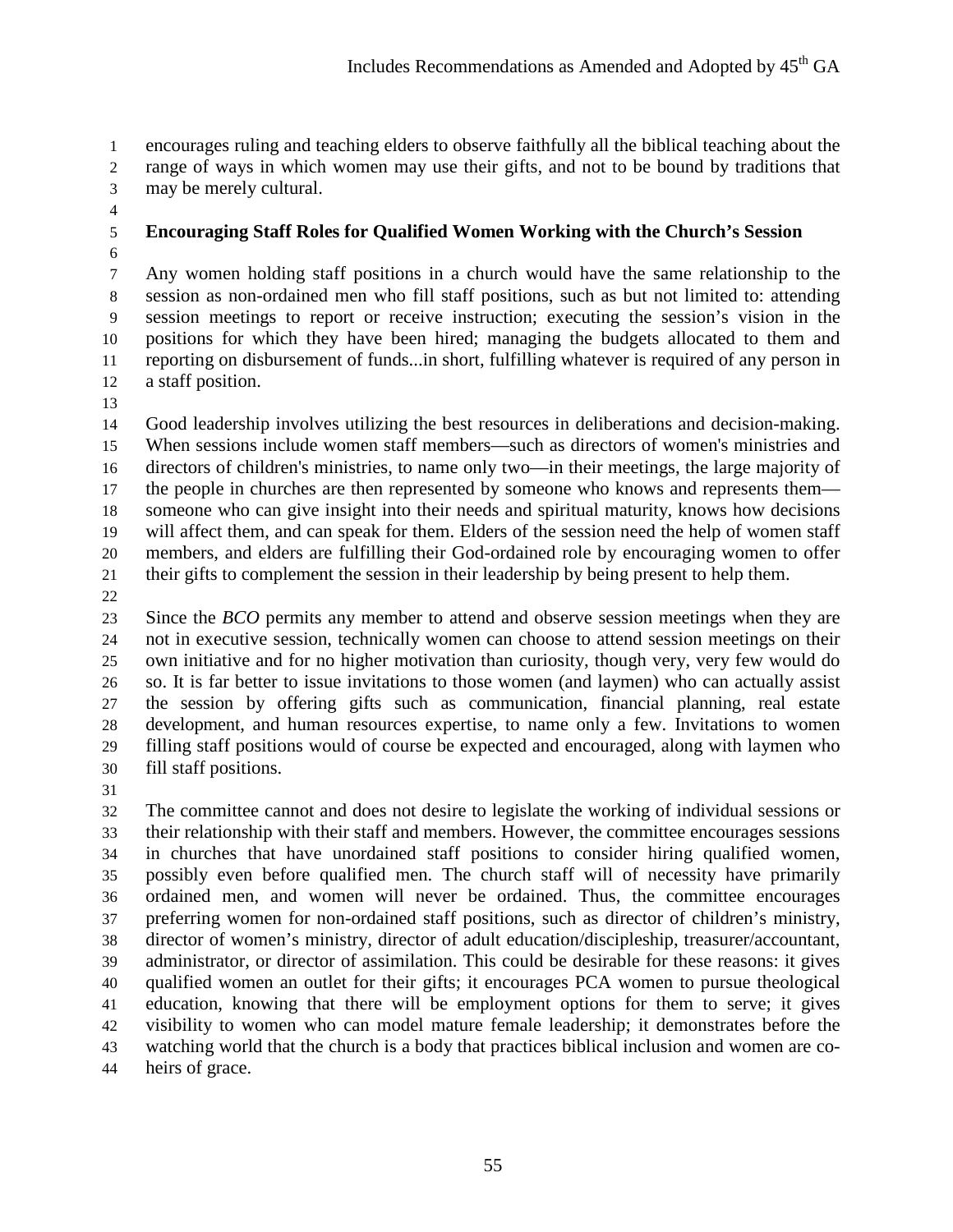# **How Can We Affirm Women Who Have Obvious Bible-Teaching Skills?**

 When some of the early Christians witnessed the fulfillment of Joel 2:29, "Even on my servants, both men and women, I will pour out my Spirit in those days," on Pentecost (and subsequent fillings of the Spirit in Acts), their response was to adopt a unisex approach to life and ministry. Paul addresses correctively this approach in his first letter to the Corinthians. God created and continues to uphold the dual gendered roles that He made at creation—male and female. God has also poured out His Spirit on "both men and women" and given gifts meant for the flourishing of Christ's body and the spread of the good news of the gospel of Jesus Christ.

 Yet, many of the gifts given to women have been overlooked and neglected in their own churches, forcing women either to bury the "talent" that has been given them, or go outside the church to para-church ministries in order to use their gifts.

 While gifts must always be used appropriately within the roles to which women have been called, the local church should actively seek ways to identify and use the gifts of the Holy Spirit that exist within its midst.

 That some of these gifts may be the ability to explain scriptural teaching or theological truth should not surprise or threaten the church leadership where these women attend. There are two schools of thought within the committee:

- 1) If women are teaching men at the invitation and under the correction of their sessions, the women's gifts will only enrich the congregation. Some of the committee members do not believe that teaching the Bible carries any juridical authority, since no lay person has the ability to place a person under discipline if they disagree with what is being taught.
- 2) There are some who believe that women are not allowed to teach men in a formal, ongoing role of teacher in the local church, but that there are isolated and informal circumstances in which women may share biblical truths with men that will edify the body (e.g., Aquila and Priscilla informally teaching Apollos in Acts 18:26). They also believe that because of that restriction, God's Word would not allow sessions to permit women to teach men in the formal role of teacher in the local church.
- 

 However, within each school of thought, there is agreement that the local session would have oversight to determine the extent and circumstances that they deem appropriate.

 Churches should consider creative ways in which to utilize the teaching gifts of laymen and laywomen in their midst, such as (but not limited to):

- 
- 

 • a "Skeptics Welcome" café wherein, once a week, church members invite non- believers to bring their questions for informal discussion. A permanent and/or rotating team of apologetically trained men and women who are comfortable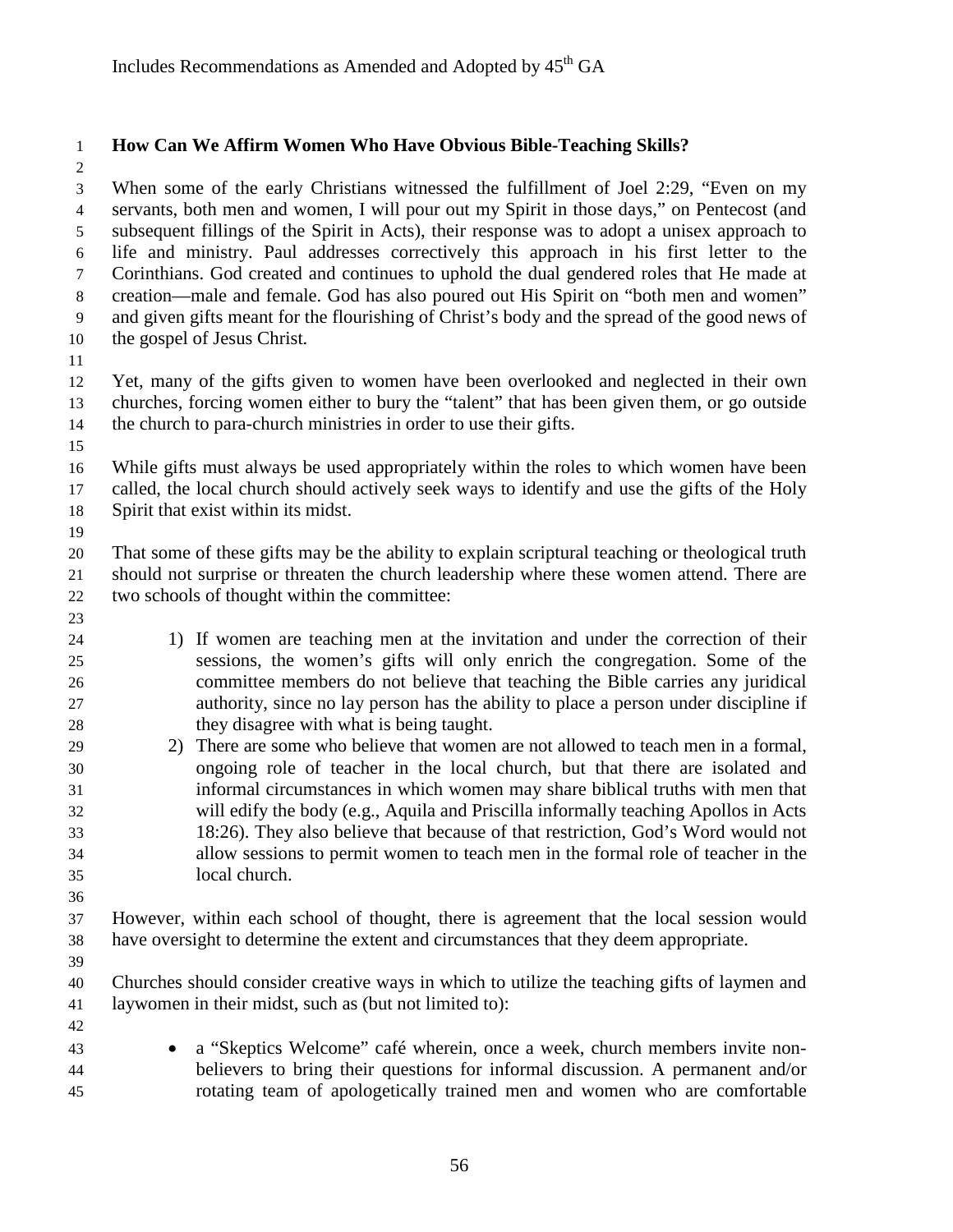| 1              |                                                                                              | talking to unbelievers would be a good place for lay women to assist pastors,                                                                            |  |
|----------------|----------------------------------------------------------------------------------------------|----------------------------------------------------------------------------------------------------------------------------------------------------------|--|
| 2              |                                                                                              | elders, or other trained men. In fact, they would be necessary if women attending<br>were to feel comfortable and heard.                                 |  |
| 3              |                                                                                              |                                                                                                                                                          |  |
| $\overline{4}$ | $\bullet$                                                                                    | homeless shelters, refuges for battered women, hospital wards, nursing homes,                                                                            |  |
| 5              |                                                                                              | Christian schools, college fellowships, Mom's groups                                                                                                     |  |
| 6<br>7         | $\bullet$                                                                                    | kids community groups: large group weeknight fellowship for elementary and<br>middle school kids, with music, small group Bible study, crafts, et cetera |  |
| $8\phantom{1}$ | $\bullet$                                                                                    | Women, chosen and supervised by the session, can teach Sunday school classes                                                                             |  |
| 9              |                                                                                              | to adults, midweek Bible study classes (at the church or in homes), or other                                                                             |  |
| 10             |                                                                                              | venues                                                                                                                                                   |  |
| 11             | $\bullet$                                                                                    | Vacation Bible School and other children's ministries like Fun with Faith and                                                                            |  |
| 12             |                                                                                              | <b>Backyard Bible Clubs</b>                                                                                                                              |  |
| 13             | $\bullet$                                                                                    | Train women to give their personal testimonies as well as to teach the Bible for                                                                         |  |
| 14             |                                                                                              | women's retreats, luncheons, teas, Christmas events, and so forth.                                                                                       |  |
| 15             |                                                                                              |                                                                                                                                                          |  |
| 16             |                                                                                              | The primary need is the encouragement and respect of the church's male leadership who can                                                                |  |
| 17             | either nourish or break the heart of a woman who is trying to serve God. Encouragement and   |                                                                                                                                                          |  |
| 18             |                                                                                              | respect can take the form of ongoing training in teaching, Bible, and theology, sending                                                                  |  |
| 19             | women to the yearly PCA women's leadership training conferences, and/or encouraging          |                                                                                                                                                          |  |
| 20             | women to take seminary courses, and earn seminary degrees, including offering financial      |                                                                                                                                                          |  |
| 21             | help if possible.                                                                            |                                                                                                                                                          |  |
| 22             |                                                                                              |                                                                                                                                                          |  |
| 23             |                                                                                              | There is additional benefit to churches finding ways to deploy gifted women teachers in                                                                  |  |
| 24             | their midst. In a connected world, gifted men and women regularly develop websites and       |                                                                                                                                                          |  |
| 25             | blogs as a platform for instruction. When churches recognize a gifted woman's teaching       |                                                                                                                                                          |  |
| 26             | ministry and incorporate it into the church's ministry, the expansion of that ministry is an |                                                                                                                                                          |  |

 expansion of that church. Her web presence could be incorporated into or linked to her church's, where she is blessed to have oversight by a small group of mature men and women advisers from the church who would help her set her schedule, review her teaching, and give her accountability for her ministry.

 Finally, women should find great encouragement in the valuable role of weekly teaching children through Sunday school classes, catechism classes (such as Kid's Quest, etc.), and regular women's Bible studies. These venues of teaching offer inestimable benefit to the kingdom and the growth of believers.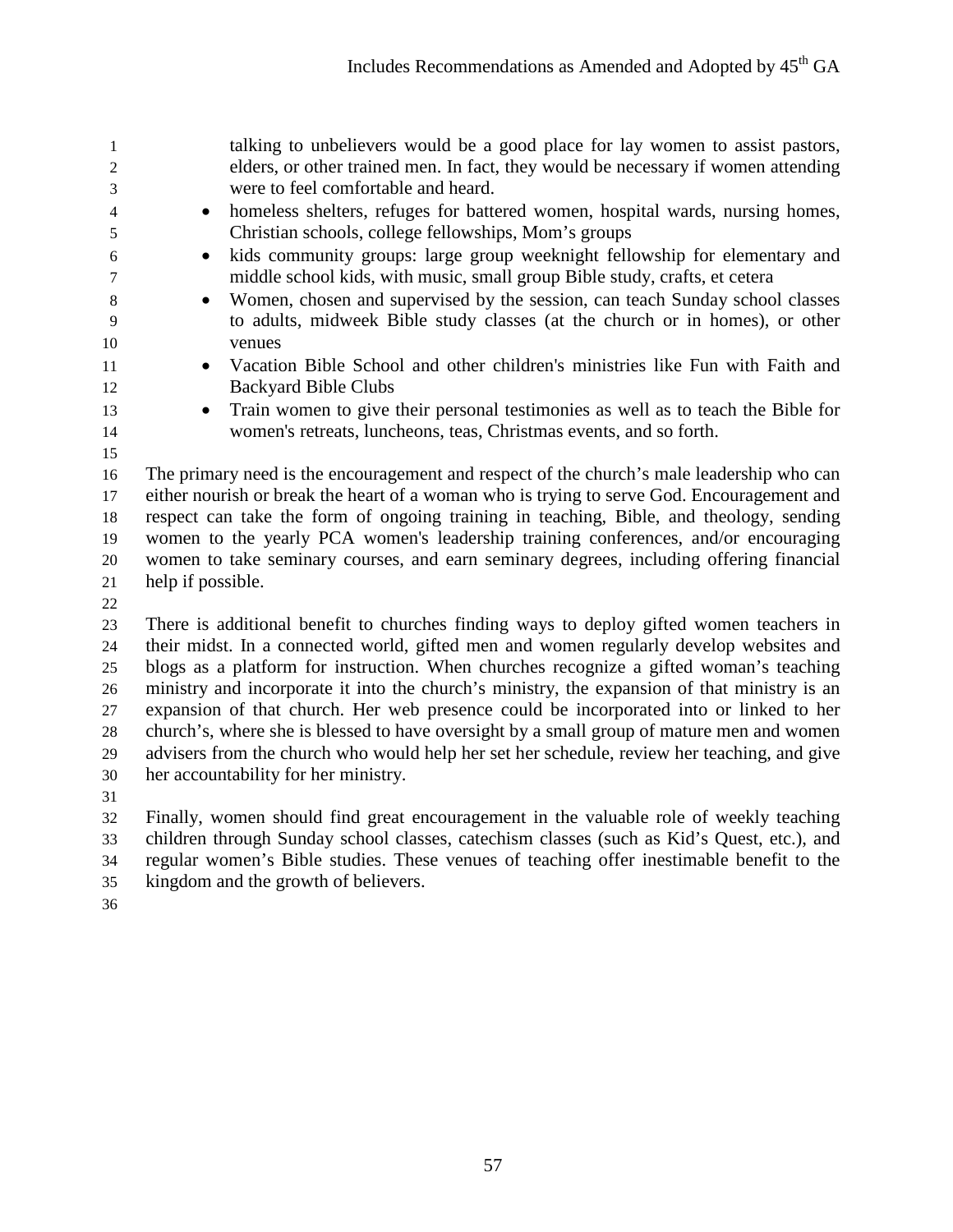# **CHAPTER FIVE PASTORAL LETTER AND RECOMMENDATIONS**

 In His inexhaustible creativity and unfailing purposes, God created man as male and female in His image and after His likeness (Gen. 1:26). As image bearers, humanity has the great privilege and high honor to glorify God by ruling over creation, being fruitful, filling the 7 earth, and cultivating its potential (WSC Q/A 1; Gen. 1:28).

 Although sin has marred the image of God in man (Gen. 5:3), the Lord continues to uphold the dual gendered roles that He marvelously made: male and female. This creation order enables humanity to employ its complementary gifts that quite obviously could not be obeyed by a single gender. After all, why else did God say, "It is not good that the man should be alone; I will make him a helper fit for him" (Gen. 2:18)?

 While the fall has touched and twisted all of creation, God has never revoked His blessings on men and women working together to glorify Him with their obedience, creativity, productivity, and union. In fact, as part of His redemption, God has poured out His Spirit on "both men and women" (Joel 2:28 and Acts 2:17) and has given gifts meant for the flourishing of the body of Christ and the spread of the good news of the gospel of Jesus Christ.

 While gifts must always be used appropriately within the roles to which women have been called, it is the committee's hope that at the local, regional, and national levels, the church would actively seek ways to identify and use all the gifts that the Holy Spirit has given within their midst.

 Sadly, not all the women of the PCA have experienced affirmation of their gifts and encouragement to serve the church within the parameters of biblical teaching. Many who fully embrace the Bible's teaching about complementary gender roles have experienced a climate in the local church more focused on *what women cannot do* rather than one fostering a biblically informed culture of *what women are called to do*.

 The committee affirms wholeheartedly that the Bible requires women's gifts to be fully employed within biblical parameters. Anything to the contrary has only wounded the body of Christ, robbed it of many of God's gifts, and caused outsiders to question the church's devotion to the Scripture as the only rule of faith and practice. Moving forward, the committee desires to see churches utilize women's gifts and abilities so that they may, as Westminster Shorter Catechism question 1 says, "Glorify God and enjoy him forever."

 In this letter, the committee hopes to give practical suggestions and encouragement for how ruling and teaching elders, as those with God-ordained headship, may encourage women to use their gifts and talents to serve in biblical ways in the various ministries of their congregation and our denomination, making it possible both for women and for the church to fulfill their callings from the Lord.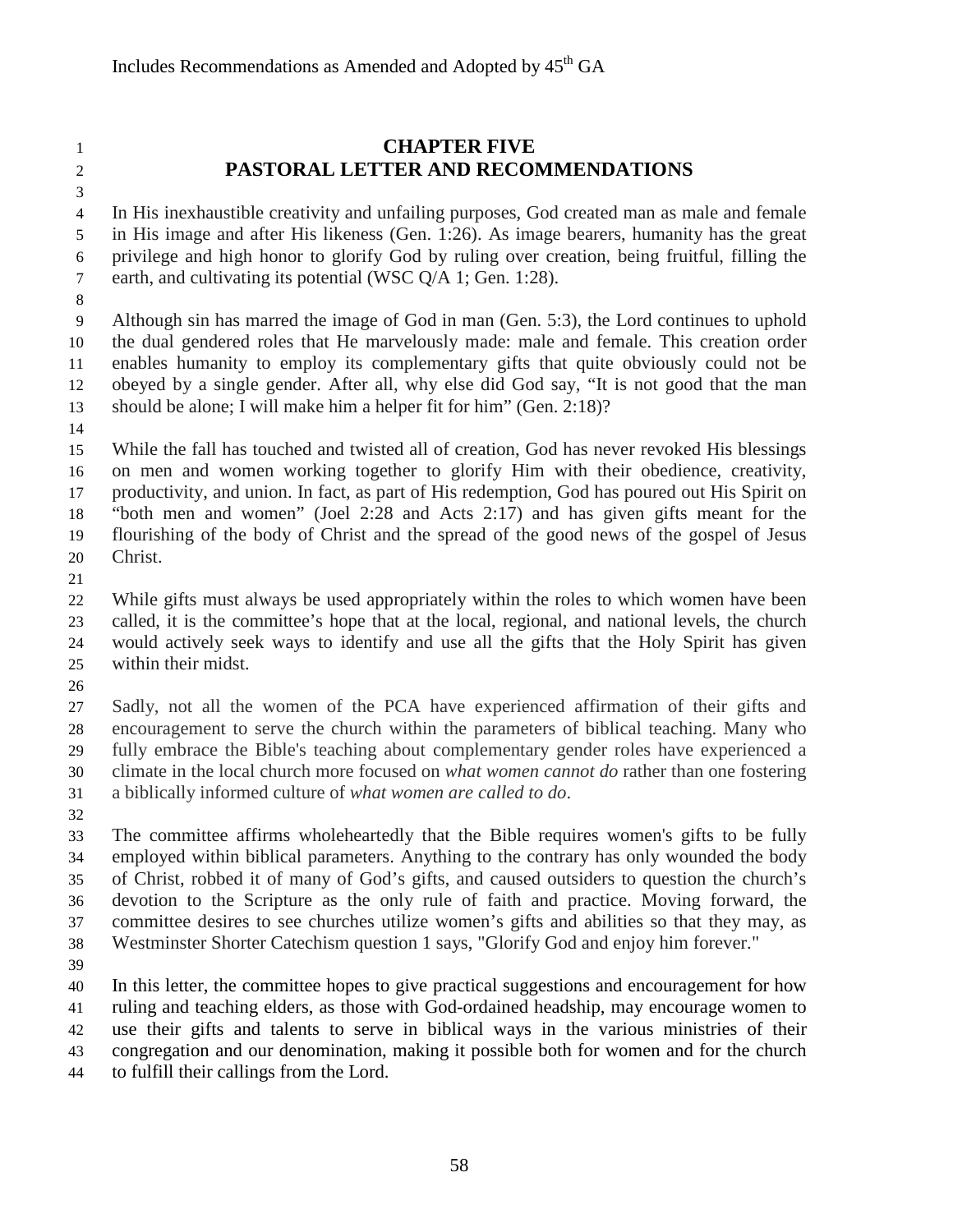- **Recommendations** [as adopted by the 45<sup>th</sup> General Assembly]:
- 

**1. That Overture 3 from Westminster Presbytery, "Declare that the 44<sup>th</sup> General** *S*  **Assembly Erred in the Formation of an Ad Interim Committee on the Role of Women as not Being Properly before the Court, and Dismiss the Ad Interim Committee with Apology," be answered in the negative. Adopted**

 **2. That sessions, presbyteries, and the General Assembly recognize that, from the founding of the PCA, there has been a variety of views and practices regarding the ways in which women may serve the Lord and the church within scriptural and constitutional parameters, without ordination, and that such mutual respect for said views and practices continues. Adopted**

 Rationale: The Scriptures and the constitution of the PCA state that offices of the church are only open to qualified and ordained men. But the committee also recognizes that the Scriptures and the constitution of the PCA give freedom to its churches with regard to varying views and practices by its churches in the ways in which women may serve the Lord and the church. This freedom of view and practice has also been part of the PCA's history. For instance, regarding millennial and creation views, the PCA has enjoyed liberty within confessional parameters. In other denominations, these differences would have been grounds for separation.

 Therefore, the committee recommends that ruling and teaching elders continue this recognition of freedom within PCA churches to utilize women's gifts within the scriptural and constitutional parameters, without ordination. The committee recommends that such mutual respect for views and practices within these parameters continue. The committee believes this freedom of views and practices within PCA churches where Scripture and the constitution allow for freedom is a strength of the denomination and should be valued by the whole church.

 **3. That sessions, presbyteries and the General Assembly strive to develop, recognize, and utilize the gifts, skills, knowledge, and wisdom of godly women in the local, regional, and national church, and particularly consider overtures that would allow qualified women to serve on appropriate committees and agencies within the church. Adopted**

 Rationale: The Scriptures teach that the Holy Spirit has given gifts to the church for the glory of God and the edification of the church (Rom. 12:3-8; 1 Cor. 12:1-11; Eph. 4:11- 16). Churches should strive to identify, develop, recognize, and utilize the gifts, skills, knowledge, and wisdom of all their members. The committee encourages all PCA churches to do so particularly and especially among their godly women members. The committee further encourages PCA churches to utilize the gifts, skills, and knowledge of women by particularly and especially promoting and recruiting qualified women to serve on appropriate committees within the church. Commissions, unlike committees, are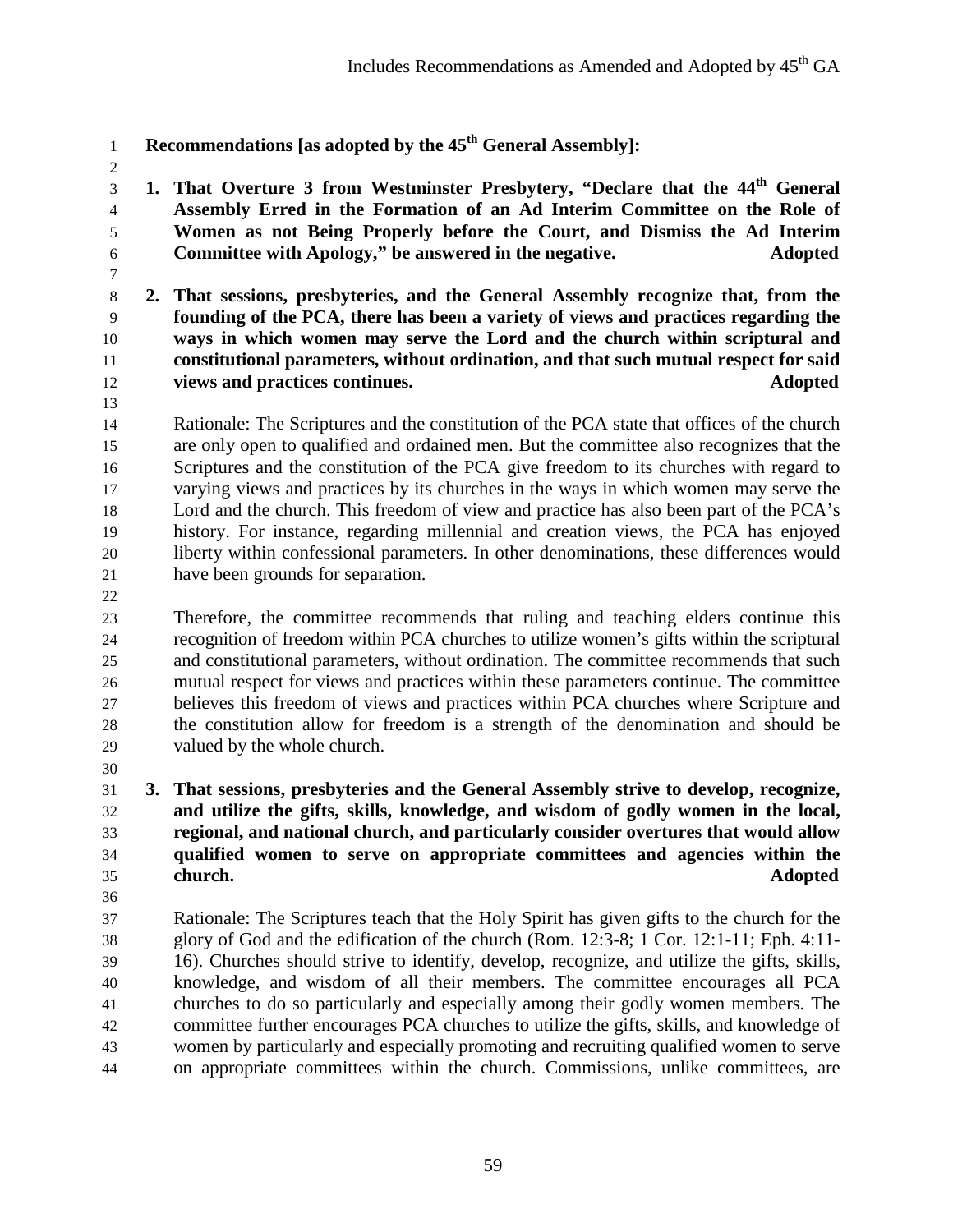elected by governing courts to act on behalf of the governing court and should remain open only to members of the governing court.

 The committee recognizes that many PCA churches, as well as some presbyteries, already strive to utilize qualified women on their committees. Currently, membership of the Committees and Agencies of the PCA's General Assembly are only open to ordained men. Some denominational Boards have women advisory committees. The General Assembly has appointed women to study committees, like the one compiling this report. Currently, however, the PCA's Committees, Boards, and Agencies are only open to ordained men. The committee advises sessions, presbyteries, and the General Assembly to consider making overtures to the General Assembly identifying appropriate Committees and Agencies in which women should serve as members and amending *The Book of Church Order* to allow women to do so.

#### **4. That sessions, if possible, establish a diaconate of qualified ordained men. Adopted As Amended**

 Rationale: There is at least anecdotal evidence that some PCA churches are choosing not to establish an ordained diaconate, even with qualified candidates, because the church wishes to be free to establish a body of unordained servants, both male and female (*BCO* 9-7). Yet, the absence of a body of ordained deacons appears to miss the Lord's will for His church, named in several New Testament texts and described in the PCA *Book of Church Order*.

 First, in Philippians 1:1, Paul addresses the saints, overseers, and deacons of the Philippian church because overseers and deacons led the church together. Second, 1 Timothy 3 describes the qualifications of elders and deacons, assuming that a church will have both elders and deacons. He states, regarding deacons, "those who serve well as deacons gain a good standing for themselves and also great confidence in the faith that is in Christ Jesus." Third, in his discussion of elders and deacons, Paul said he wrote that they "may know how one ought to behave [or "conduct oneself"] in the household of God." Finally, the New Testament gift lists mention the gift of service, which a body of seven men had and exercised to great effect in the life of the apostolic church (Acts 6:1-7).

 Therefore, with sound biblical warrant, *BCO* 9-4 begins, "The deacons of a particular church shall be organized as a Board." The imperative sense of the verb has historically been construed as a mandate with a limited caveat: a new or small church may not have enough trained leaders to ordain both elders and deacons. But the PCA's agreed upon polity acknowledges the importance of the work of the deacon in the local church.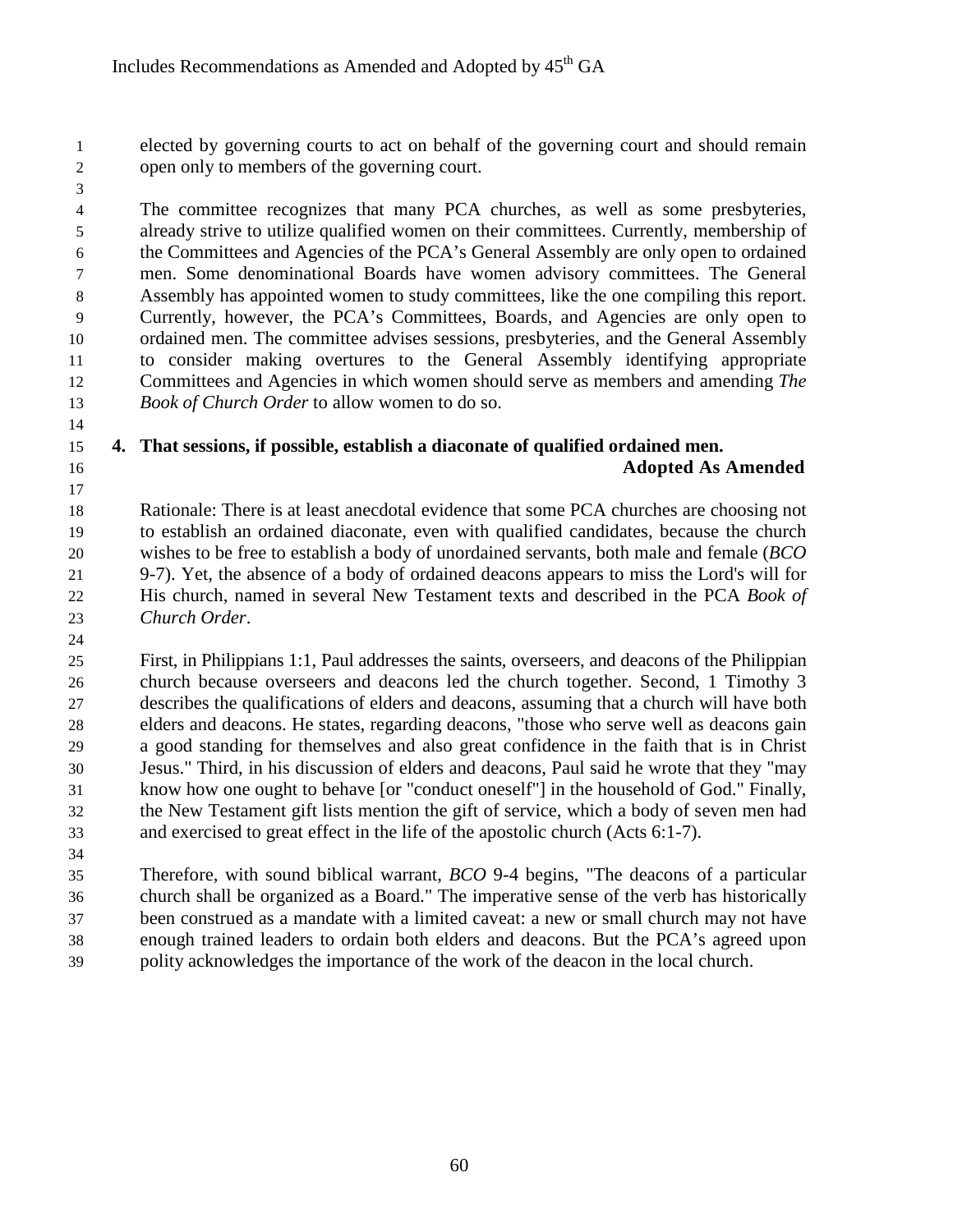#### **5. That sessions consider how to include non-ordained men and women in the worship of the church so as to maintain faithfulness to Scripture, as well as utilizing the gifts God has poured out to His entire church (see exegesis of 1 Corinthians 14:26 in Chapter Two). Adopted**

 Rationale: Within a complementarian framework, there is substantial, non-controversial opportunity for non-ordained men and women to participate in the leadership of a worship service, in the spirit of 1 Corinthians 14:26.

 Some examples of how a session might implement this follow. First, in music, a session might allow men and women to lead congregational or choral singing. Second, men and women may "stir up one another to love and good deeds" (Heb. 10:24) by describing the value of upcoming ministries of mercy and disciple-making. Third, men and women might promote corporate worship by testifying or praising God for the favor He shows to ministries of the church. Fourth, granting that many sessions are convinced that a pastoral prayer and a prayer for the illumination of Scripture are reserved for elders, men and women might lead other prayers of petition or praise. Fifth, within the parameters of Larger Catechism 156, the session might authorize various persons to read Scripture. Granting that many sessions are convinced that the reading of the Scripture before the sermon is part of the sermon, there are other occasions to read Scripture in worship liturgies, such as responsive readings. Sixth, non-ordained men and women might make doxological announcements (praise for the work of God in a local congregation) or bring greetings that encourage the body (Heb. 3:13). 

- **6.** *BCO* 9-7 says: "It is often expedient that the Session of a church should select and appoint godly men and women of the congregation to assist the deacons in caring for the sick, the widows, the orphans, the prisoners, and others who may be in any distress or need. These assistants to the deacons are not officers of the church (*BCO* 7-2) and, as such, are not subjects for ordination (*BCO* 17)." Thus, for the well-being of the church, the committee recommends **that sessions and presbyteries select and appoint godly women and men of the congregation to assist the ordained diaconate.**
- 

**Adopted As Amended**

 Rationale: *BCO* 9-7 presently provides for sessions to recognize the unordained women laboring in diaconal work alongside ordained deacons. These women have been given a variety of names, job descriptions, and roles (within the parameters of Scripture and the confession), and thus, it is appropriate for sessions to establish the role of unordained deaconess to assist the deacons in their labors.

 A way to recognize these women, following training and testing, is through commissioning. Commissioning is a general term, used for occasions when people are set apart for a particular task, usually accompanied by public prayer.

 This action is practiced already in many, if not most, PCA churches, to set apart and pray for those embarking on missionary endeavors, (life-time or short-term) or anyone being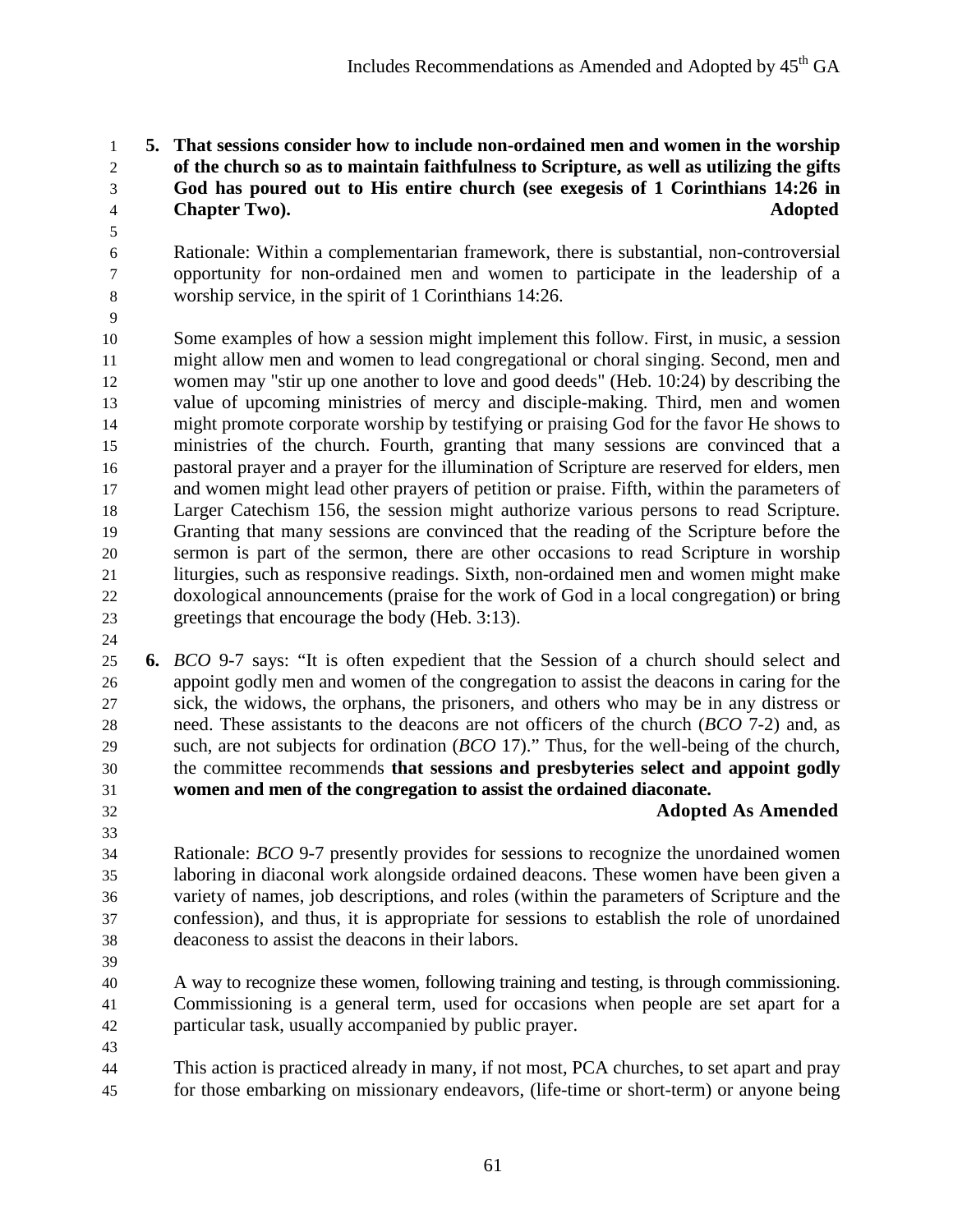- sent out for a particular task, such as an evangelistic team, Vacation Bible School leaders, or other occasions.
- The minutes of the PCA's First General Assembly in 1973 record the commissioning of six missionaries, three men and three women. The minutes record:
- The following new National Presbyterian Church missionaries were presented and commissioned in a service in which Ruling Elder Gerald Sovereign led in prayer, Ruling Elder Roger DeHaven read Scripture, and Teaching Elder Will McIlwaine pronounced the benediction: Mr. and Mrs. 11 [Marie] John Lynch, Rev. Cecilio Woody Lajara, Dr. and Mrs. [Rebecca] Peter Jones, and Miss Ellen [Sue] Barnett (*M1GA*, 1973, item 1-56, p. 37).
- Note that the term "commissioned" is used. Messrs. Lajara and Jones were already ordained teaching elders. The minutes do not reflect whether Mr. Lynch was unordained, or if he were an ordained ruling elder or deacon. Mrs. Lynch, Mrs. Jones, and Miss Barnett were not ordained. The General Assembly publicly commissioned all six people as missionaries, those who were ordained along with those who were not ordained.

#### **7. That presbyteries and the General Assembly consider an overture that would establish formally the right of sessions, presbyteries, and the General Assembly to establish the position of commissioned church worker within the PCA for qualified and gifted unordained men and women. Adopted**

 Rationale: Presbyterianism in America has, in the past, recognized the need to set apart qualified women and men for service in the church outside of licensure and ordination. This was accomplished by establishing the category of commissioned church worker. For example, the 1938 PCUSA *Digest* describes the qualifications and requirements for people desiring to serve as a commissioned church worker in similar manner to licensure and ordination candidates. However, it clearly states, "the status of Commissioned Church Worker is never to be considered as having any relationship to or association with licensure, or ordination…nor does this status, when received, confer any ministerial rights and privileges."

 The committee believes that this category could potentially address a number of issues in the PCA. While it would not represent an office, it would recognize those whose lives have been given in service to the body. An unordained man or woman would have to receive advanced training and experience appropriate to their area of service.

This category would be a way to recognize trained and committed staff members who

were making service to the church their life's work. This benefit for commissioned

 church workers may redress an inequity in compensation that mostly affects women, who are in non- licensed and non-ordained full-time ministry

[\(https://www.irs.gov/taxtopics/tc417.html\)](https://www.irs.gov/taxtopics/tc417.html).